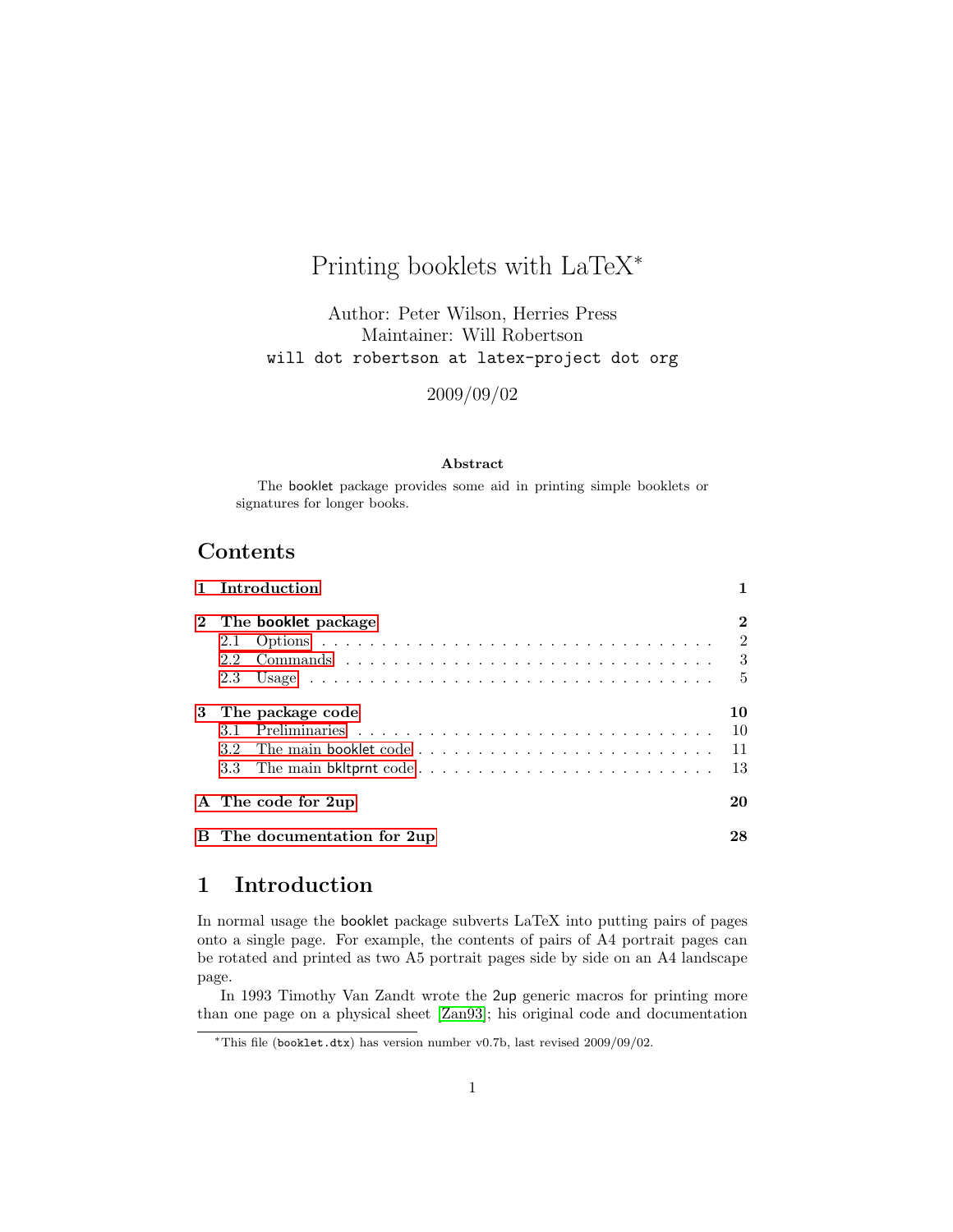is in appendices [A](#page-19-0) and [B.](#page-27-0) The booklet package is a poorman's version of some of the 2up macros specifically for (pdf)LaTeX.

The 2up and booklet packages cannot be used simultaneously in one document.

This manual is typeset according to the conventions of the LAT<sub>EX</sub> pocstrip utility which enables the automatic extraction of the LAT<sub>EX</sub> macro source files [\[GMS94\]](#page-39-1).

Section [2](#page-1-0) describes the usage of the booklet package and commented source code is in Section [3.](#page-9-0) Timothy Van Zandt's original macros and documentation are supplied in the appendices.

## <span id="page-1-0"></span>2 The booklet package

The code provided by the booklet package is meant to help with some aspects of booklet printing.

Basically, the pages of documents processed with the booklet package will be reordered and scaled so that they can be printed as four pages per physical sheet of paper, two pages per side of the sheet. The default expectation is that the original document is in a portrait orientation and the pages are printed rotated onto a landscape sheet. Folding the sheet in half will produce a half-sized document, again with portrait orientation.

Professionally printed books have many pages printed per sheet of (large) paper, which is then folded and cut where necessary to produce a signature of several smaller sheets. Folding a sheet in half produces a one sheet *folio* signature with four pages. Folding it in half again and cutting along the original fold gives a two sheet quarto signature with eight pages. Folding in half again, results in a four sheet *octavo* signature with 16 pages, and so on through 16mo, 32mo, to  $64 \text{mo}$ with six folds and 128 pages. *Octavo* is the most popular of these.

Other folds can produce other signatures. For example a sexto, obtained by folding in half and then folding in thirds, is a three sheet signature with 12 pages. The main differences between the 2up macros and the booklet package are:

- 2up is generic but booklet can only be used with  $(pdf)LaTeX$ .
- 2up can be used for more than booklets
- booklet adds the notion of signatures and reduces the need for \boxes.
- booklet adds means of automatically controlling portrait/landscape printing.

### <span id="page-1-1"></span>2.1 Options

When the noprint option is used the package is essentially vacuous. That is, it behaves as though it had not been used at all, with the exception that LaTeX will not hiccup at any of the package commands that may be used in the document; these commands will also do nothing.

The print option must be used if you want the package to work as advertised. The reasons for the print and noprint options are explained later in Section [2.3.](#page-4-0)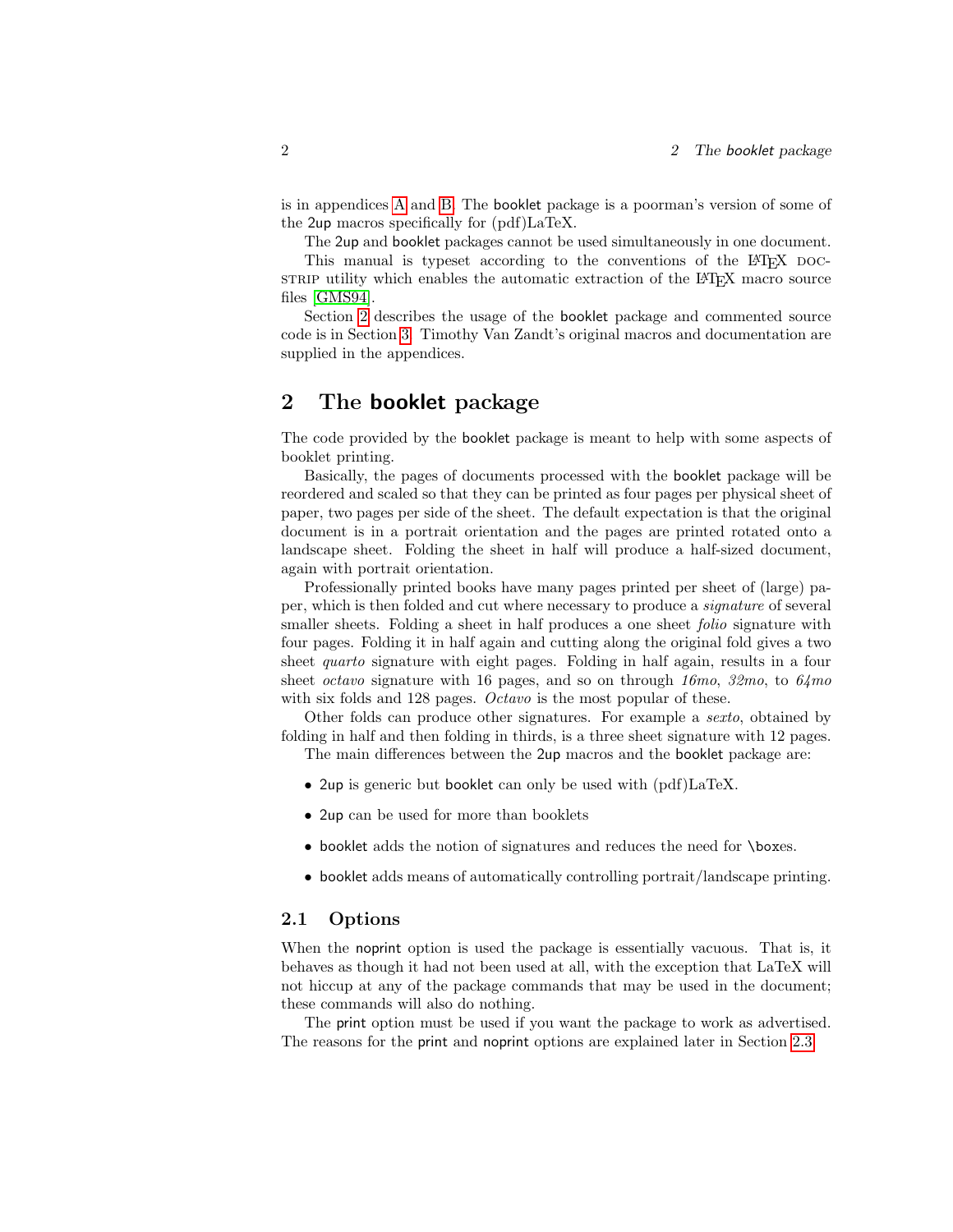The booklet package can also take one option from each of two groups.

The first group of options specifies how many pages there should be to a hypothetical signature. The options are: four, eight, sixteen, and thirtytwo. TeX has to hold all the pages for a signature before it outputs any of them, and TeX is memory limited.

If you have a duplex printer you can print out the document double-sided and then just fold the sheets forming each signature ready for binding. If you don't have a duplex printer, then the sheets can be photocopied  $(1-to-2$  sided) ready for folding.

The second group of options are for selecting one of the package's predefined layouts. These options include:

- twouparticle for portrait pages with wide margins (similar to those in the standard LaTeX article, book and report classes) and no marginal notes, to go on landscape sheets.
- largetypeblock for portrait pages with a larger (wider and/or longer) typeblock and/or marginal notes, to go on landscape sheets.
	- 1to1 for portrait pages where the original is designed to fit on half-sized paper, to go on landscape sheets.
	- landscape for landscape pages to go onto portrait sheets. Pairs of original landscape pages will be printed at the top and bottom of a portrait page. This option is called automatically if the landscape option is used for the document class.

The default options are noprint, twouparticle and thirtytwo.

### <span id="page-2-0"></span>2.2 Commands

The source is the document as it would be normally typeset by LaTeX (i.e., without using the booklet package).

The *target* is the desired document as it should be printed using the booklet package.

\source The command \source  $\{ \langle m a g \rangle \} \{ \langle w i d t h \rangle \}$  specifies the source sheets, where  $\langle width \rangle$  and  $\langle height \rangle$  are the width and height for the pages of the orginal document (the document that LaTeX would process without the booklet package). The  $\langle mag \rangle$  argument is the magnification factor.

The default definition of \source is:

\source{\magstep0}{\paperwidth}{\paperheight} which corresponds to a full size default page.

\target The command \target{ $\langle mag \rangle$ }{ $\langle width \rangle$ }{height} specifies the target sheets, where  $\langle width \rangle$  and  $\langle height \rangle$  are the width and height for the sheets that will be used for printing with the package. For example,  $\tt target{...}{11in}{8.5in}$ would be typical for a (portrait letterpaper) source being put onto a (landscape) letterpaper target.

\magstepN The package puts two pages onto a single sheet. It often happens that in \magstepminusN order to do this the natural size of the text pages has to be changed, via the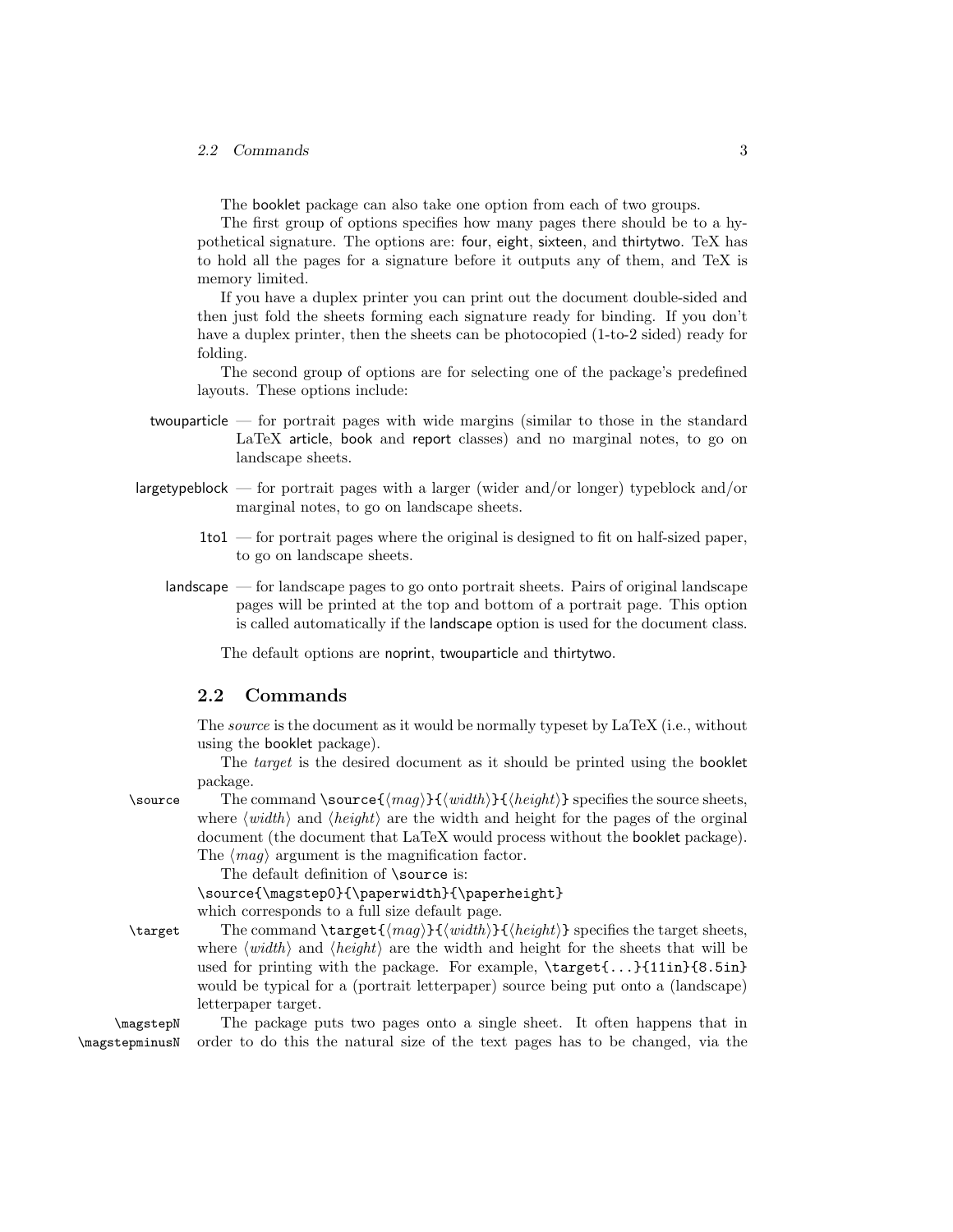$\langle mag \rangle$  argument noted above. The macro \magstepminusN, where  $0 \leq N \leq 5$ is a shrinkage factor; similary, \magstepN specifies a magnification factor. For example, the default \target is specified as:

\target{\magstepminus1}{\paperheight}{\paperwidth}

whereas the target for the largetypeblock option is:

\target{\magstepminus2}{\paperheight}{\paperwidth}

which shrinks the original pages more than the default **\target** does.

The booklet package uses the \source and \target specifications to decide on how to scale and position the orginal full size source pages onto half of a target sheet.

Normally there is no need to change the default \source but it may be useful sometimes to change the \target. For example, if the text on source letterpages is very wide it could be useful to print on legal paper instead. In this case \target can be defined as:

\target{\magstepminus2}{14in}{8.5in}

 $\text{pagespersignature}$  If none of the signature options are suitable, then  $\text{pagespersignature}$ { $\langle num \rangle$ } may be used to specify  $\langle num \rangle$  pages per signature. For example, if you wanted a sexto signature then use \pagespersignature{12}.

\ifprintoption The command \ifprintoption is set TRUE if the print option is used otherwise it is set FALSE.

\setdvipstargetpages If you are using LaTeX to generate a .dvi file the \setdvipstargetpages macro sets up the correct target page sizes in the .dvi file assuming that subsequent processing will be via a program that understands dvips \special commands.

\setpdftargetpages If you are using pdfLaTeX to generate a .pdf file the \setpdftargetpages macro sets up the correct target page sizes for pdfLaTeX.

\pagesepwidth A line may be drawn between the output text pages. The length of the line is \pageseplength (default 6.5in), and line starts a distance \pagesepoffset from the bottom (side) of the printed sheet (default 1in). The line thickness is specified by the length \pagesepwidth, which is initially defined to be 0pt (i.e., the line is normally invisible). To see a dividing line use \setlength to change the value of \pagesepwidth; in LaTeX ruled lines normally have a thickness of 0.4pt.

\twoupclearpage The command \twoupclearpage outputs the current target page (like LaTeX's \twoupemptypage \newpage). The command \twoupemptypage inserts a completely empty page into the target.

\ifuselandscape The command \ifuselandscape is set TRUE if the landscape option is used \ifprintoption otherwise it is set FALSE.

\checkforlandscape The macro \checkforlandscape evaluates the value of \ifprintoption and the current value of \ifuselandscape and sets \ifuselandscape to TRUE if the document requires landscape printing (when either both the landscape and noprint options are used, or when just the print option is called for), or to FALSE if the document should be printed in the normal portrait orientation (when either both the landscape and print options are used, or when just the noprint option is used without landscape).

> Note that as \checkforlandscape may change the value of \ifuselandscape, the command is only guaranteed when \ifuselandscape accurately indicates the

\pageseplength \pagesepoffset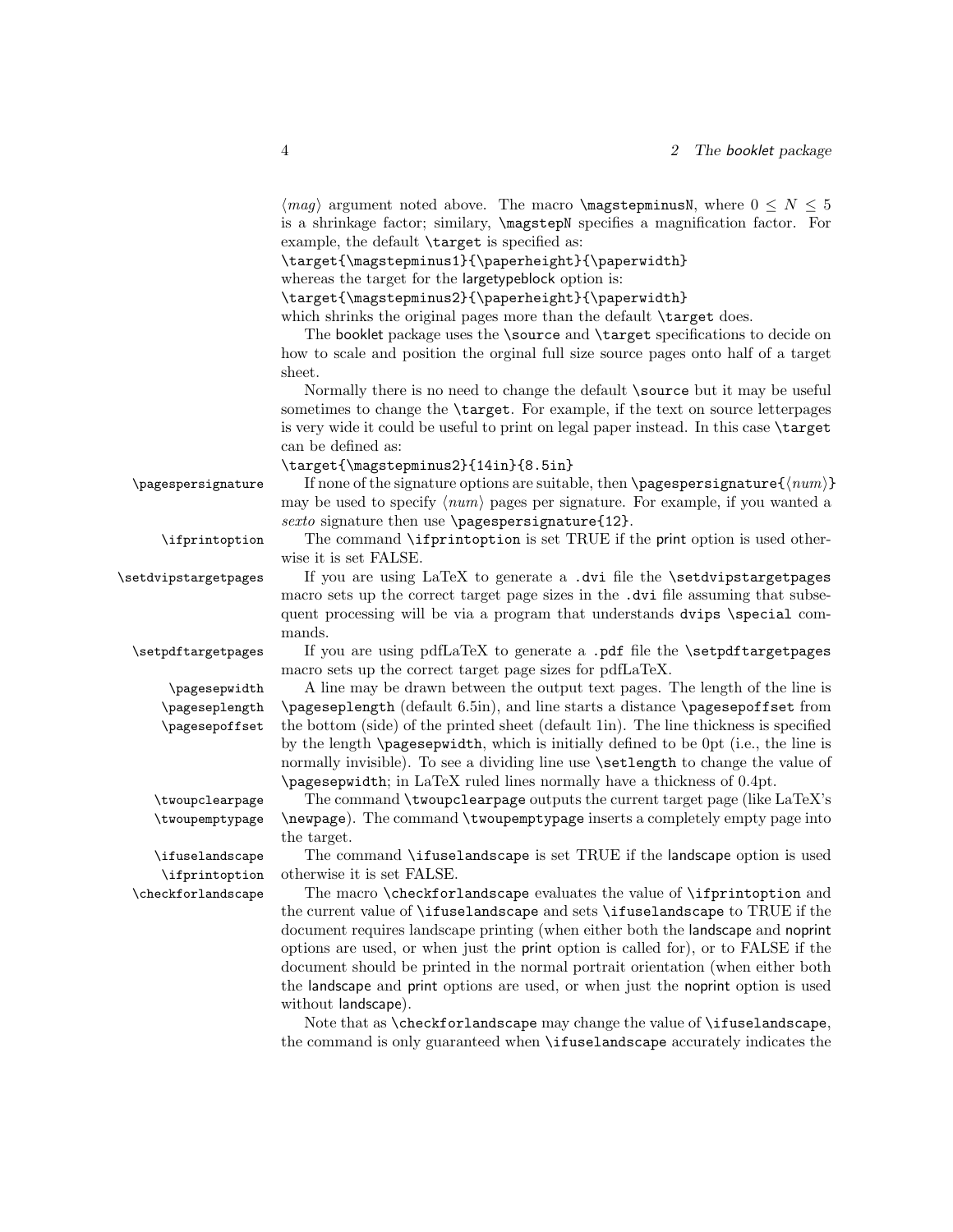2.3 Usage  $5$ 

presence or absence of the landscape option.

In version 0.7 of the package the macro \setdvipstargetpages was introduced and the macro \setpdftargetpages was modified with the result that \checkforlandscape was effectively no longer needed. It is left to maintain upward compatibilty for older documents.

### <span id="page-4-0"></span>2.3 Usage

You use the booklet package just like any other package: \usepackage[<options>]{booklet}

but some other things need taking care of as well.

If you are making any changes to the values of \paperwidth or \paperheight, say through the geometry package or the memoir class, then the booklet package must be called after those changes have been made. In this case you may have to specify a different **\source** than usual, but I think that this is probably unlikely.

\special Under normal circumstances printing should be done onto landscape oriented paper instead of the usual portrait orientation. If you are using the dvips program for transformation from the .dvi to a .ps file, then you can use the command \special{landscape} in the preamble so that the output is organised for landscape. Other drivers may support similar commands, or command line options for accomplishing this.

> For example, it may happen that if you use ghostview (or gsview) to look at dvips PostScript output of the final printing that the text appears upside down. Putting:

\special{!TeXDict begin /landplus90{true}store end} just before the \begin{document} may cure this.

I use a LaserJet printer with a duplex printing capability (i.e., printing can be done on both sides of a sheet in one pass). When printing in duplex mode I also found that it was very convenient to change the binding from the long to the short side of the paper; the sheets were then all set for folding. Using dvips and the 5SiMx LaserJet I found that the following commands in the preamble let me change the printer settings from the document.

```
\special{!TeXDict begin <</Duplex true>> setpagedevice end} % duplex
\special{!TeXDict begin <</Tumble true>> setpagedevice end} % short binding
```
How these would fare with another printer or program, I have no idea. The CTAN subdirectory /dviware/dvipsconfig contains a set of files for performing the above operations, and more, as command line options for dvips.

If you can only do simplex printing (one side only), then when photocopying from one-sided to two-sided, alternate printed pages need to be rotated 180 degrees before being fed into the copier.

The following physical analogy of how the package works with portrait pages may help in achieving results that you want.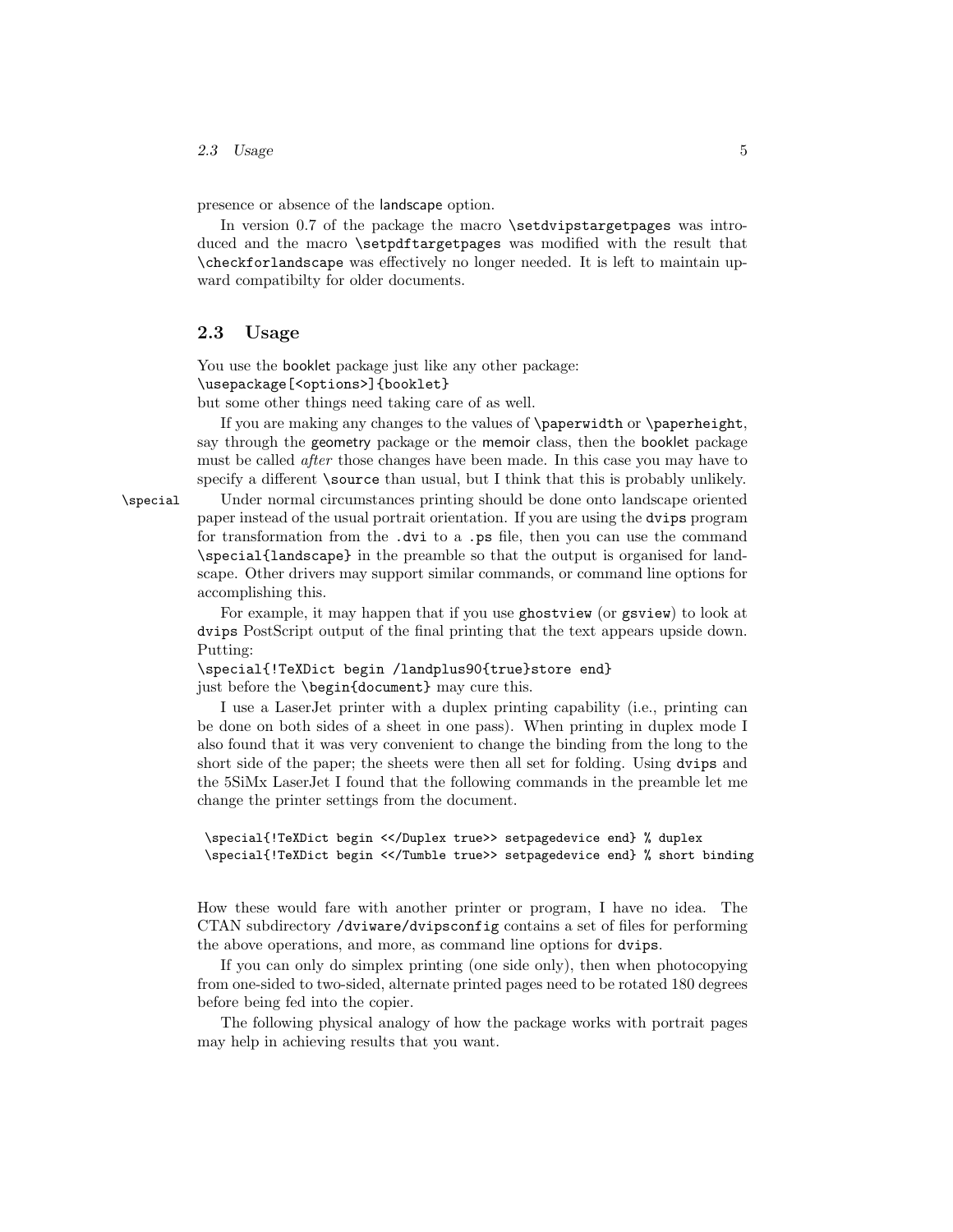- Write the original text on portrait oriented transparent material (e.g., viewfoils) which is the same size as that specified by the \source macro. Mark the centre — the point where the diagonals intersect — of each original page.
- Take a sheet of paper the same size as that specified by the \target macro and in landscape orientation. Mentally divide this in half by a vertical line and then mark the centre points of the two (left and right) halves.
- Take an even numbered original sheet, portrait orientaion, and place it on top of the landscape oriented target sheet with its centre point coincident with the left half centre point. Do the same with an odd numbered original sheet except that its centre is coincident with the right half centre point.
- Take the assembly to a photocopier and make a copy onto a target sized sheet. This is the final result.

The analogy for landscape originals is similar with the obvious changes in the orientations.

Not that the analogy does not include any scaling. If the size of the target is relatively small then the texts on the original sheets may overlap or extend outside the physical target sheet. If the target is relatively large then there may be too much white space around the texts. The  $\langle mag \rangle$  arguments to the **\source** and \target macros are provided to adjust the source/target text sizes. Scaling does not affect the positions of the texts.

If you are planning to produce a booklet in the first place, then design the initial page layout as though it would be printed on half-sized paper. This will produce a better end result as no scaling will be necessary. The 1to1 option is provided for just this case.

If the original pages look too crowded after printing, you can specify another \target with a larger shrink factor (e.g., \magstepminus3 instead of \magstepminus2). Conversely, too much white space can be countered by decreasing the shrink factor (e.g., \magstepminus1 instead of \magstepminus2).

The following are the default settings of \source and \target (the source and target sheets are the same size) for the different layout options.

twouparticle:

\source{\magstep0}{\paperwidth}{\paperheight} \target{\magstepminus1}{\paperheight}{\paperwidth}

largetypeblock:

\source{\magstep0}{\paperwidth}{\paperheight} \target{\magstepminus2}{\paperheight}{\paperwidth}

1to1:

\source{\magstep0}{\paperwidth}{\paperheight} \target{\magstep0}{\paperheight}{\paperwidth}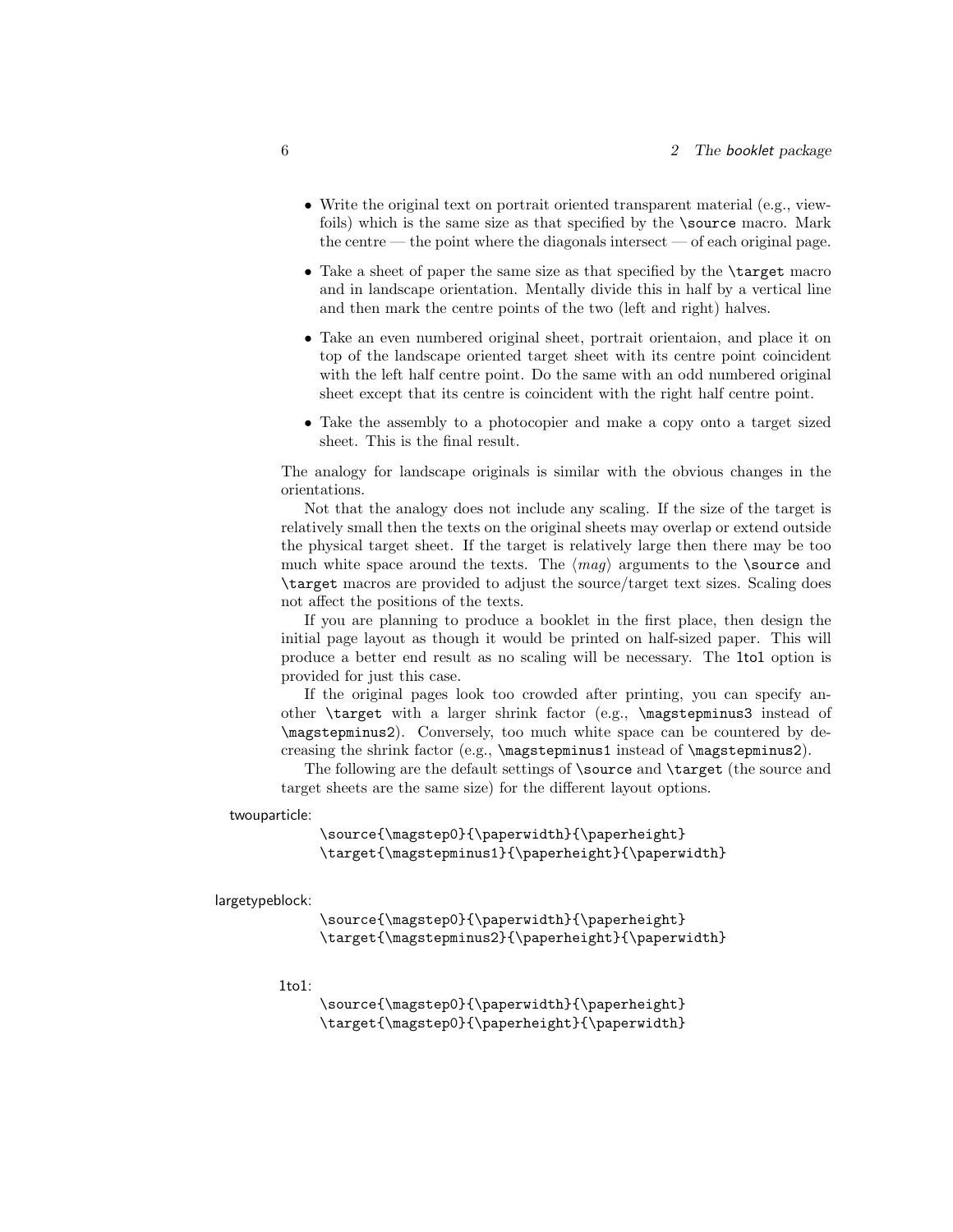### 2.3 Usage 7

If the original is not planned to be produced as a booklet, then obtaining respectable looking full size and booklet results may require some trial and error in determining good values for magnifications and/or target paper sizes. The original page margins may also need changing for the booklet output.

LaTeX is not very happy if it is forced to save some pages instead of outputting each one as it is finished. It shows its displeasure by messing up any internal references in the document, for example a Table of Contents or an Index. To counter this, run LaTeX on the document without the print package option until all references have stabilised. Then put the command \nofiles in the preamble, use the print option, and run  $LaTeX\$ a final time before printing. (The  $\n$ nofiles command stops LaTeX from generating new .aux, .toc files, etc., but it will still use any old versions).

The following gives an indication of how the relevant portion of a preamble may look.

```
% possibly change default \paperwidth and/or \paperheight
% \usepackage[noprint,...]{booklet} % use this
% \usepackage[...]{booklet} % or this for initial runs
% \usepackage[print, ...]{booklet} \nofiles % use this for final run
% perhaps change \target
\ifpdf \% from the ifpdf package
 \pdfoutput = 1 % generate pdf output
 \setpdftargetpages % set output page size
\else
 \setdvipstargetpages % use this for dvi output
\fi
...
```
It is safer to use the package without the print option for the initial runs rather than not using the package at all; doing it this way will stop LaTeX from complaining if you happened to have used any of the booklet commands in the document.

TeX allocates a new box for each page in the first signature and then these are reused for each subsequent signature. Large signatures may use up all available boxes in which case TeX will tell you. It is much more probable, though, that TeX will run out of memory before this happens.

Here is a real example of one booklet setup for typesetting a 68 page book. I used the memoir class but afterwards I'll point out how to do the equivalent with the book class.

```
\documentclass[letterpaper,11pt]{memoir}
% typeblock size of 5.5+ by 4 inches
\settypeblocksize{5.5in}{4in}{*}
\addtolength{\textheight}{\onelineskip}
\setlrmargins{2in}{*}{*}
\setulmargins{2.25in}{*}{*}
\checkandfixthelayout
```
% \usepackage[noprint]{booklet}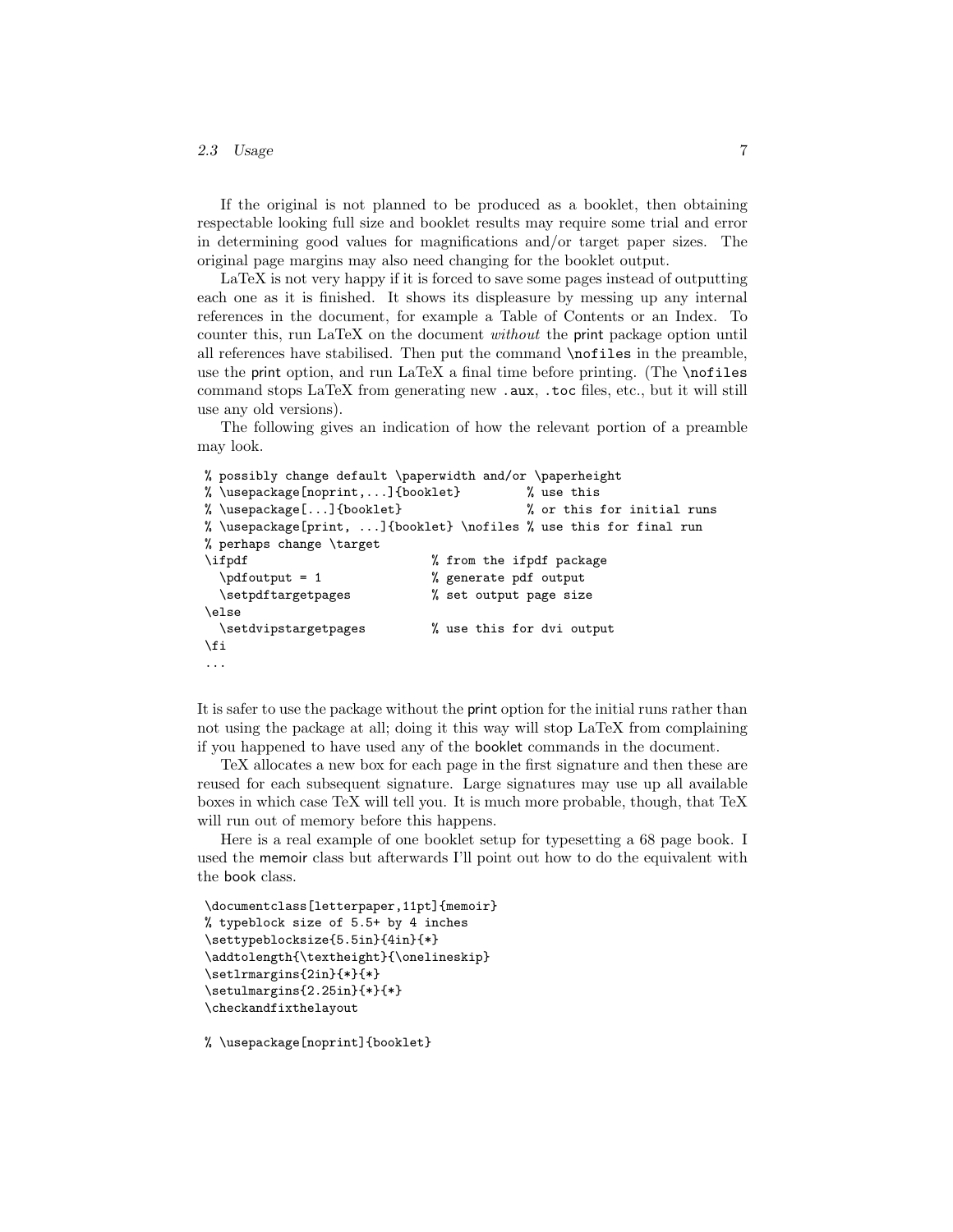```
\usepackage[print,1to1]{booklet} \nofiles
\pagespersignature{16} % 16 pages per signature
\ifpdf
  \setpdftargetpages
\else
  \setdvipstargetpages
\fi
\ifprintoption % tweak dvi output only for final printing
  \special{!TeXDict begin /landplus90{true}store end}
  \special{!TeXDict begin <</Tumble true>> setpagedevice end}
\fi
\begin{document}
\pagestyle{empty}
% Want a blank sheet before the title page
\hbox{}\cleardoublepage
% half-title page here
\cleardoublepage
% title page here
\clearpage
% copyright page here
\cleardoublepage
\pagestyle{plain}
\pagenumbering{roman}
\tableofcontents*
\cleardoublepage
\pagenumbering{arabic}
\pagestyle{headings}
\chapter{First}
% and so on
% want some blank endpapers to get enough pages into
% the last signature for easy binding
\clearpage
\hbox{}\clearpage\hbox{}\cleardoublepage
\end{document}
```
Using the book class just involves changing how the page layout is specified:

```
\documentclass[letterpaper,11pt]{book}
% typeblock size of 5.5 by 4 inches
\setlength{\textheight}{419pt} \setlength{\textwidth}{289pt}
\setlength{\oddsidemargin}{72pt} \setlength{\evensidemargin}{108pt}
\setlength{\topmargin}{55.9pt} \setlength{\footskip}{27.5pt}
\setlength{\headheight}{14.6pt} \setlength{\headsep}{19.9pt}
```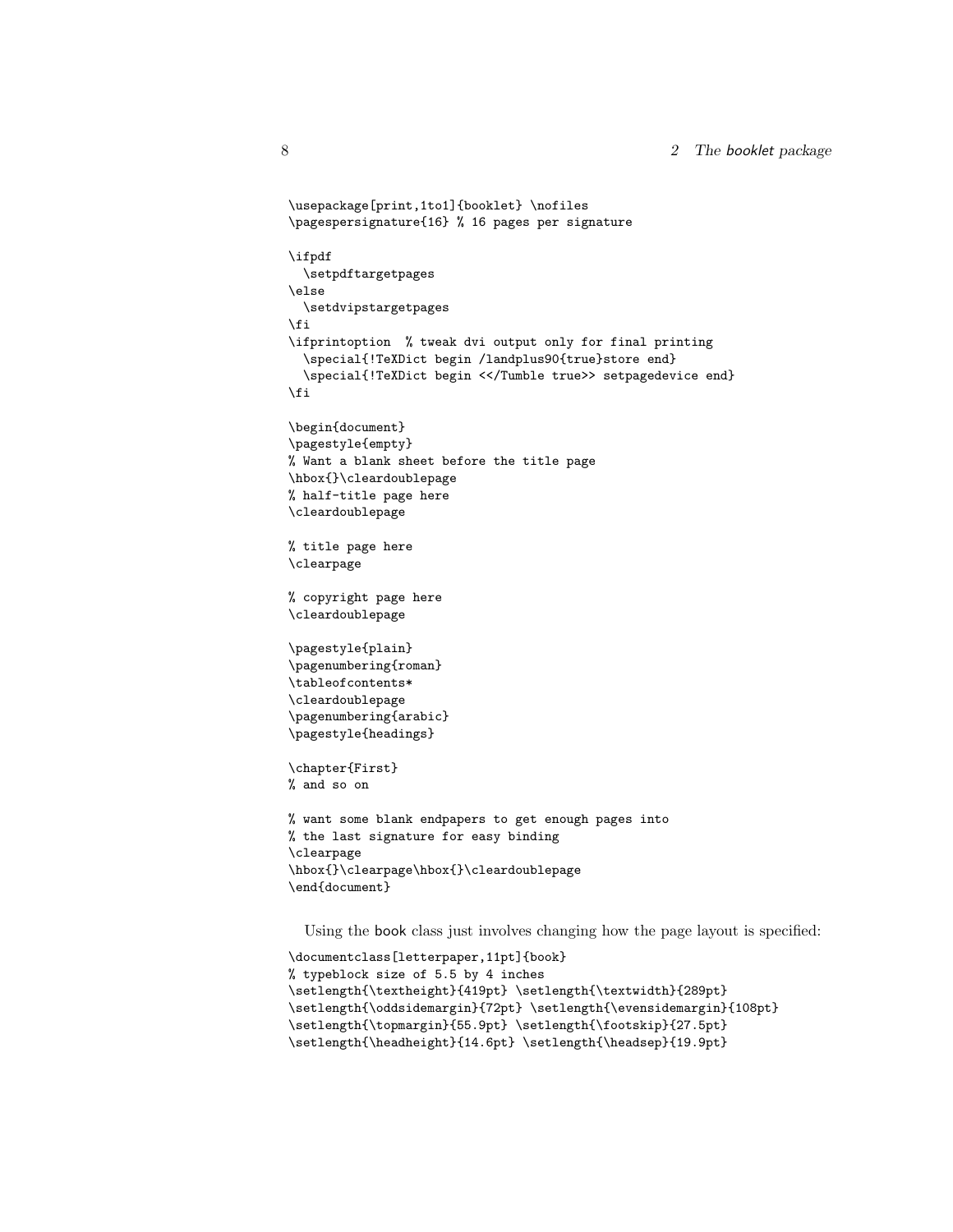...

% \usepackage[noprint]{booklet}

If you try and use a non-zero magnification with a document that has any 'true' lengths, for example the amsbook class, TeX itself will complain with an error message of the form:

```
!Incompatible magnification (833);
```

```
the previous value will be retained
```
Try forcing LaTeX to continue and check the output because you might be lucky and it looks alright.

Here is another example from a posting to comp.text.tex by Gordo in the thread booklet problem, 2005/05/26.

```
\documentclass[twoside,10pt]{article}
\setlength{\paperwidth}{5.5in}
\setlength{\paperheight}{8.5in}
\setlength{\topmargin}{-0.3in}
\setlength{\textheight}{6.9in}
\setlength{\oddsidemargin}{0.0in}
\setlength{\evensidemargin}{-0.5in}
\setlength{\textwidth}{4.0in}
\usepackage{makeidx}
%\usepackage[noprint,1to1]{booklet} % initial runs for ToC and index
\usepackage[noprint,1to1]{booklet} \nofiles % final printing run
\source{\magstep0}{5.5in}{8.5in}
\target{\magstep0}{11in}{8.5in}
\setpdftargetpages
\pagespersignature{120}
\makeindex
\begin{document}
\pagenumbering{roman}
\begin{titlepage} ... \end{titlepage} % the title
...
\newpage
\begin{titlepage} \mbox{} \end{titlepage} % back cover
\end{document}
```
As yet another example, you can produce this manual as a booklet. Change the first part of this file to read:

```
\documentclass[twoside]{ltxdoc}
\usepackage{url}
\usepackage{ifpdf}
\addtolength{\evensidemargin}{-0.75in}
% \usepackage[noprint]{booklet} % initial runs
\usepackage[print,largetypeblock]{booklet}\nofiles\pagespersignature{48} % final run
%\usepackage[draft=false,
```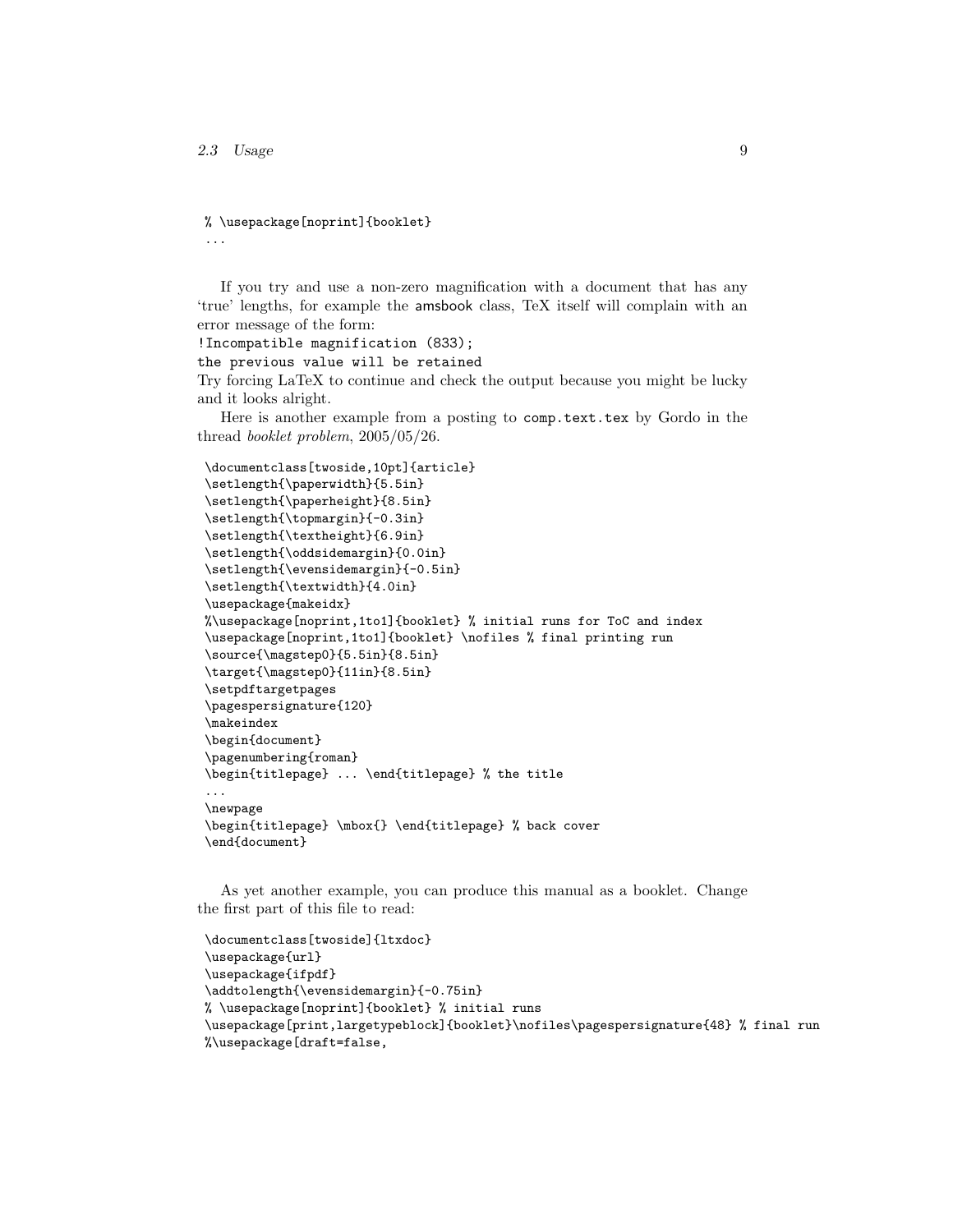```
% plainpages=false,
% pdfpagelabels,
% bookmarksnumbered,
% hyperindex=false
% ]{hyperref}
\ifpdf
 \setpdftargetpages
\else
 \setdvipstargetpages
\fi
\providecommand{\phantomsection}{}
\makeatletter
 \@mparswitchfalse
\makeatother
...
```
The hyperref package interferes with the \setpdftargetpages macro so it is commented out. The largetypeblock option is used otherwise the marginal notes can fall off the edges of the pages in the final printing; the \evensidemargin is also altered for the same reason. The value for \pagespersignature is to ensure that only a single signature is produced (you can decrease this if you are willing to bind multiple signatures).

The original source of the 2up package is included at the end of this manual. It may provide some more insights into how to use the booklet package. Be careful, though, as the two packages differ in some significant details.

## <span id="page-9-0"></span>3 The package code

The package code essentially consists of modifications to the 2up macros, which are given in section [A.](#page-19-0) I could not have written the booklet package without Timothy Van Zandt's 2up macros.

As much as possible I have tried to keep to the original 2up macro names. However, the 2up and booklet packages cannot be used in the same document.

The code is actually in two packages, booklet.sty which provides the commands that the user sees, and bkltprnt.sty which is used by booklet.sty to do all the hard work.

### <span id="page-9-1"></span>3.1 Preliminaries

Announce the name and version of the packages, which require  $\text{LATEX } 2_{\varepsilon}$ .

```
1 \langle *usc \rangle
```

```
2 \NeedsTeXFormat{LaTeX2e}
```

```
3 \ProvidesPackage{booklet}[2009/09/02 v0.7b booklet printing]
```

```
4
```

```
5 \langle/usc\rangle
```

```
6 \langle *prnt \rangle
```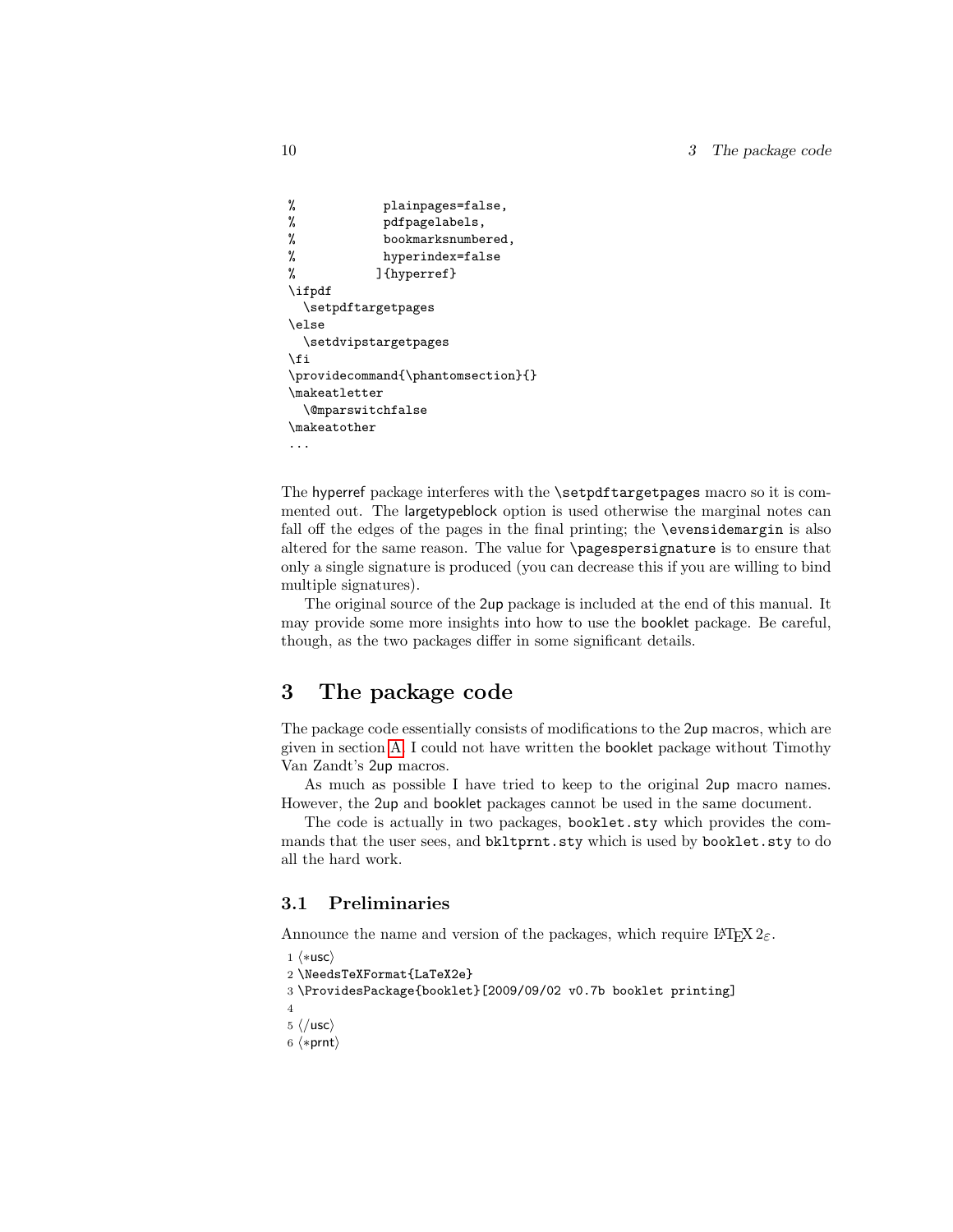```
7 \NeedsTeXFormat{LaTeX2e}
 8 \ProvidesPackage{bkltprnt}[2009/09/02 v0.7b support for booklet printing]
9
10 \langle/prnt\rangle
```
### <span id="page-10-0"></span>3.2 The main booklet code

The booklet package provides the user commands. Then, if the print option is used it calls the bkltprnt package to do the work.

```
11 \langle \ast \textsf{usc} \rangle\twoup@end For the print and noprint options.
                     12 \newcommand*{\twoup@end}{\endinput}
                     13
    \pageseplength
Lengths for the dividing rule.
     \pagesepwidth
    \pagesepoffset
                     14 \newdimen\pageseplength
                     15 \newdimen\pagesepwidth
                     16 \newdimen\pagesepoffset
                     17
     \ifsidebyside TRUE if pages are to be placed side-by-side on the sheet. I have changed the
                     original \if@sidebyside to \ifsidebyside so that a user can call it easily. I
                     don't don't implement the \if@twosided.
                     18 \newif\ifsidebyside
                     19 \sidebysidetrue
                     20
   \ifuselandscape
    \ifprintoption
                    Booleans for some options and for if the final printing should be landscape.
                     21 \newif\ifuselandscape
                     22 \uselandscapefalse
                     23 \newif\ifprintoption
                     24 \printoptionfalse
                     25
      \c@signature
       \c@sigcount
                     Counters for signature handling.
                     26 \newcounter{signature}
                     27 \newcounter{sigcount}
                     28 \setcounter{sigcount}{0}
\pagespersignature A user-level command for setting the number of pages wanted in a signature. I
                     initialise these to 32.
                     29 \newcommand*{\pagespersignature}[1]{\setcounter{signature}{#1}}
                     30 \pagespersignature{32}
                     31
```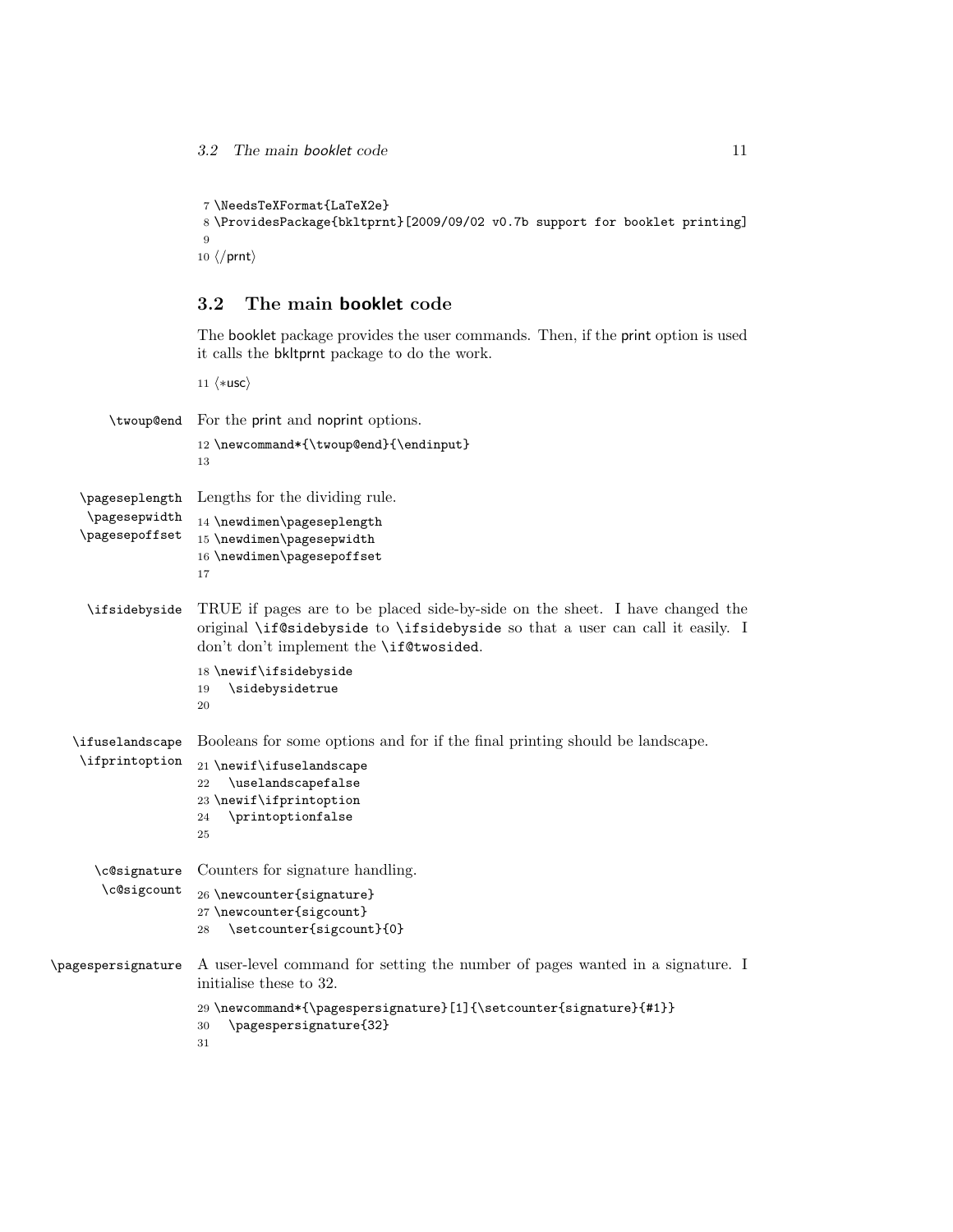```
\magstepminus A useful extension of the \magstep macro.
                      32 \def\magstepminus#1{%
                      33 \ifcase#1 \@m\or 833\or 694\or 579\or 482\or 401\fi\relax}
                      34
             \target
             \source
 \setpdftargetpages
\setdvipstargetpages
                      Vacuous versions of the user-level macros.
                      35 \newcommand*{\target}[3]{}
                      36 \newcommand*{\source}[3]{}
                      37 \newcommand*{\setpdftargetpages}{}
                      38 \newcommand*{\setdvipstargetpages}{}
                      39
   \targettopbottom Vacuous version of the user command.
                      40 \newcommand*{\targettopbottom}{}
                      41
    \twoupemptypage
    \twoupclearpage
                      vacuous versions of the user commands.
                      42 \newcommand*{\twoupemptypage}{}
                      43 \newcommand*{\twoupclearpage}{}
                      44
 \checkforlandscape Sets the value of \ifuselandscape to (\ifuselandscape XOR \ifprintoption).
                      45 \newcommand*{\checkforlandscape}{%
                      46 \ifx\ifuselandscape\ifprintoption
                      47 \uselandscapefalse\else\uselandscapetrue\fi}
                      48
                          Now declare the print, noprint and landscape options, prepare to pass any other
                      options to bkltprnt, and execute the options.
                      49 \DeclareOption{print}{\printoptiontrue\def\twoup@end{}}
                      50 \ \Declarelption{\noprint} {\printoptionfalse\def\ttwoup@end{\venity}51 \DeclareOption{landscape}{\uselandscapetrue}
                      52 \DeclareOption*{\PassOptionsToPackage{\CurrentOption}{bkltprnt}}
                      53 \ProcessOptions\relax
                      54 \ifuselandscape
                      55 \PassOptionsToPackage{landscape}{bkltprnt}
                      56 \fi
                      57
                          Now call \twoup@end, which is either \endinput or vacuous, after which the
                      bkltprnt package is called (if \twoup@end was vacuous).
                      58 \twoup@end
                      59
                      60 \RequirePackage{bkltprnt}
                      61
                          The end of this package.
                      62 \langle/usc\rangle
```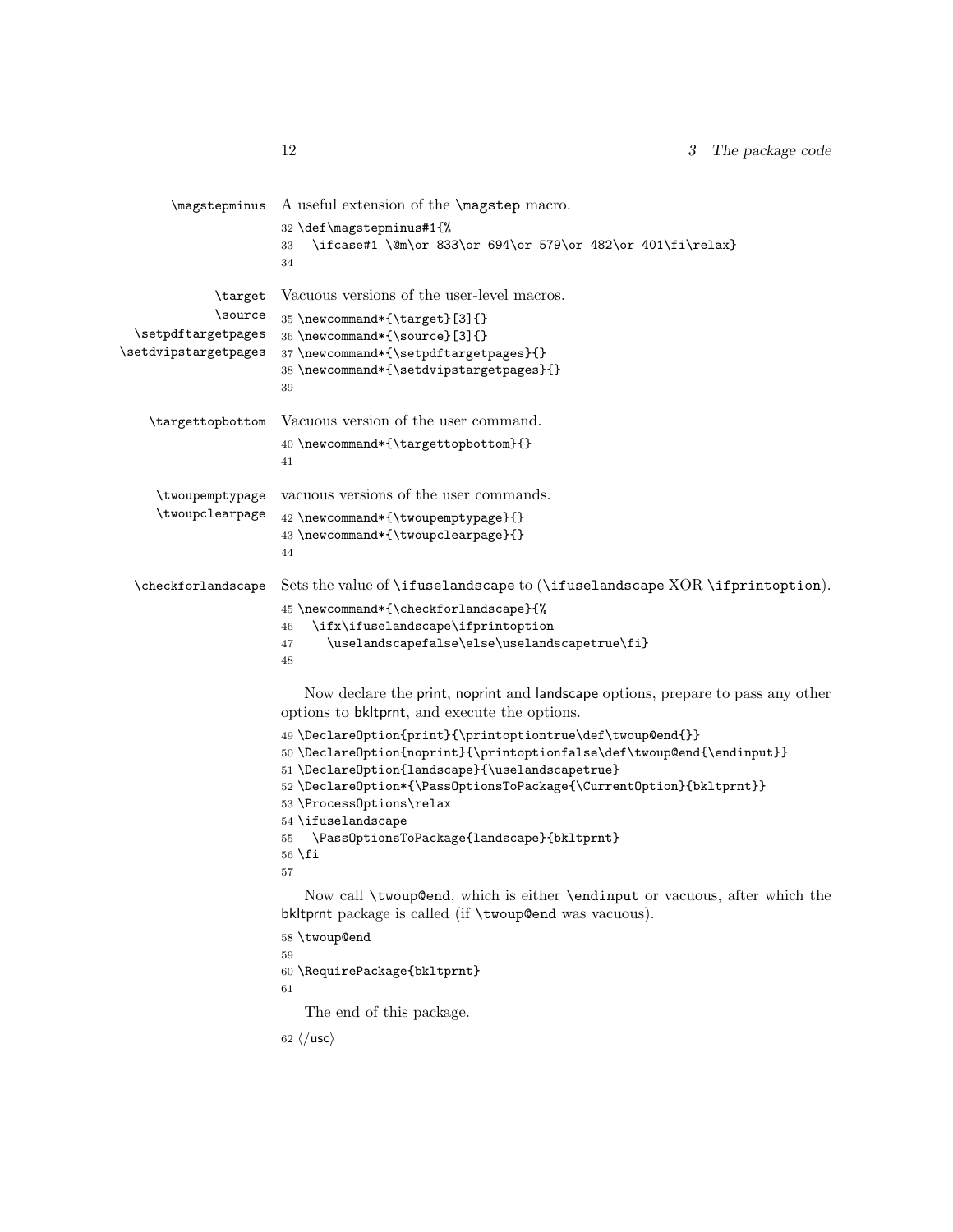### <span id="page-12-0"></span>3.3 The main bkltprnt code

```
63 \langle *prnt \rangle\@targetwidth
Parameter registers.
 \@targetheight
   \@sourcewidth
65 \newdimen\@targetheight
  \@sourceheight
66 \newdimen\@sourcewidth
                  64 \newdimen\@targetwidth
                  67 \newdimen\@sourceheight
                  68
    \if@leftpage
Registers used by output routine.
      \@leftpage
69 \newif\if@leftpage
     \@rightpage
70 \@leftpagetrue
  \@physicalpage
71 \newbox\@leftpage
                  72 \newbox\@rightpage
                  73 \newcount\@physicalpage
                  74
                     Since pages are both stored and shipped out half as often:
                  75 \multiply\maxdeadcycles by 40\relax
                  76
    \bookletpage
\leftpagenumber
\rightpagenumber
                  Registers used only for booklet layout. These are specified directly as this is the
                  only layout.
                  77 \newcount\bookletpage
                  78 \bookletpage=0
                  79 \newcount\leftpagenumber
                  80 \newcount\rightpagenumber
                  81
\twoupp@geboxes I have added this macro so that only the boxes required for a signature are created.
                  The original 2up code creates a new box for each output page.
                  82 \newcommand*{\twoupp@geboxes}{%
                  83 \advance\bookletpage\@ne
                  84 \expandafter\newbox\csname bookletbox\the\bookletpage\endcsname
                  85 \ifnum \bookletpage < \c@signature
                  86 \twoupp@geboxes
                  87 \fi}
                  88 \AtBeginDocument{\twoupp@geboxes\bookletpage=\z@}
                  89
         \target \@targetwidth and \@targetheight are set to the unmagnified dimensions of
  \inv@targetmag
the target page. \inv@targetmag is the inverse of the target magnification.
                  90 {\catcode'\p=12\catcode'\t=12\gdef\@@inv@@mag#1pt#2{\def#2{#1}}}
                  91 \def\target#1#2#3{%
                  92 \mag #1\relax
                  93 \@targetwidth=1000pt
```
94 \divide\@targetwidth by #1\relax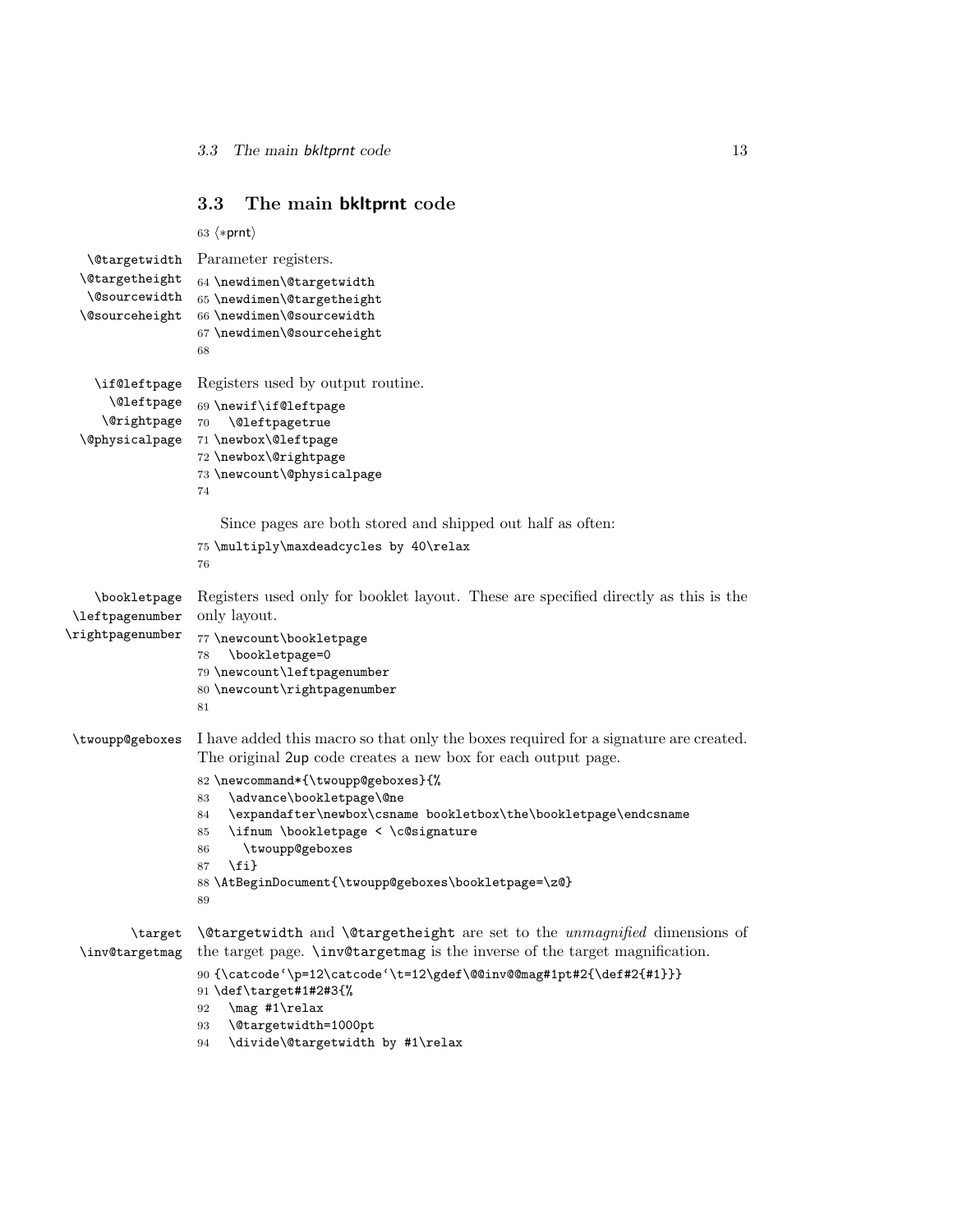|                      | \expandafter\@@inv@@mag\the\@targetwidth\inv@targetmag\<br>95                                                                                |
|----------------------|----------------------------------------------------------------------------------------------------------------------------------------------|
|                      | \@targetwidth=#2\relax<br>96                                                                                                                 |
|                      | \@targetwidth=\inv@targetmag\@targetwidth<br>97                                                                                              |
|                      | \@targetheight=#3\relax<br>98                                                                                                                |
|                      | \@targetheight=\inv@targetmag\@targetheight}<br>99                                                                                           |
|                      | 100                                                                                                                                          |
| \source              | Like \target, but for the source:                                                                                                            |
|                      | $101 \text{def}\s{$                                                                                                                          |
|                      | \@sourcewidth=1000pt<br>102                                                                                                                  |
|                      | \divide\@sourcewidth by #1\relax<br>103                                                                                                      |
|                      | \expandafter\@@inv@@mag\the\@sourcewidth\inv@sourcemag<br>104                                                                                |
|                      | \@sourcewidth=#2\relax<br>105                                                                                                                |
|                      | \@sourcewidth=\inv@sourcemag\@sourcewidth<br>106                                                                                             |
|                      | \@sourceheight=#3\relax<br>107                                                                                                               |
|                      | \@sourceheight=\inv@sourcemag\@sourceheight}<br>108                                                                                          |
|                      | 109                                                                                                                                          |
| \setpdftargetpages   | This macro specifies the size of the target page for pdfLaTeX. It ensures that<br>memoir's version (\fixpdflayout) does nothing.             |
|                      |                                                                                                                                              |
|                      | 110 \renewcommand*{\setpdftargetpages}{%                                                                                                     |
|                      | \ifprintoption<br>111                                                                                                                        |
|                      | \setlength{\pdfpageheight}{\@targetheight}%<br>112                                                                                           |
|                      | \setlength{\pdfpagewidth}{\@targetwidth}%<br>113                                                                                             |
|                      | \let\fixpdflayout\relax<br>114                                                                                                               |
|                      | $\{fi\}$<br>115                                                                                                                              |
| \setdvipstargetpages | This macro specifies the size of the target page fow when dvips is used. It ensures<br>that memoir's version (\fixdvipslayout) does nothing. |
|                      | 116 \renewcommand*{\setdvipstargetpages}{%                                                                                                   |
|                      | \ifprintoption<br>117                                                                                                                        |
|                      | \AtBeginDvi{\special{papersize=\the\@targetwidth,\the\@targetheight}}%<br>118                                                                |
|                      | \let\fixdvipslayout\relax<br>119                                                                                                             |
|                      | $\{f_i\}$<br>120                                                                                                                             |
|                      | 121                                                                                                                                          |
| \targetBooklet       | I only provide the original 2up Booklet, not booklet. For the booklet package the                                                            |
| \ship@@@leftpage     | Booklet code can be processed immediately. The code in this chunk is equivalent                                                              |
|                      |                                                                                                                                              |
| \ship@@@rightpage    | to the original \target@Booklet.                                                                                                             |
|                      | 122 \def\targetBooklet{%                                                                                                                     |
|                      | \def\ship@@@leftpage{\save@booklet\@leftpage}%<br>123                                                                                        |
|                      | \def\ship@@@rightpage{\save@booklet\@rightpage}%<br>124                                                                                      |
|                      | \@leftpagefalse}<br>125                                                                                                                      |
|                      | 126 \targetBooklet                                                                                                                           |
|                      | 127                                                                                                                                          |

\targettopbottom I have renamed the original \target@topbottom to \targettopbottom \make@@halfpage 128 \def\targettopbottom{% \make@fullpage 129 \def\make@@halfpage{\make@@halftopbottom}%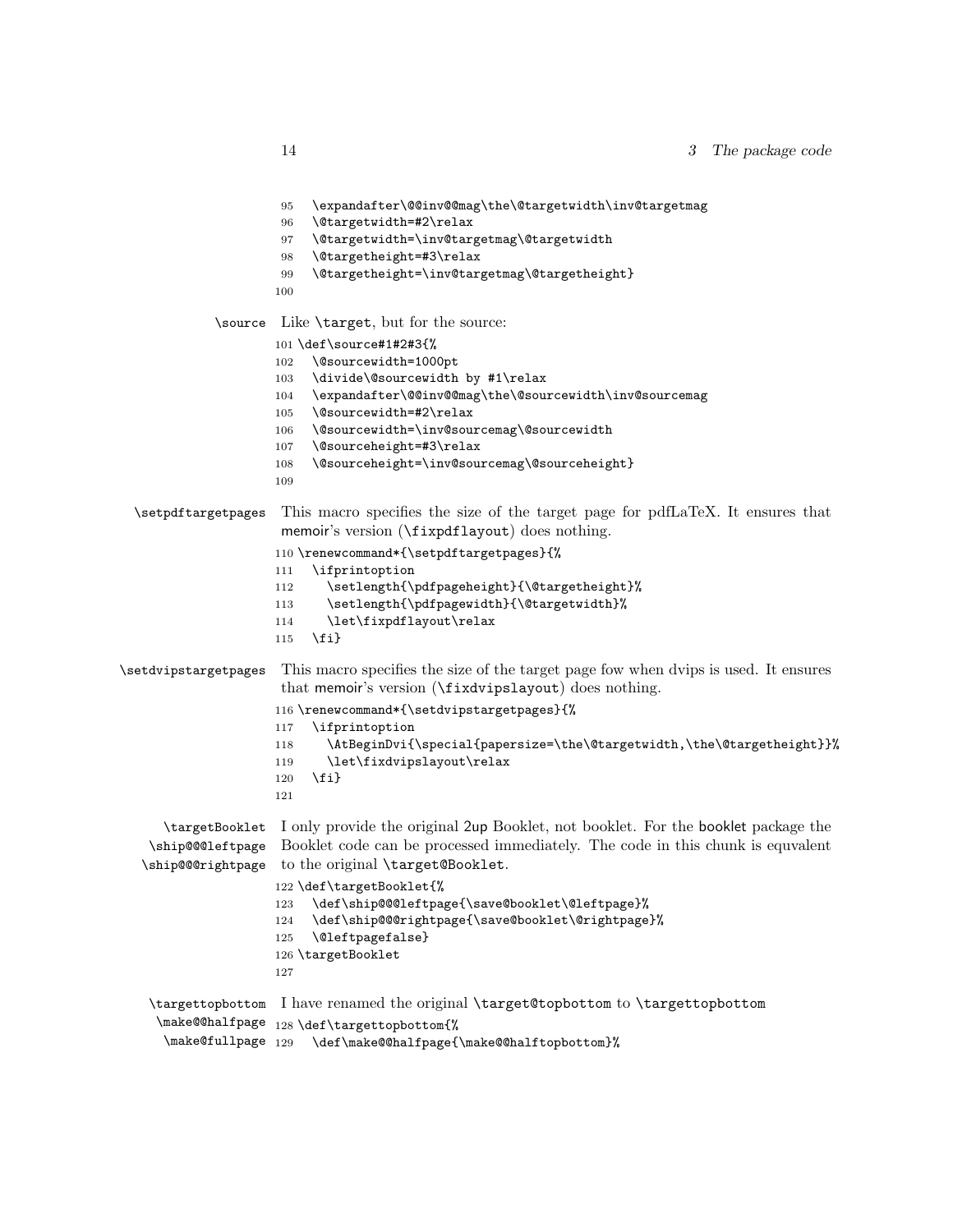```
130 \def\make@fullpage{\make@fulltopbottom}%
131 \sidebysidefalse}
132
```
Specify the options. There are new ones for signature sizes, and some of the original 2up source/targets are now treated as options.

```
133 \DeclareOption{four}{\setcounter{signature}{4}}
134 \DeclareOption{eight}{\setcounter{signature}{8}}
135 \DeclareOption{sixteen}{\setcounter{signature}{16}}
136 \DeclareOption{thirtytwo}{\setcounter{signature}{32}}
137 \DeclareOption{twouparticle}{\twouparticle}
138 \DeclareOption{landscape}{\twouplandscape}
139 \DeclareOption{largetypeblock}{\twoupplain}
140 \DeclareOption{1to1}{\twouponetoone}
141
```
 $\sim$  TeX's \shipout primitive is saved as  $\&normal$ Chipout, and then \shipout is defined to save each page to **\@leftpage** or **\@rightpage** and to print out every two. There is no twosided layout in this version.

```
142 \expandafter\let\csname &normal@shipout\endcsname\shipout
143 \def\shipout{%
144 \if@leftpage
145 \global\@leftpagefalse
146 \def\next{\afterassignment\ship@leftpage\global\setbox\@leftpage=}%
147 \else
148 \global\@leftpagetrue
149 \def\next{\afterassignment\ship@rightpage\global\setbox\@rightpage=}%
150 \fi
151 \next}
152
```
\ship@leftpage The job of \ship@leftpage and \ship@rightpage is to invoke \ship@@leftpage \ship@rightpage or \ship@@rightpage at the right time. \shipout is followed either:

- 1. by an \hbox, \vbox or \vtop, in which case \ship@leftpage is invoked after the opening {; \@leftpage is void, and \ship@leftpage invokes \ship@@leftpage after the closing }: or
- 2. by a \box or \copy, in which case \ship@leftpage is invoked after the full assignment; \@leftpage is not void, and \ship@leftpage invokes \ship@@leftpage immediately.

```
153 \def\ship@leftpage{%
154 \ifvoid\@leftpage\aftergroup\ship@@leftpage\else\ship@@leftpage\fi}
155 \def\ship@rightpage{%
156 \ifvoid\@rightpage\aftergroup\ship@@rightpage\else\ship@@rightpage\fi}
157
```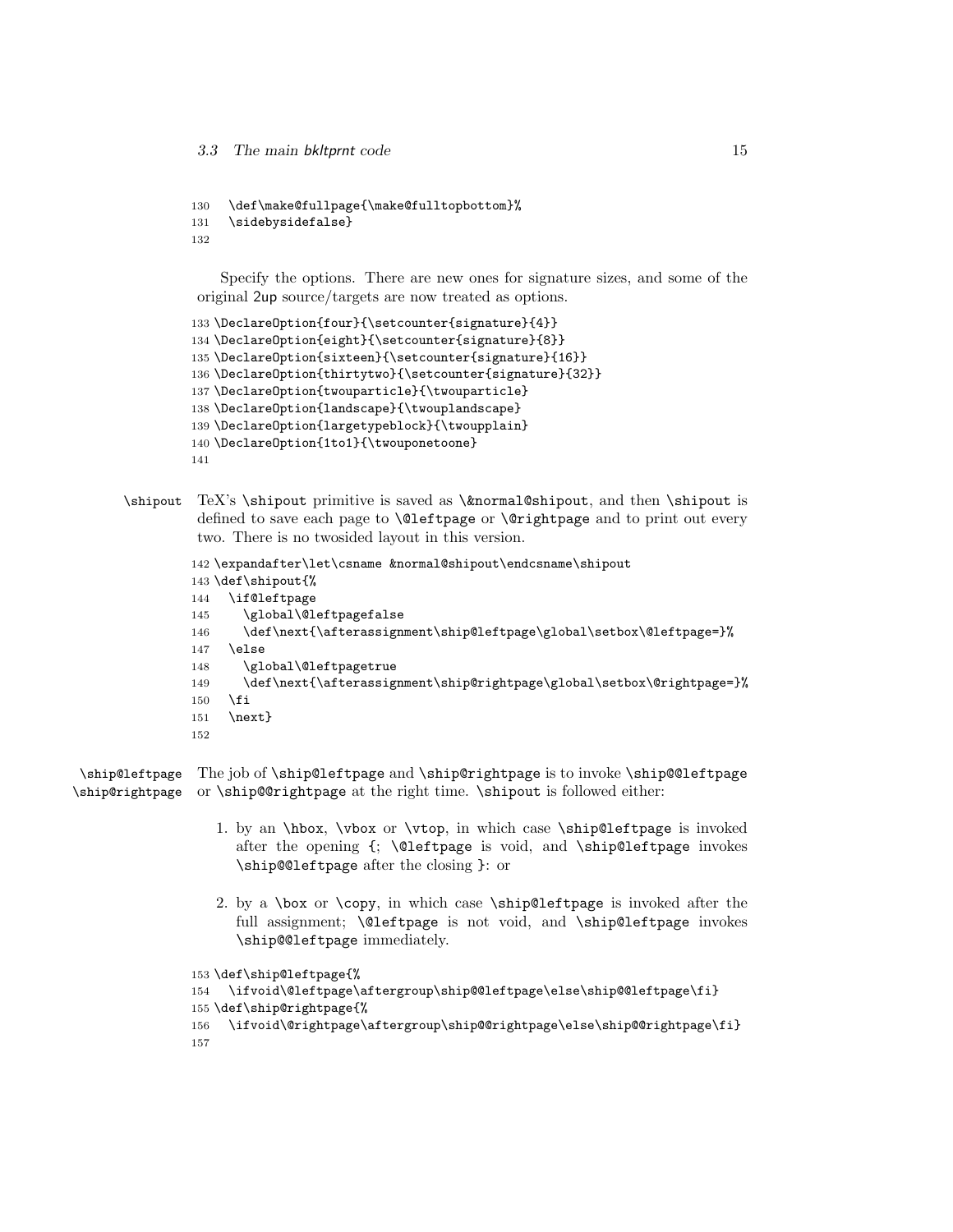\ship@@leftpage \ship@@rightpage \ship@@leftpage/\ship@@rightpage take the output box, and first make it into a fully-size source page (with \make@halfpage) and then this is centered horizontally and vertically in half of a target page (with \make@@halfpage). Then they are shipped individually or together. 158 \def\ship@@leftpage{\make@halfpage\@leftpage\ship@@@leftpage} 159 \def\ship@@rightpage{\make@halfpage\@rightpage\ship@@@rightpage} 160 \make@halfpage 161 \def\make@halfpage#1{%  $162 \quad \text{dp#1=}\,Z@$ 163 \setbox#1=\vbox to\@sourceheight{% 164 \vskip \inv@sourcemag in 165 \vskip \voffset 166 \hbox to\@sourcewidth{\hskip\inv@sourcemag in\hskip\hoffset\box#1\hss}%  $167 \quad \text{Vss}\%$ 168 \make@@halfpage#1} 169 \make@@halfsidebyside The definition of \make@@halfpage depends on the target layout. \make@@halfpage 170 \def\make@@halfsidebyside#1{% 171 \global\setbox#1=\vbox to\@targetheight{\vss 172 \hbox to.5\@targetwidth{\hss\box#1\hss}\vss}} 173 \def\make@@halfpage{\make@@halfsidebyside} 174 \make@@halftopbottom 175 \def\make@@halftopbottom#1{% 176 \global\setbox#1=\vbox to.5\@targetheight{\vss 177 \hbox to\@targetwidth{\hss\box#1\hss}\vss}} 178 \ship@twoup The pages are generaly shipped in pairs: 179 \def\ship@twoup{% 180 \begingroup 181 \voffset=-\inv@targetmag in 182 \hoffset=\voffset 183 \global\advance\@physicalpage by 1 184 \count\z@=\@physicalpage 185 \csname &normal@shipout\endcsname\make@fullpage 186 \endgroup} 187 \make@fullsidebyside  $\label{thm:main} $$\make@full \top bottom_188 \def\make@full \end{split} is defined by side{X$ 189 \hbox{\box\@leftpage\pagesep@sidebyside\box\@rightpage}} 190 \def\make@fulltopbottom{% 191 \vbox{\offinterlineskip\box\@leftpage\pagesep@topbottom\box\@rightpage}} 192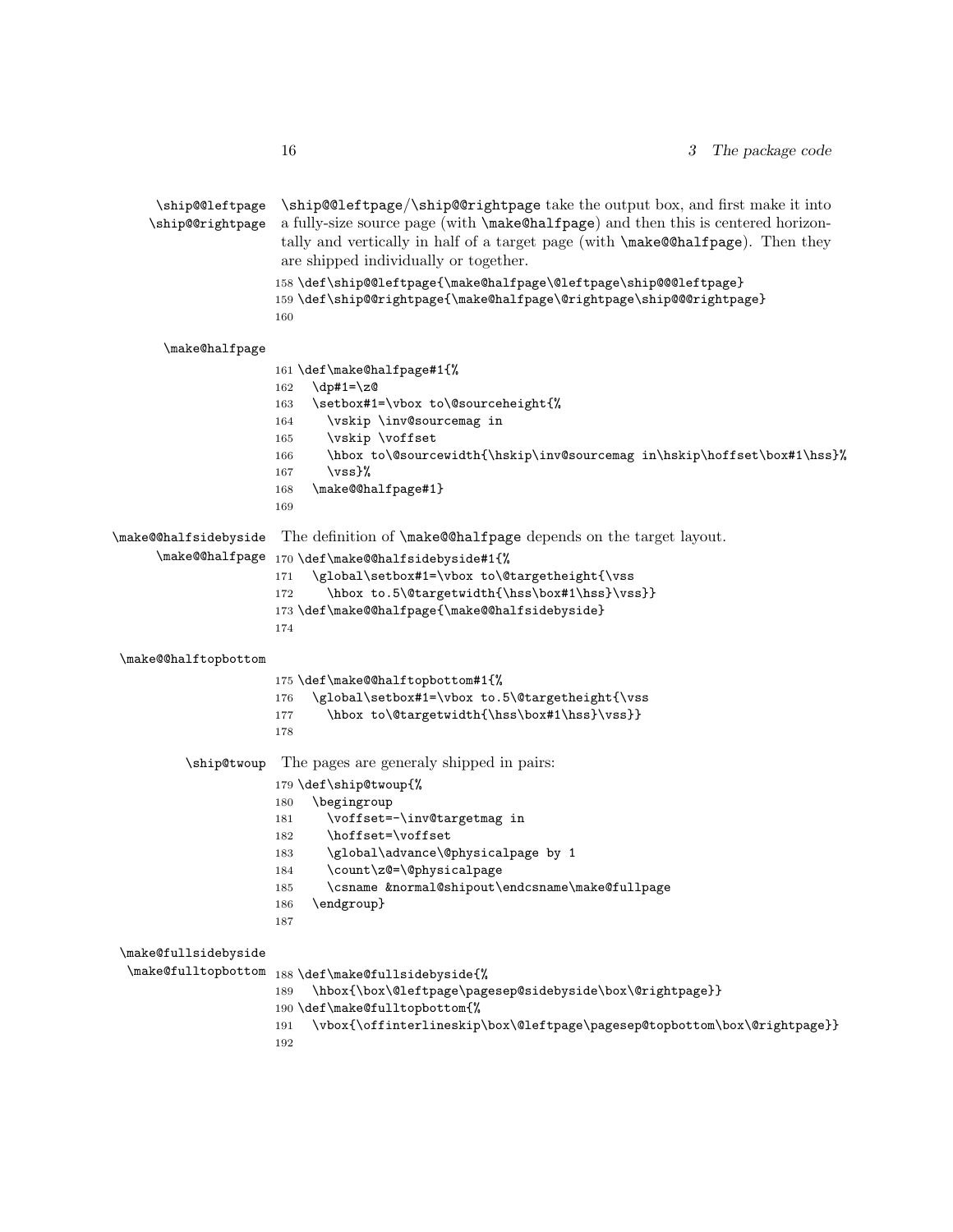```
\make@fullpage The definition of \make@fullpage depends on the layout:
                   193 \def\make@fullpage{\make@fullsidebyside}
                   194
\pagesep@sidebyside
A vertical or horizontal rule can be inserted. These can be redefined for other
\pagesep@topbottom
tricks:
                   195 \def\pagesep@sidebyside{%
                   196 \begingroup
                   197 \advance\pageseplength by \pagesepoffset
                   198 \pagesepwidth=\inv@targetmag\pagesepwidth
                   199 \kern -.5\pagesepwidth
                   200 \vrule height \inv@targetmag\pageseplength
                   201 depth -\inv@targetmag\pagesepoffset
                   202 width \pagesepwidth
                   203 \kern -.5\pagesepwidth
                   204 \endgroup}
                   205 \def\pagesep@topbottom{%
                   206 \begingroup
                   207 \pagesepwidth=\inv@targetmag\pagesepwidth
                   208 \vskip -.5\pagesepwidth
                   209 \moveright\inv@targetmag\pagesepoffset\hbox{%
                   210 \vrule height\pagesepwidth width\inv@targetmag\pageseplength}%
                   211 \vskip -.5\pagesepwidth
                   212 \endgroup}
                   213
```
For example it may be helpful to mark the positions of sewing holes along the spine of your booklet. For landscape this can be done by redefining \pagesep@topbottom and for the more typical portrait style booklet by changing \pagesep@sidebyside. The general technique is to use a zero-sized picture which  $EFT$ K will think takes up no space. For instance, for letterpaper (11in by 8.5in) you can do something like this in your preamble:

```
\makeatletter
\renewcommand*{\pagesep@sidebyside}{%
 \begingroup
 \setlength{\unitlength}{1in}% measurements in inches
  \begin{picture}(0,0)(0,-8.5)% zero-sized picture, origin at page top
   \put(0,-1){\mathbb{\ldots}0} mark 1in down from top
   \put(0,-4.25){\makebox(0,0){.}}% mark at page center
   \put(0,-7.5){\makebox(0,0){.}}% mark 1in up from bottom
  \end{picture}%
  \endgroup}
\makeatother
```
\save@booklet With the Booklet layout, the pages are saved rather than shipped. I have added the signature code to the original macro. This outputs all the pages making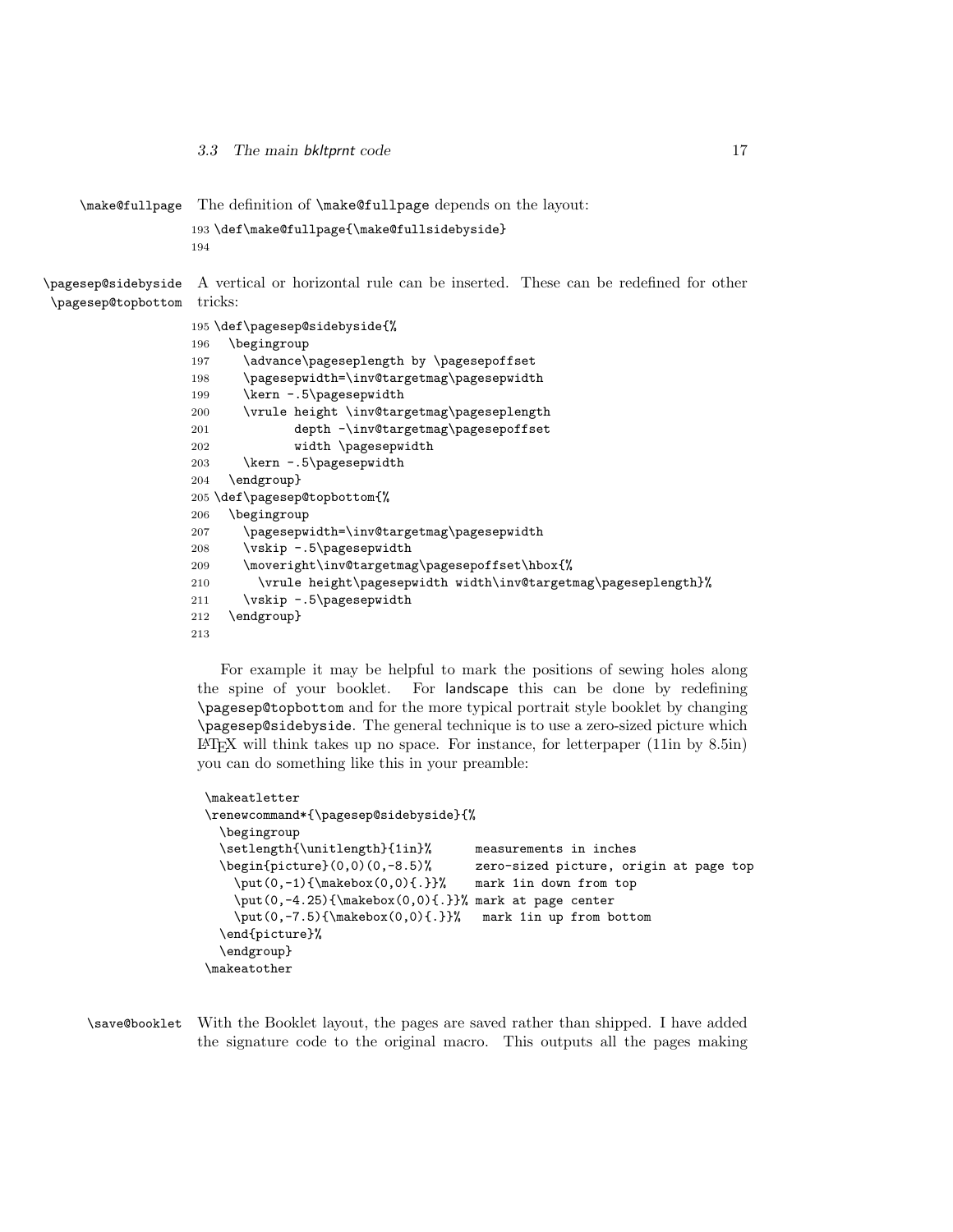up a signature even if there are still more to come. The page boxes used in \save@booklet are assigned initially by \twoupp@geboxes.

```
214 \begingroup
                 215 \let\newbox\relax
                 216 \gdef\save@booklet#1{%
                 217 \begingroup
                 218 \globaldefs=1
                 219 \ifnum\c@sigcount=\z@\bookletpage=0\fi
                 220 \advance\bookletpage by 1
                 221 \addtocounter{sigcount}{1}
                 222 %%%% \expandafter\newbox\csname bookletbox\the\bookletpage\endcsname
                 223 \expandafter\setbox\csname bookletbox\the\bookletpage\endcsname\box#1%
                 224 \endgroup
                 225 \ifnum\c@sigcount=\c@signature %%% PW
                 226 \twoup@eject%
                 227 \setcounter{sigcount}{0}%
                 228 \fi}
                 229 \endgroup
                 230
\make@bookletpage
The pages are then printed at the end with the following macros:
    \booklet@loop
231 \def\make@bookletpage#1{%
  \Booklet@@loop 232
                       \setbox\ifodd#1\@rightpage\else\@leftpage\fi=%
                 233 \expandafter\box\csname bookletbox\the#1\endcsname}
                 234
                 235 \def\booklet@loop{%
                 236 \count\z@\rightpagenumber
                 237 \make@bookletpage\leftpagenumber
                 238 \make@bookletpage\rightpagenumber
                 239 \ship@twoup
                 240 \Booklet@@loop
                 241 }
                 242
                 243 \def\Booklet@@loop{%
                 244 \advance\rightpagenumber by 1
                 245 \advance\leftpagenumber by -1
                 246 \ifnum\leftpagenumber<\rightpagenumber\else\expandafter\booklet@loop\fi}
                 247
 \twoupemptypage This one is easy:
                 248 \def\twoupemptypage{\shipout\hbox{}}
                 249
    \twoup@eject This clears a whole target page if there is a saved left page. Note that this does
                  not invoke the output routine; i.e., it is not like \clearpage or \supereject. See
                  \twoupclearpage below. (The booklet package doesn't need \twoupeject which
                  is for non-LaTeX systems).
                      This is the definition of \twoup@eject with the Booklet layout.
                  250 \def\twoup@eject{
```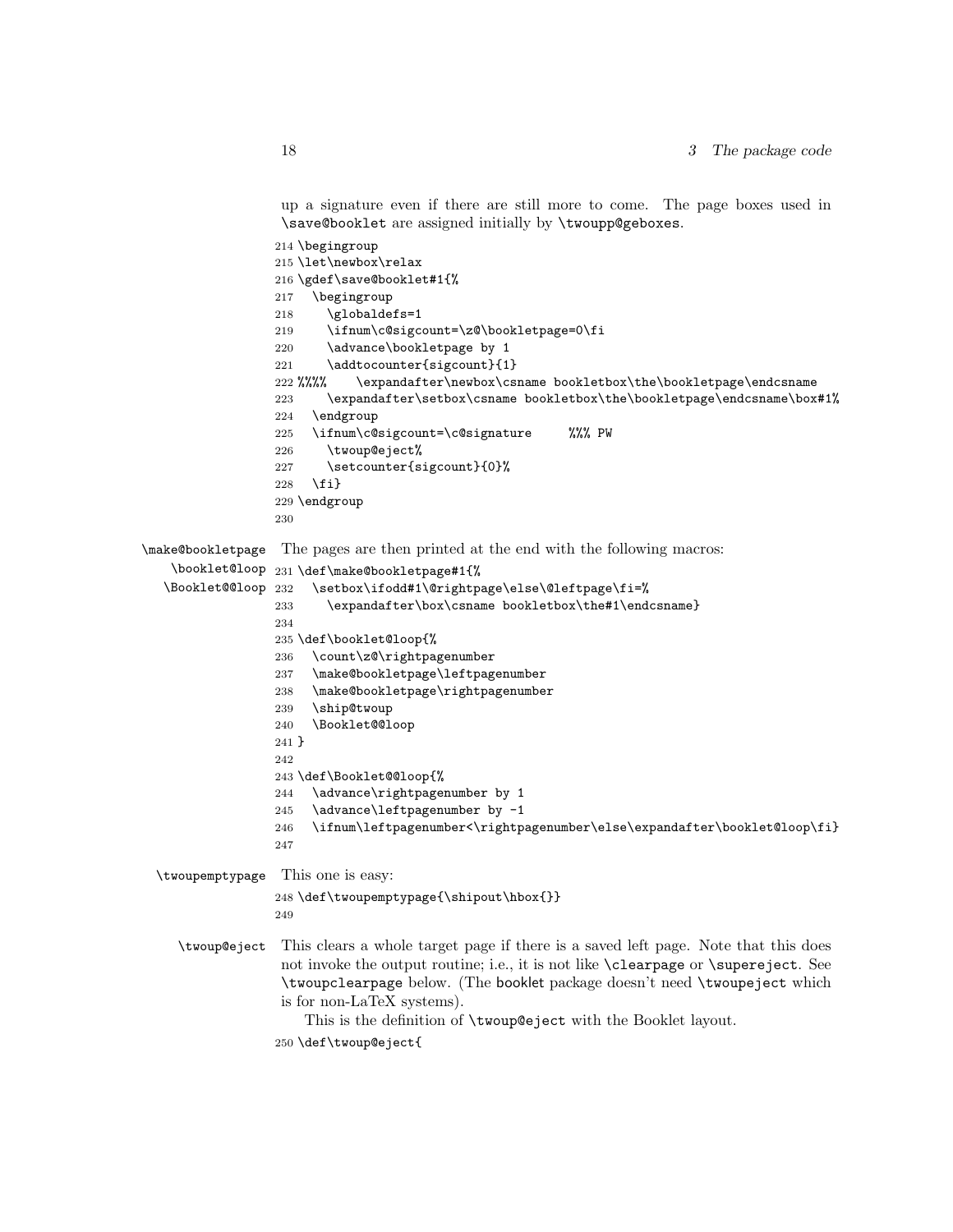```
251 \leftpagenumber\bookletpage
                252 \advance\leftpagenumber by 3
                253 \divide\leftpagenumber by 4
                254 \multiply\leftpagenumber by 4
                255 \rightpagenumber=1
                256 \ifnum\leftpagenumber>\bookletpage
                257 \setbox\@leftpage\hbox{}%
                258 \make@@halfpage\@leftpage
                259 \loop
                260 \setbox\@rightpage\copy\@leftpage
                261 \save@booklet\@rightpage
                262 \ifnum\leftpagenumber>\bookletpage
                263 \repeat
                264 \fi
                265 \booklet@loop}
                266
\twoupclearpage This modification is needed for LaTeX in order to get the last page printed out
                if the final page is a left page (the catcode business is because \enddocument is
                \let to \bye in amstex):
                267 \begingroup
                268 \catcode'\>=9\relax
                269 >>\gdef\twoupclearpage{\clearpage\twoup@eject}
                270 >>\expandafter\@temptokena\expandafter{\enddocument}
                271 >>\xdef\enddocument{\noexpand\twoupclearpage\the\@temptokena}
                272 \endgroup
                273
   \TwoupWrites This is one workaround for the page cross-references problem
                274 \def\TwoupWrites{%
                275 \let\TwoupSaved@write\write
                276 \let\TwoupSaved@read\read
                277 \let\TwoupSaved@openout\openout
                278 \let\TwoupSaved@closeout\closeout
                279 \def\write{\TwoupSaved@write-1{}\immediate\TwoupSaved@write}%
                280 \def\read{\TwoupSaved@write-1{}\immediate\TwoupSaved@read}%
                281 \def\openout{\TwoupSaved@write-1{}\immediate\TwoupSaved@openout}%
                282 \def\closeout{\TwoupSaved@write-1{}\immediate\TwoupSaved@closeout}%
                283 \let\TwoupWrites\relax}
                284
 \twouparticle
    \twoupplain
\twouplandscape 285 \def\twouparticle{\target{\magstepminus1}{\paperheight}{\paperwidth}}
\twouponetoone
                The pre-defined layouts. I have taken advantage of LaTeX2e's paper size lengths
                to generalise.
               286 \def\twoupplain{\target{\magstepminus2}{\paperheight}{\paperwidth}}
                287 \def\twouplandscape{\target{\magstepminus2}{\paperwidth}{\paperheight}%
                288 \targettopbottom}
                289 \def\twouponetoone{\target{\magstep0}{\paperheight}{\paperwidth}}
```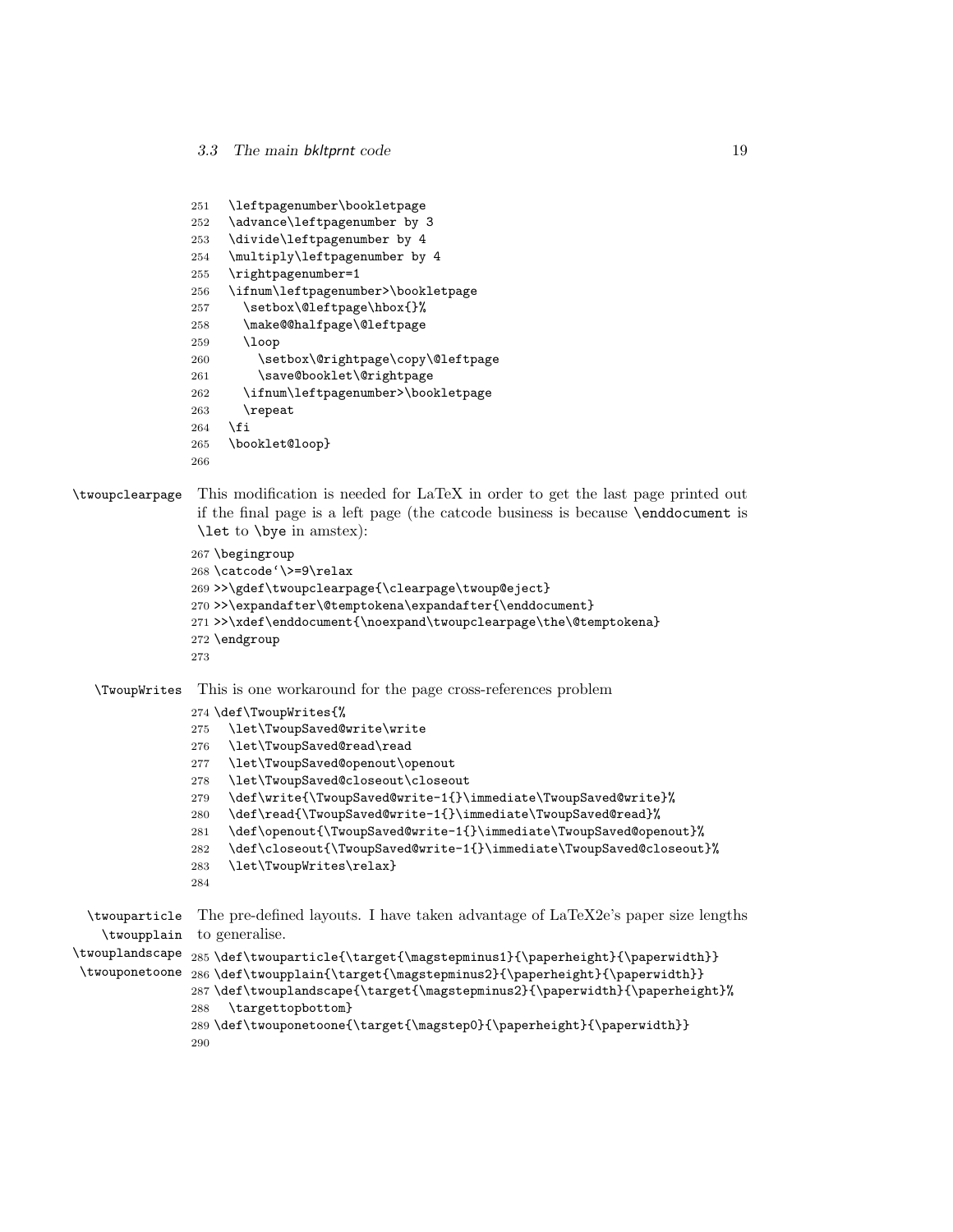```
Set the default for the source.
```

```
291 \source{\magstep0}{\paperwidth}{\paperheight}
```
Set the defaults for the rule.

```
292 \pagesepwidth 0pt
```

```
293 \pageseplength 6.5in
```

```
294 \pagesepoffset 1in
```
I also found that \TwoupWrites was really not optional.

```
295 \TwoupWrites
```
296

The default options are twouparticle and thirtytwo pages per signature.

```
297 \ExecuteOptions{twouparticle,thirtytwo}
```

```
298 \ProcessOptions
```
299

The end of this package.

300 (/prnt)

## <span id="page-19-0"></span>A The code for 2up

Following is a verbatim copy of Timothy Van Zandt's 2up code. I hope that by including this I have partly met his COPYING conditions.

```
%% BEGIN 2up.tex/2up.sty
%%
\def\fileversion{1.2}
\def\filedate{93/01/28}
\%%% COPYRIGHT 1992, 1993 by Timothy Van Zandt, tvz@Princeton.EDU
\%%% DESCRIPTION:
%% 2up.tex/2up.sty provides two-up printing for Generic TeX (e.g.,
%% Plain, LaTeX, AmSTeX and AmS-LaTeX). It produces a standard dvi file,
%% and does not involve an additional dvi or PostScript filter. It has a
%% flexible interface for specifying paper size and layout.
\%%
%% INSTALLATION:
%% Put this file where your TeX looks for inputs, under the name 2up.tex.
%% Name a copy 2up.sty to use as a LaTeX style option, or create a file
%% 2up.sty with the lines:
%% \input 2up.tex
%% \endinput
%%
%% DOCUMENTATION:
%% Input 2up.tex, or include 2up as a LaTeX style option. There is a
%% good chance you will get the desired layout. (But you will probably
%% need to generate new font bitmaps to get high quality output.) See
```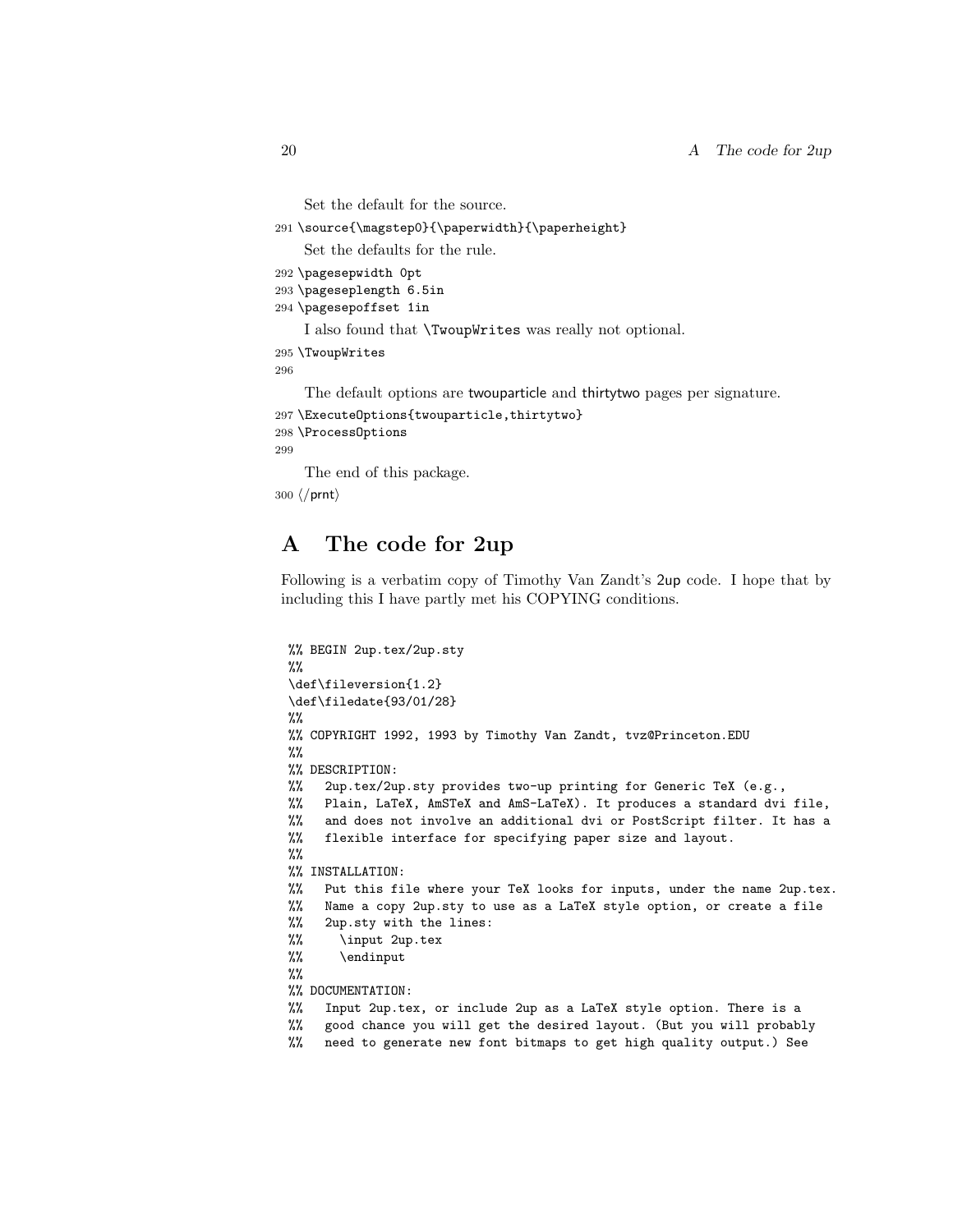```
%% 2up.doc, which might be appended to this file, for detailed
%% documentation.
\%%
%% COPYING:
%% Copying of part or all of this file is allowed under the following
%% conditions only:
%% (1) You may freely distribute unchanged copies of the file. Please
%% include the documentation when you do so.
%% (2) You may modify a renamed copy of the file, but only for personal
%% use or use within an organization.<br>%% (3) You may copy fragments from the fil
     (3) You may copy fragments from the file, for personal use or for use
%% in a macro package for distribution, as long as credit is given
%% where credit is due.
%%
%% You are NOT ALLOWED to take money for the distribution or use of
%% this file or modified versions or fragments thereof, except for \frac{m}{n} a nominal charge for copying etc.
    a nominal charge for copying etc.
%%
%% CODE:
%
\csname TwoUpLoaded\endcsname
\let\TwoUpLoaded\endinput
%
\edef\TheAtCode{\the\catcode'\@}
\catcode'\@=11\relax
\message{\space\space v\fileversion\space\space \filedate\space\space <tvz>}
%
% Parameter registers:
\newdimen\@targetwidth
\newdimen\@targetheight
\newdimen\@sourcewidth
\newdimen\@sourceheight
\newdimen\pageseplength
\newdimen\pagesepwidth
\newdimen\pagesepoffset
\newif\if@sidebyside
\@sidebysidetrue
\newif\if@twosided
%
% Registers used by output routine.
\newif\if@leftpage
\@leftpagetrue
\newbox\@leftpage
\newbox\@rightpage
\newcount\@physicalpage
%
% Since pages are shipped out half as often:
\multiply\maxdeadcycles by 2
%
% Registers used only for booklet layout:
```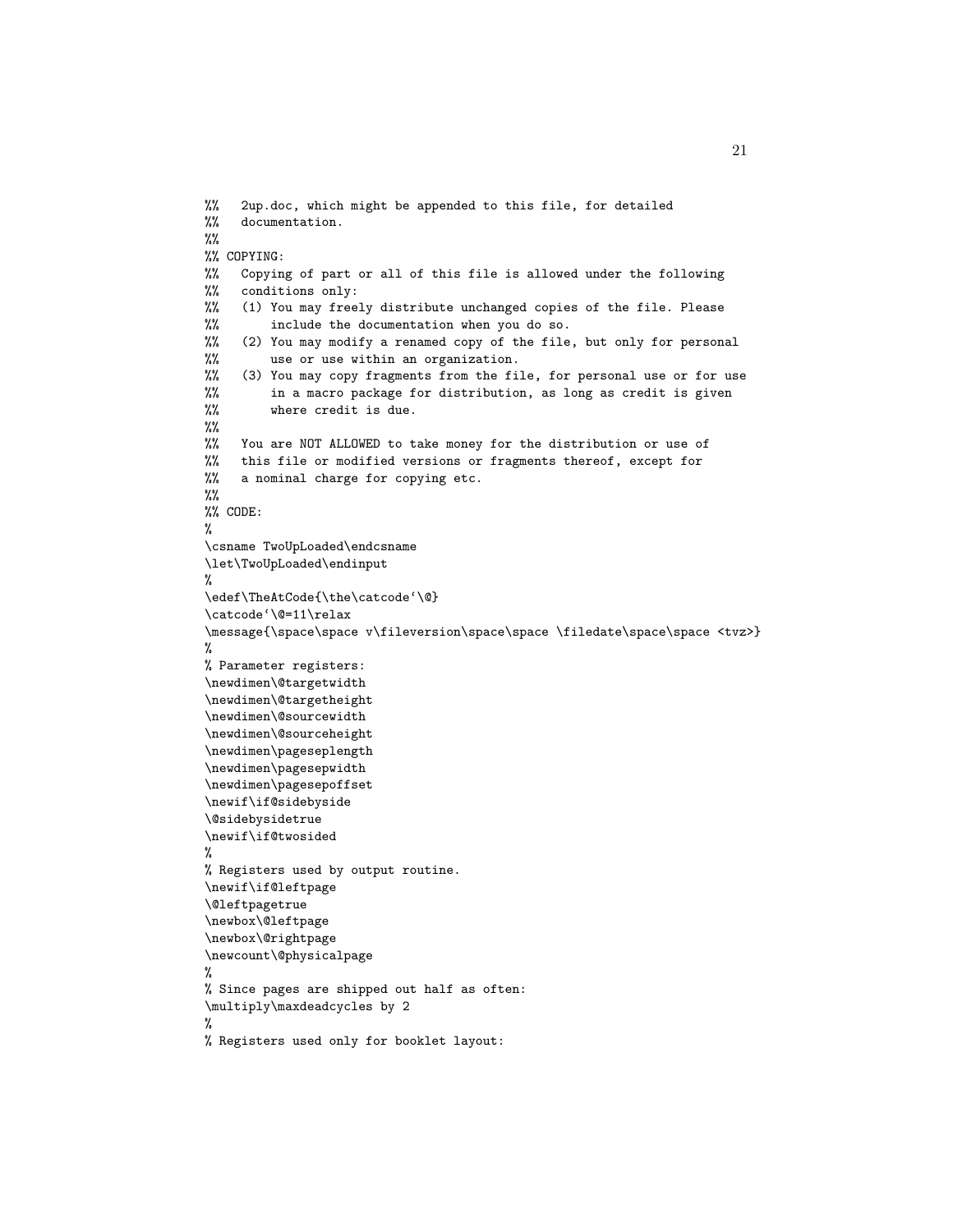```
\begingroup
  \let\newcount\relax
  \gdef\booklet@registers{%
    \newcount\bookletpage
    \bookletpage=0
    \newcount\leftpagenumber
    \newcount\rightpagenumber
    \multiply\maxdeadcycles by 20}
\endgroup
%
% A useful extension of the \magstep macro.
\def\magstepminus#1{%
  \ifcase#1 \@m\or 833\or 694\or 579\or 482\or 401\fi\relax}
%
% \@targetwidth and \@targetheight are set to the *unmagnified* dimensions
% of the target page. \inv@targetmag is the inverse of the target
% magnification.
{\catcode'\p=12\catcode'\t=12\gdef\@@inv@@mag#1pt#2{\def#2{#1}}}
\def\target#1#2#3{%
  \mag #1\relax
  \@targetwidth=1000pt
  \divide\@targetwidth by #1\relax
  \expandafter\@@inv@@mag\the\@targetwidth\inv@targetmag
  \@targetwidth=#2\relax
  \@targetwidth=\inv@targetmag\@targetwidth
  \@targetheight=#3\relax
  \@targetheight=\inv@targetmag\@targetheight}
%
% Like \target, but for the source:
\def\source#1#2#3{%
  \@sourcewidth=1000pt
  \divide\@sourcewidth by #1\relax
  \expandafter\@@inv@@mag\the\@sourcewidth\inv@sourcemag
  \@sourcewidth=#2\relax
  \@sourcewidth=\inv@sourcemag\@sourcewidth
  \@sourceheight=#3\relax
  \@sourceheight=\inv@sourcemag\@sourceheight}
%
% \targetlayout does a loop that reads the comma separated arguments.
% There can be no extraneous spaces.
\def\targetlayout#1{\process@targetlayout#1,stop,}
\def\process@targetlayout#1,{%
  \expandafter\let\expandafter\next\csname target@#1\endcsname
  \ifx\next\relax
    \begingroup
      \errhelp{Valid target layouts are "topbottom", "twosided",
        "booklet", "Booklet" and "dvidvi".}%
      \errmessage{'#1' is invalid 2up target layout - ignored.}%
    \endgroup
    \expandafter\process@targetlayout
```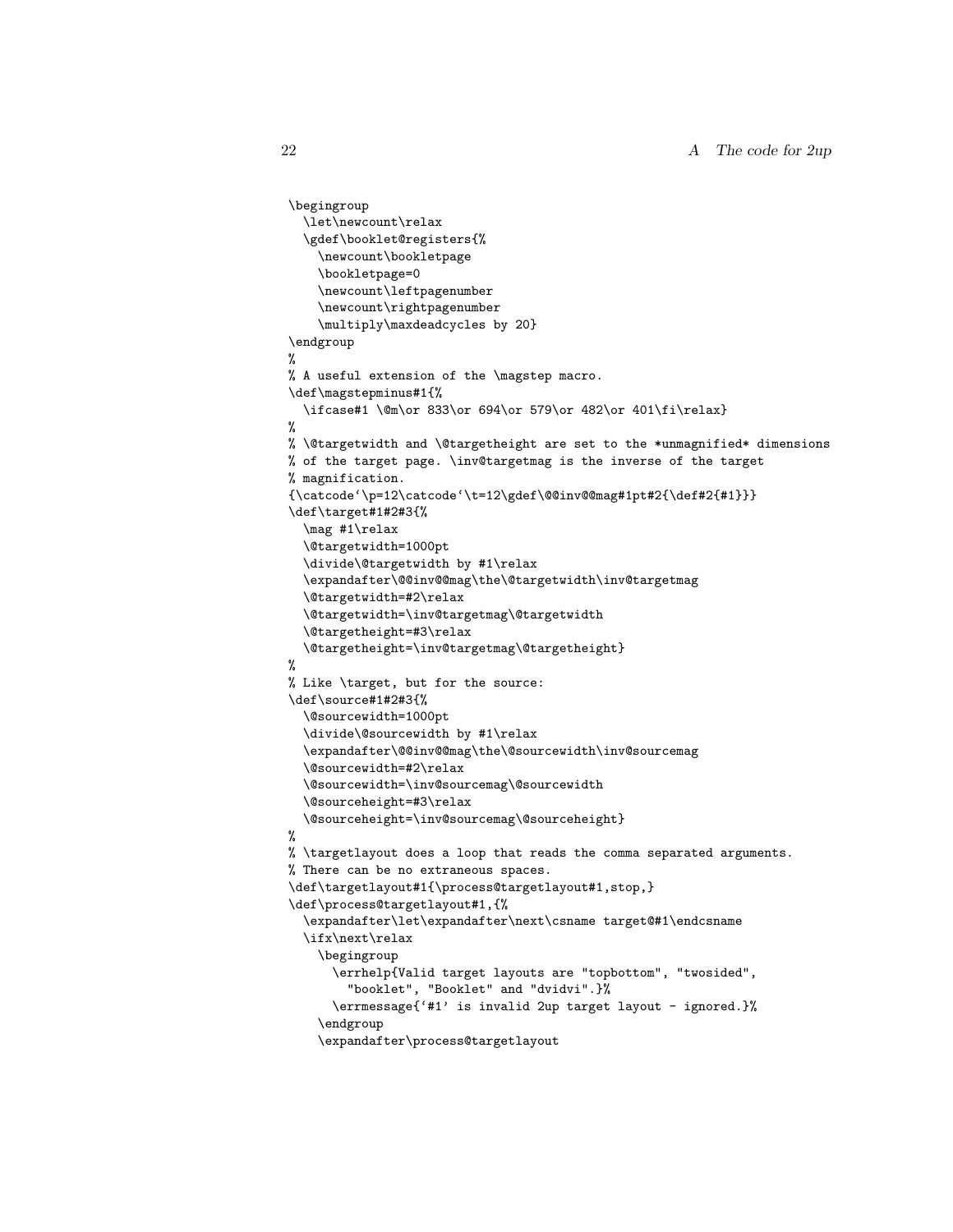```
\else
    \next
  \fi}
\def\target@stop{}
\def\target@booklet{%
  \booklet@registers
  \def\ship@@@leftpage{\save@booklet\@leftpage}%
  \def\ship@@@rightpage{\save@booklet\@rightpage}%
  \@leftpagefalse
  \def\twoup@eject{\twoup@eject@booklet}%
  \expandafter\process@targetlayout}
\def\target@Booklet{%
  \def\booklet@@loop{\Booklet@@loop}%
  \target@booklet}
\def\target@twosided{%
  \@twosidedtrue
  \expandafter\process@targetlayout}
\def\target@topbottom{%
  \def\make@@halfpage{\make@@halftopbottom}%
  \def\make@fullpage{\make@fulltopbottom}%
  \@sidebysidefalse
  \expandafter\process@targetlayout}
\def\target@dvidvi{%
  \def\ship@@@leftpage{\ship@dvidvi\@leftpage}%
  \def\ship@@@rightpage{\ship@dvidvi\@rightpage}%
  \expandafter\process@targetlayout}
%
% TeX's \shipout primitive is saved as \&normal@shipout, and then \shipout
% is defined to save each page to \@leftpage or \@rightpage and to print out
% every two. With the twosided layout, filler pages are added when needed.
\expandafter\let\csname &normal@shipout\endcsname\shipout
\def\shipout{%
  \if@leftpage
    \global\@leftpagefalse
    \def\next{\afterassignment\ship@leftpage\global\setbox\@leftpage=}%
    \if@twosided
      \ifodd\count\z@
        \global\setbox\@leftpage=\hbox{}%
        \make@@halfpage\@leftpage\ship@@@leftpage
        \def\next{\shipout}%
     \fi
    \fi
  \else
    \global\@leftpagetrue
    \def\next{\afterassignment\ship@rightpage\global\setbox\@rightpage=}%
    \if@twosided
     \ifodd\count\z@
      \else
        \global\setbox\@rightpage=\hbox{}%
        \make@@halfpage\@rightpage\ship@@@rightpage
```
23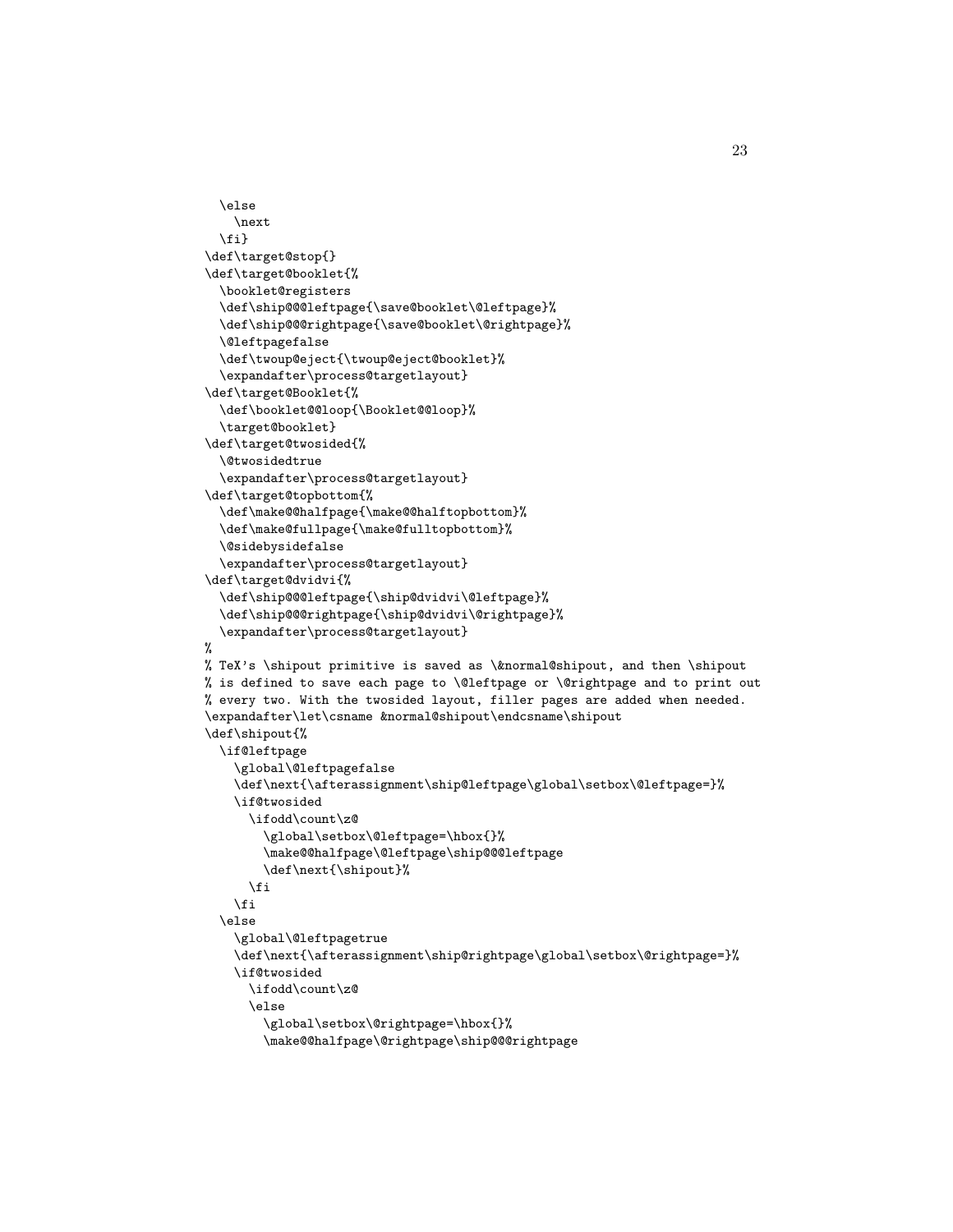```
\def\next{\shipout}%
      \fi
    \fi
  \fi
  \next}
%
% The job of \ship@leftpage and \ship@rightpage is to invoke \ship@@leftpage
% or \ship@@rightpage at the right time. \shipout is followed either
% (i) by an \hbox, \vbox or \vtop, in which case \ship@leftpage is invoked
% after the opening {. \@leftpage is void, and \ship@leftpage invokes
% \ship@@leftpage after the closing }, or
% (ii) by a \box or \copy, in which case \ship@leftpage is invoked after
% the full assignment. \@leftpage is not voide, and \ship@leftpage invokes
% \ship@@leftpage immediately.
\def\ship@leftpage{%
  \ifvoid\@leftpage\aftergroup\ship@@leftpage\else\ship@@leftpage\fi}
\def\ship@rightpage{%
  \ifvoid\@rightpage\aftergroup\ship@@rightpage\else\ship@@rightpage\fi}
%
% \ship@@leftpage/\ship@@rightpage take the output box, and first make it
% into a fully-size source page (with \make@halfpage) and then this is
% centered horizontally and vertically in half of a target page (with
% \make@@halfpage). Then they are shipped individually or together.
\def\ship@@leftpage{\make@halfpage\@leftpage\ship@@@leftpage}
\def\ship@@rightpage{\make@halfpage\@rightpage\ship@@@rightpage}
\def\make@halfpage#1{%
  \dp#1=\z@
  \setbox#1=\vbox to\@sourceheight{%
    \vskip \inv@sourcemag in
    \vskip \voffset
    \hbox to\@sourcewidth{\hskip\inv@sourcemag in\hskip\hoffset\box#1\hss}%
    \vss}%
  \make@@halfpage#1}
%
% The definition of \make@@halfpage depends on the target layout.
\def\make@@halfsidebyside#1{%
  \global\setbox#1=\vbox to\@targetheight{\vss
    \hbox to.5\@targetwidth{\hss\box#1\hss}\vss}}
\def\make@@halftopbottom#1{%
  \global\setbox#1=\vbox to.5\@targetheight{\vss
    \hbox to\@targetwidth{\hss\box#1\hss}\vss}}
\def\make@@halfpage{\make@@halfsidebyside}
%
% The pages are generaly shipped in pairs:
\def\ship@twoup{%
  \begingroup
    \voffset=-\inv@targetmag in
    \hoffset=\voffset
    \global\advance\@physicalpage by 1
    \count\z@=\@physicalpage
```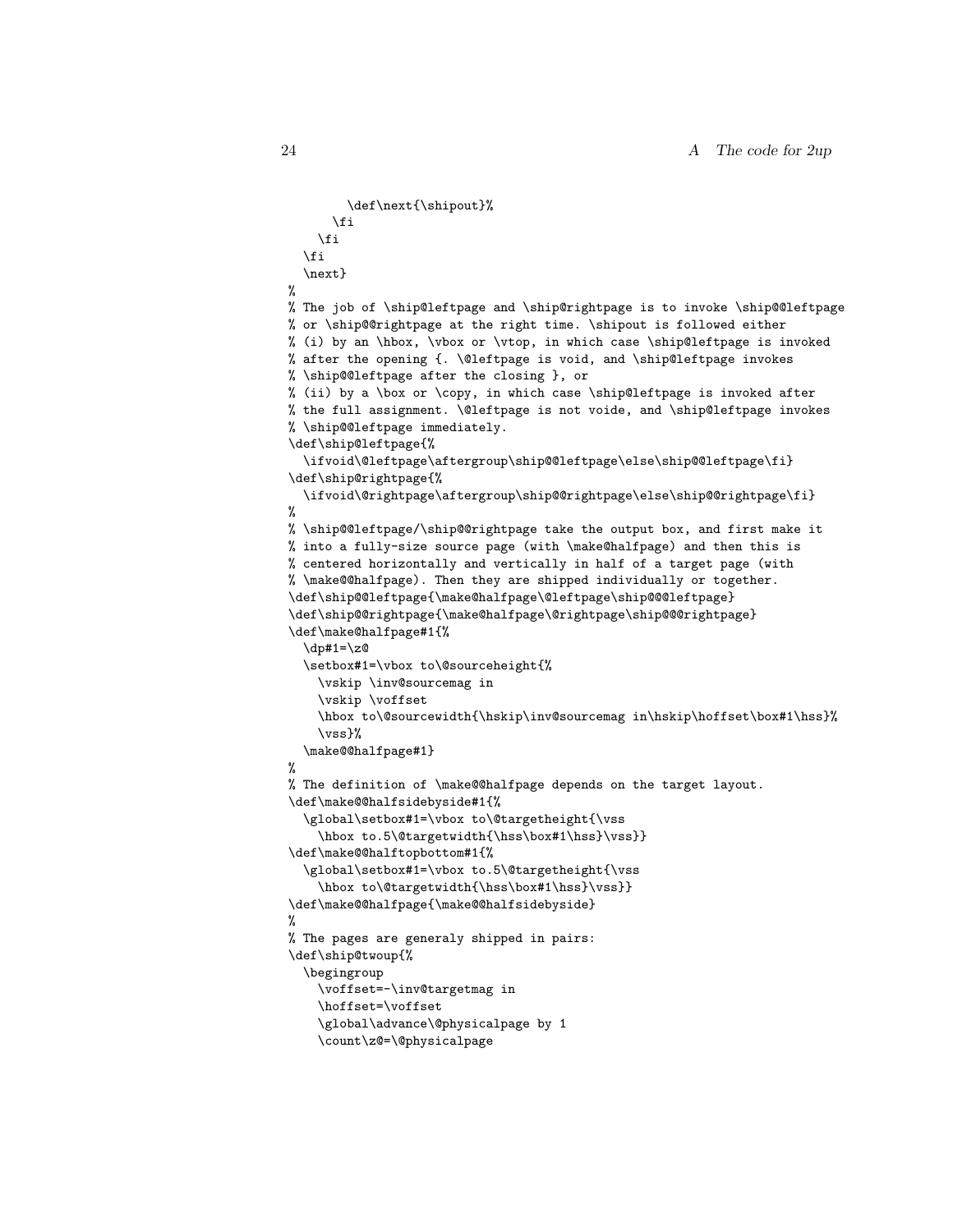```
\csname &normal@shipout\endcsname\make@fullpage
  \endgroup}
\let\ship@@@leftpage\relax
\def\ship@@@rightpage{\ship@twoup}
%
% The definition of \make@fullpage depends on the layout:
\def\make@fullsidebyside{%
  \hbox{\box\@leftpage\pagesep@sidebyside\box\@rightpage}}
\def\make@fulltopbottom{%
  \vbox{\offinterlineskip\box\@leftpage\pagesep@topbottom\box\@rightpage}}
\def\make@fullpage{\make@fullsidebyside}
%
% A vertical or horizontal rule can be inserted. These can be redefined
% for other tricks:
\def\pagesep@sidebyside{%
  \begingroup
    \advance\pageseplength by \pagesepoffset
    \pagesepwidth=\inv@targetmag\pagesepwidth
    \kern -.5\pagesepwidth
    \vrule height \inv@targetmag\pageseplength
           depth -\inv@targetmag\pagesepoffset
           width \pagesepwidth
    \kern -.5\pagesepwidth
  \endgroup}
\def\pagesep@topbottom{%
  \begingroup
    \pagesepwidth=\inv@targetmag\pagesepwidth
    \vskip -.5\pagesepwidth
    \moveright\inv@targetmag\pagesepoffset\hbox{%
      \vrule height\pagesepwidth width\inv@targetmag\pageseplength}%
    \vskip -.5\pagesepwidth
  \endgroup}
%
% With the dvidvi layout, the pages are shipped individually:
\def\ship@dvidvi#1{%
  \begingroup
    \voffset=-\inv@targetmag in
    \hoffset=\voffset
    \csname &normal@shipout\endcsname\box#1%
  \endgroup}
%
% With the booklet or Booklet layout, the pages are saved rather than
% shipped.
\begingroup
\let\newbox\relax
\gdef\save@booklet#1{%
  \begingroup
    \globaldefs=1
    \advance\bookletpage by 1
    \expandafter\newbox\csname bookletbox\the\bookletpage\endcsname
```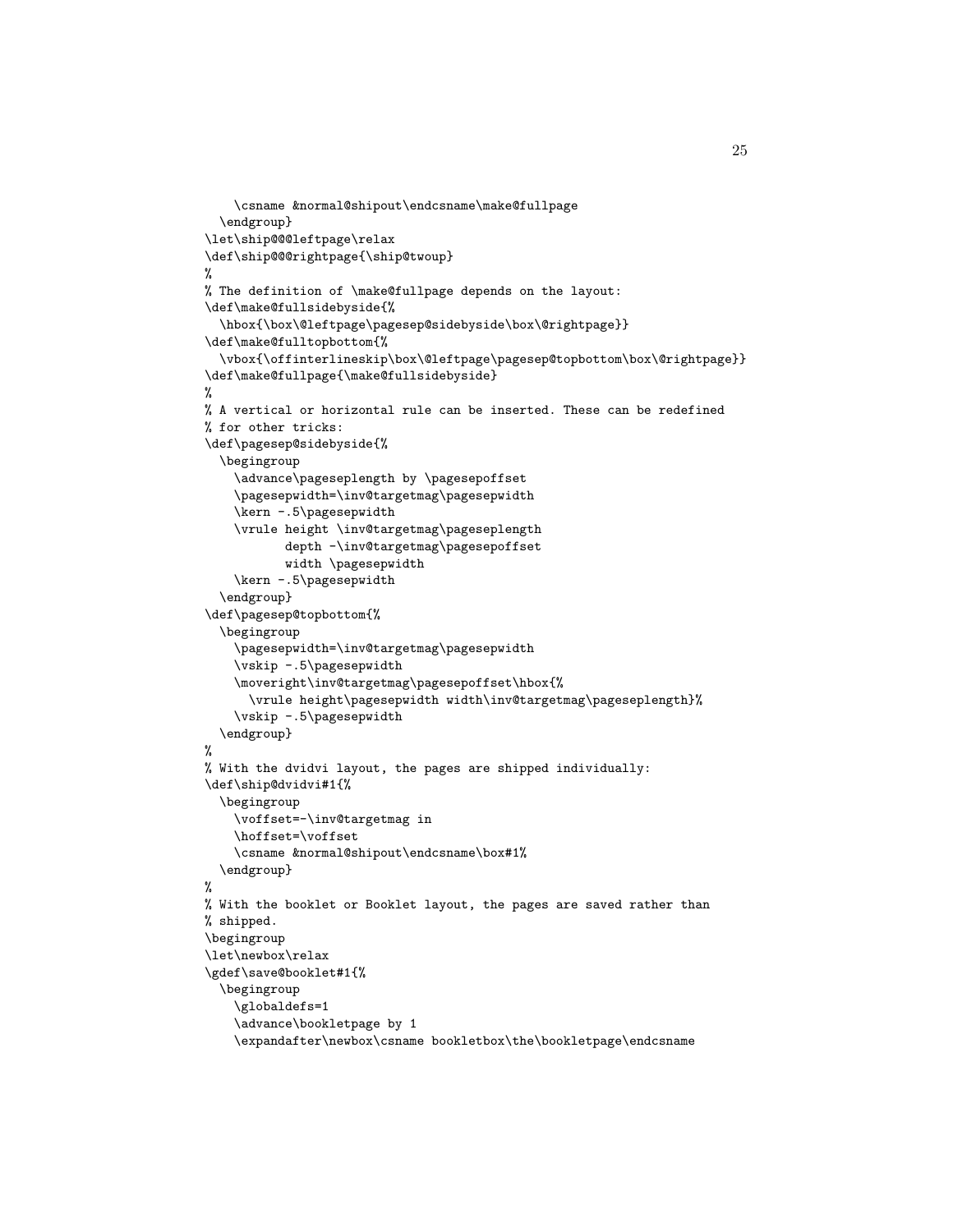```
\expandafter\setbox\csname bookletbox\the\bookletpage\endcsname\box#1%
  \endgroup}
\endgroup
%
% The pages are then printed at the end with the following macros:
\def\make@bookletpage#1{%
  \setbox\ifodd#1\@rightpage\else\@leftpage\fi=%
    \expandafter\box\csname bookletbox\the#1\endcsname}
\def\booklet@loop{%
  \count\z@\rightpagenumber
  \make@bookletpage\leftpagenumber
  \make@bookletpage\rightpagenumber
  \ship@twoup
  \booklet@@loop}
\def\booklet@@loop{%
  \advance\rightpagenumber by 2
  \advance\leftpagenumber by -2
  \ifnum\leftpagenumber<1\else\expandafter\booklet@loop\fi}
\def\Booklet@@loop{%
  \advance\rightpagenumber by 1
  \advance\leftpagenumber by -1
  \ifnum\leftpagenumber<\rightpagenumber\else\expandafter\booklet@loop\fi}
%
% This one is easy:
\def\twoupemptypage{\shipout\hbox{}}
%
% This clears a whole target page if there is a saved left page. Note that
% this does not invoke the output routine; i.e., it is not like \clearpage
% or \supereject. See \twoupclearpage and \twoupeject below.
\def\twoup@eject{%
  \if@leftpage\else
    \global\setbox\@rightpage\hbox{}%
    \make@@halfpage\@rightpage\ship@@@rightpage
    \global\@leftpagetrue
  \fi}
%
% This is the definition of \twoup@eject with the booklet option:
\def\twoup@eject@booklet{%
  \leftpagenumber\bookletpage
  \advance\leftpagenumber by 3
  \divide\leftpagenumber by 4
  \multiply\leftpagenumber by 4
  \rightpagenumber=1
  \ifnum\leftpagenumber>\bookletpage
    \setbox\@leftpage\hbox{}%
    \make@@halfpage\@leftpage
    \loop
      \setbox\@rightpage\copy\@leftpage
      \save@booklet\@rightpage
```

```
\ifnum\leftpagenumber>\bookletpage
```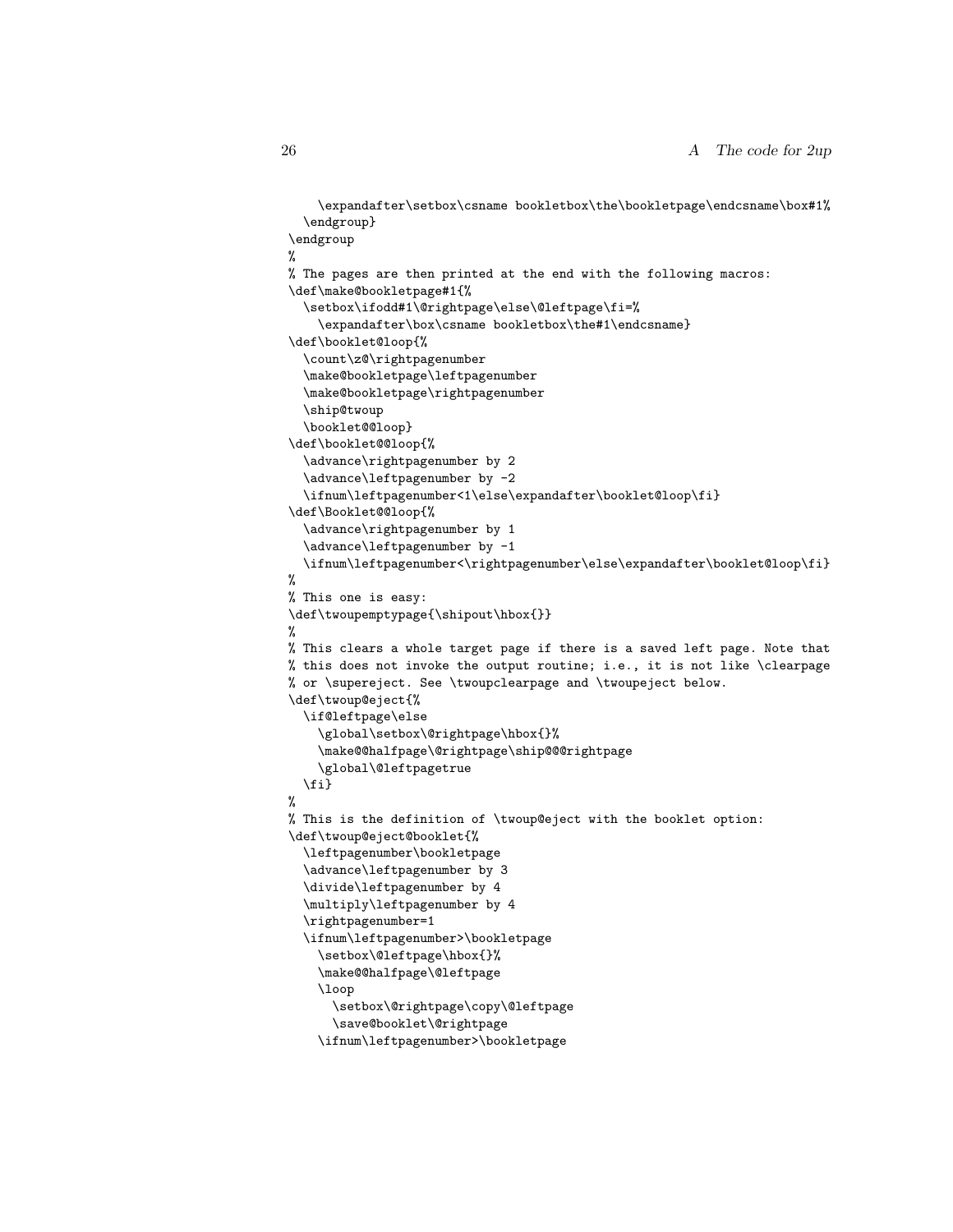```
\repeat
  \fi
  \booklet@loop}
%
% This modification is needed for \LaTeX in order to get the last page
% printed out if the final page is a left page (the catcode business is
% because \enddocument is \let to \bye in amstex):
\begingroup
\expandafter\ifx\csname @latexerr\endcsname\relax
  \catcode'\>=14\else\catcode'\>=9\fi\relax
>>\gdef\twoupclearpage{\clearpage\twoup@eject}
>>\expandafter\@temptokena\expandafter{\enddocument}
>>\xdef\enddocument{\noexpand\twoupclearpage\the\@temptokena}
\endgroup
%
% For most other macro packages we could just leave be and all pages would
% always be printed because of the way the \end primitive works (except that
% TeX will go bonkers with the booklet layout). However,
% sometimes a blank filler page would be printed *with* headings. We prefer
% the filler page to be truly blank. To achieve this, we hack the definition
% of \end. This may cause problems with some macros.
\expandafter\ifx\csname @latexerr\endcsname\relax
  \let\twoup@@@end\end
  \def\end{\twoup@eject\twoup@@@end}
  \def\twoupeject{\par\vfil\supereject\twoup@eject}
\fi
%
% This is one workaround for the page cross-references problem
\def\TwoupWrites{%
  \let\TwoupSaved@write\write
  \let\TwoupSaved@read\read
  \let\TwoupSaved@openout\openout
  \let\TwoupSaved@closeout\closeout
  \def\write{\TwoupSaved@write-1{}\immediate\TwoupSaved@write}%
  \def\read{\TwoupSaved@write-1{}\immediate\TwoupSaved@read}%
  \def\openout{\TwoupSaved@write-1{}\immediate\TwoupSaved@openout}%
  \def\closeout{\TwoupSaved@write-1{}\immediate\TwoupSaved@closeout}%
  \let\TwoupWrites\relax}
%
% Defaults:
\def\twouparticle{%
  \target{\magstepminus1}{11in}{8.5in}%
  \source{\magstep0}{8.5in}{11in}}
\def\twoupplain{%
  \target{\magstepminus2}{11in}{8.5in}%
  \source{\magstep0}{8.5in}{11in}}
\def\twouplegaltarget{%
  \target{\magstepminus1}{14in}{8.5in}%
  \source{\magstep0}{8.5in}{11in}}%
\def\twouplandscape{%
```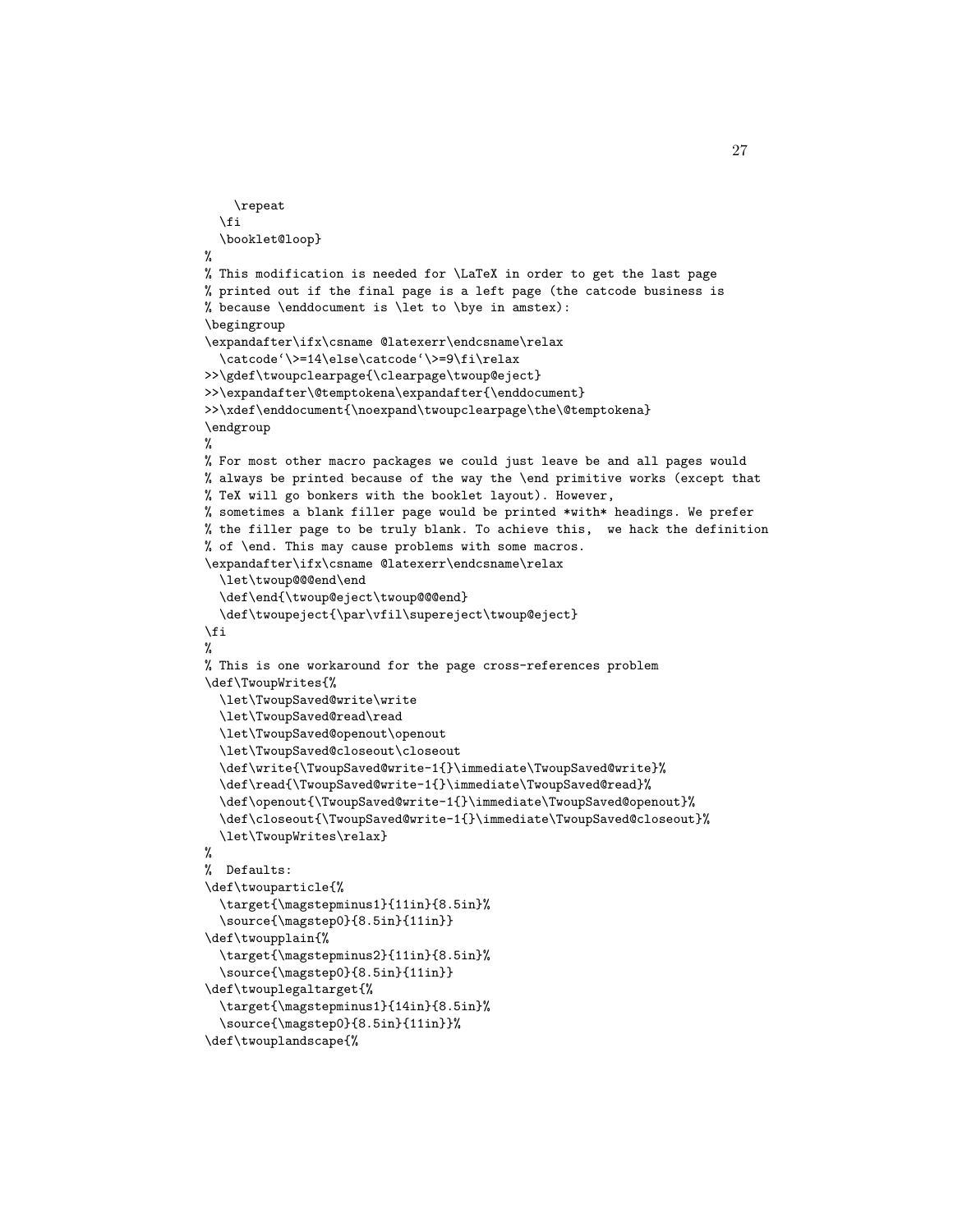```
\target{\magstepminus2}{8.5in}{11in}%
  \source{\magstep0}{11in}{8.5in}%
  \targetlayout{topbottom}}
\expandafter\ifx\csname @latexerr\endcsname\relax
  \twoupplain\else\twouparticle\fi
\pagesepwidth 0pt
\pageseplength 6.5in
\pagesepoffset 1in
%
\expandafter\catcode'\@=\TheAtCode\relax
\endinput
%% END 2up.tex/2up.sty
```
## <span id="page-27-0"></span>B The documentation for 2up

Following is an almost verbatim copy of the documentation for Timothy Van Zandt's 2up. I hope that by including this I have now completely met his COPY-ING conditions. The only change that I have made to the original is replacing every occurrence of '{verbatim}' by '{verbtm}', so LaTeX does not get confused when processing the current document.

```
%% BEGIN 2up.doc
%%
%% Documentation for 2up.tex/2up.sty.
%% Run through LaTeX, with or without the NFSS.
%%
%% See below if you want to try out two-up printing.
%%
%% LaTeX version of this documentation courtesy of
%% H. David Todd <hdtodd@mockingbird.wesleyan.edu>
%%
\%\documentstyle[12pt,twoside]{article}
\def\FileDate{January 28, 1993}
\def\FileVersion{1.2}
%% INSTRUCTIONS FOR TWO-UP PRINTING.
%% 1. Change \iffalse below to \iftrue.
%% 2. Uncomment \special{landscape} if using Rokicki's dvips, or otherwise
%% remember to print the document out in landscape mode.
%% 3. Uncomment one of the booklet options, if desired.
\%\iffalse
  \input 2up.tex
  \targetlayout{twosided}
```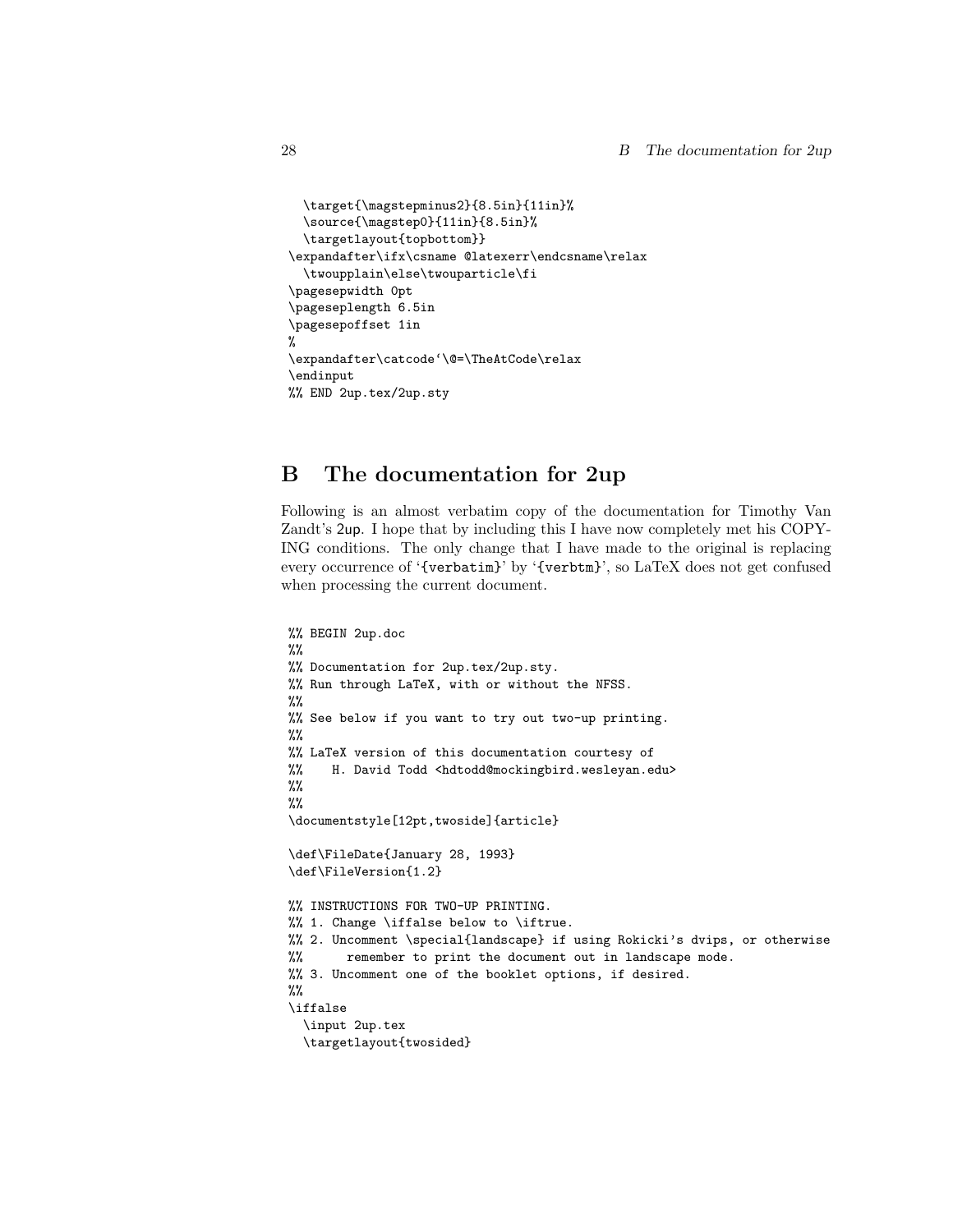```
\TwoupWrites
 % \special{landscape} %% This works with Rokicki's dvips
 % \targetlayout{Booklet} %% Booklet printing with 2-sided printer/copier.
 % \targetlayout{booklet} %% Booklet printing with 1-sided printer/copier.
\fi
\makeatletter
%% PAGE NUMBERING:
%% Adjust page numbering if using booklet layout option.
\setcounter{page}{0}
\def\next{\if@leftpage\else\stepcounter{page}\fi}
\@ifundefined{target@stop}{}{\next}
%% CONTENTS:
\def\tableofcontents{%
  \par\begin{center}
  \large\bf Contents
  \end{center}
  \begin{quote}\@starttoc{toc}\end{quote}}
%% PAGE PARAMETERS:
\setlength{\parindent}{0pt} % paragraph indent
\setlength{\parskip}{4pt plus 1pt minus 1pt}
\setlength{\topmargin}{0pt}
\setlength{\headheight}{12pt} % height of running head
\setlength{\headsep}{30pt} % distance between header and text
\setlength{\textheight}{8.2in} % height of text on page
%% DATES, VERSIONS AND TITLES:
\def\@maketitle{%
\begin{center}
   {\Large\bf \@title \par}
   \vskip 1.2em {\lineskip .5em
   \begin{tabular}[t]{c}\@author\end{tabular}\par}
   \vskip .8em {\@date}%
  \end{center}
  \par
  \vskip .5em}
%% Page Style:
\pagestyle{myheadings}
\markboth{Two-Up Style Guide}{Version \FileVersion, \FileDate}
%% Special list:
\verb|\newcommand{\\namelistlabel|[1]{{\mbox{\quad \quad}}\hbox{H1}}|\newenvironment{namelist}[1]%
  {\begin{subarray}{c}{\let\makelabel\namelistlabel
    \settowidth{\labelwidth}{#1}
```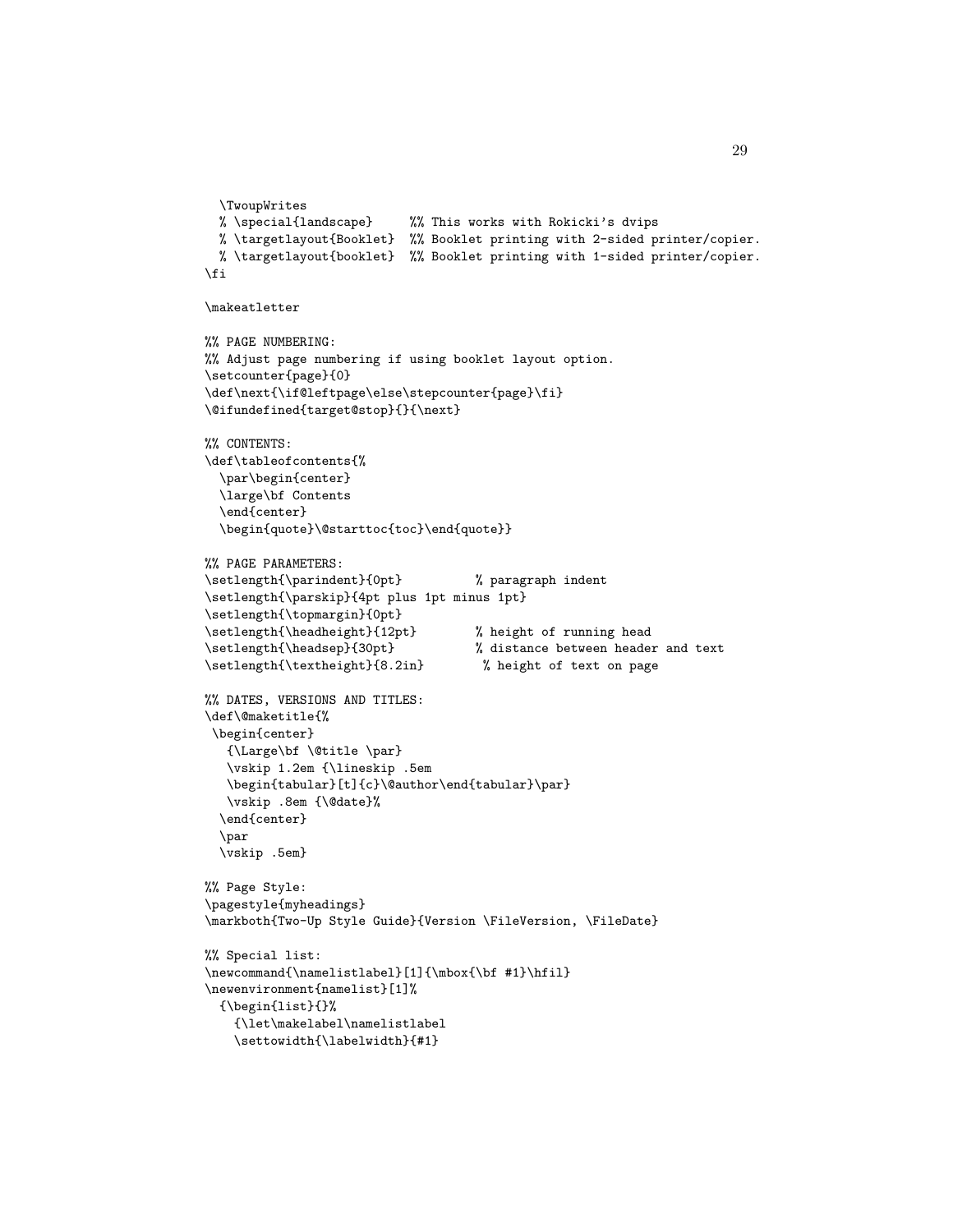```
\setlength{\leftmargin}{1.1\labelwidth}}}%
 {\end{list}}
%% VERBATIM:
%%
\begingroup
  \text{cde'}{\=12 \cdot \text{cde'}}\=12\text{cde'}(=1 \text{cde'})=2\catcode'\+=0 \catcode'\\=12
  +gdef+|(\n\setminus) % \| = character \
  +gdef+{({}) % \{ = character {
  +gdef+}(}) \qquad \qquad \frac{1}{2} = character }
+endgroup
\def\Backslash{\protect\|}
\%%
%% Define some functional font commands:
\frac{9}{6}\def\MainFont{\tt} % For macro definitions.
\def\UsageFont{\tt} % For in-line macro names.
\def\InlineFont{\tt} % For other in-line snipets of code.
\def\MetaFont{\rm\it} % For meta arguments.
\%%% Short-cuts for font commands:
%%
\def\s#1{\string#1}
\def\t#1{{\InlineFont\string#1}} % For other in-line code.
\def\m#1{{\MetaFont #1\/}} % For just putting things in italics
\def\M#1{{\InlineFont\{\m{#1}\}}} % Arg is in italic, enclosed in tt braces.
\let\N\tt t % For in-line macro names.
\catcode'\<=13 \def<#1>{\m{#1}} % <meta>
\catcode'\"=13\def"{\verb"} % Short verb
%%
%% This is for listing macro definitions in a quote-like environment.
\%%
\begingroup
  \text{cde'}\ =1 \text{cde'}\ =2
  \catcode'\{=13 \catcode'\}=12
  \gdef\@MD[%
    \catcode'\{=13 \catcode'\}=12
    \def{##1}[\{[\MetaFont ##1]\}]]
\endgroup
\def\MD{%
  \quote
  \begingroup
    \@MD
    \def\end{\endgroup\end}%
    \def\\{\@centercr\s}%
    \MainFont
    \{s\}\def\endMD{\endquote}
```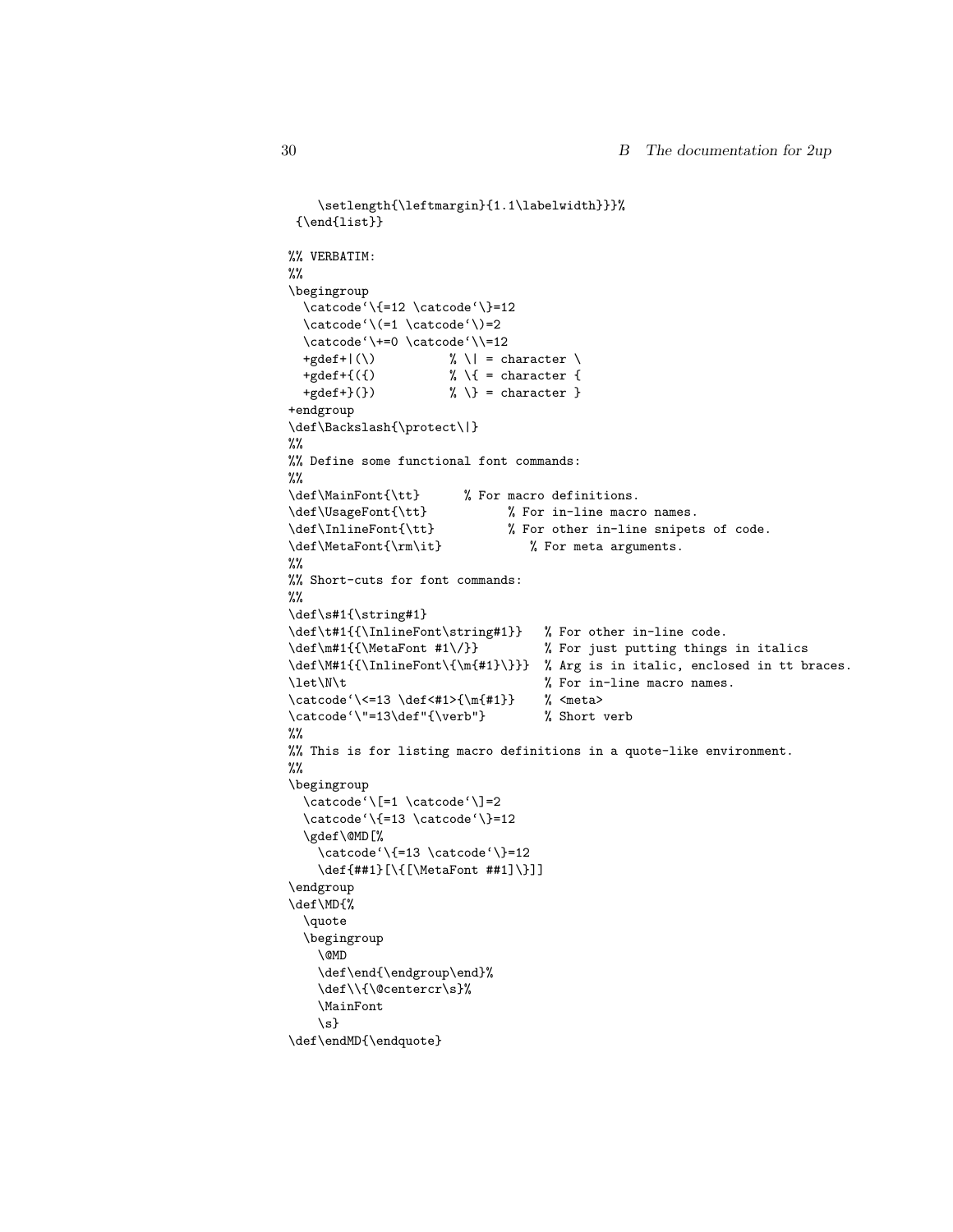%% End preamble. \catcode'\@=12

%%

\begin{document}

```
\title{Documentation for 2up.tex:\\
 Two-up printing for Generic TeX}
\author{Timothy Van Zandt\thanks{The documentation was put into
  \LaTeX\ format by David Todd.}\\ tvz@Princeton.EDU}
\date{Version \FileVersion\\[3pt] \FileDate}
```
\maketitle \thispagestyle{empty}

"2up.tex"/"2up.sty" allows one to print a document two-up, with considerable flexibility as to paper size and layout. It produces a standard dvi file, and does not involve an additional dvi or PostScript filter. It should work with most \TeX\ macro packages.

{\bf Usage:} Input "2up.tex", or include "2up" as a LaTeX style option. There is a good chance you will get the desired layout. (But you will probably need to generate new font bitmaps to get high quality output.) See the rest of this documentation for detailed information on controlling 2up.tex.

\begingroup \def\baselinestretch{.8}\large\normalsize \tableofcontents \endgroup \clearpage

\section{Comparison with other methods}

There are other tools for two-up printing: \begin{description} \item[PostScript filters] These work well as long as you only use PostScript fonts (as opposed to the usual Metafont fonts). Otherwise, the PostScript filter scales bitmapped fonts, and the quality is lower than with "2up.tex".

#### \item[Rokicki's dvidvi]

"dvidvi" is a versatil tool that does much more than 2up printing. However, if only rearranges the pages, and does not adjust the magnification to ensure that the pages fit properly in a two-up format. It also adds one more step to the \TeX-dvi-printer cycle. "2up.tex", on the other hand, combines the changes to \TeX's magnification and page layout with the rearranging of the pages, all with an easy-to-use interface and from within your \TeX\ document. (See Section \ref{dvidvi} on using both "2up.tex" and "dvidvi" together.)

31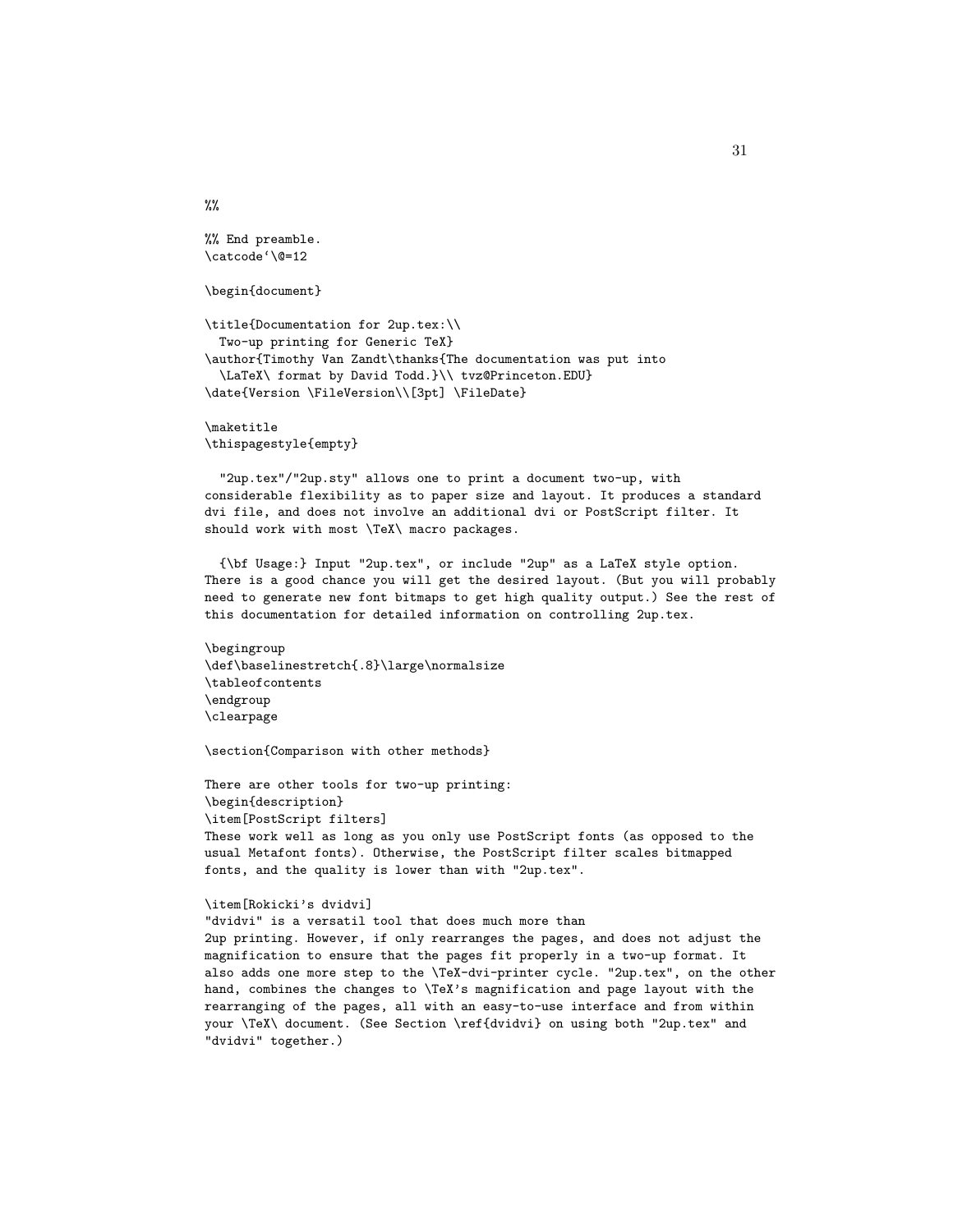\end{description}

\section{A warning about fonts}

Two-up printing generally involves reducing a document, and thus using fonts sizes that are not typically found on your system. If you are using bitmapped fonts (standard for \TeX\ users), and you do not have and cannot generate the extra fonts bitmaps, you will find 2up.sty (and any other method of two-up printing) to give very poor quality output.

If you are using a program like Rokicki's "dvips" that can generate extra font bitmaps as needed, you will find that it takes a long time to print your 2up document the first few times, as "dvips" is busy making the extra fonts. This problem will go away. Be thankful you have such an easy way to get extra font bitmaps.

\section{Usage}

Input "2up.tex". \LaTeX\ users can include "2up" as a style option.

Then set the target and source layout: \begin{MD} \source{mag}{width}{height}\\ \target{mag}{width}{height} \end{MD}

\begin{itemize} \item The ''source'' layout is the layout of your document the way it is usually printed. The ''target'' layout is the layout when it is printed two-up.

\item <width> and <height> are the true width and height of the paper, when looking at the output right-side-up.

\item <mag> refers to the source and target magnification. It should be an integer, equal to 1000 times the magnification factor. There are also some magic magnification numbers: \begin{description} \item[\$\setminus\$magstep<n>] for a magnification of 1.2\$^n\$ (n=0,...,5), or

\item[\$\setminus\$magstepminus<n>] for a magnification of 1.2\$^{-n}\$  $(n=0,\ldots,5)$ . \end{description} Using these magnification values will make best use of the available fonts on your system. \end{itemize}

"2up.tex" takes each source page, and centers in half a target page. To get the pages to fit, the magnification of the document typically has to be reduced. If you find that the pages are too crowded, try reducing the target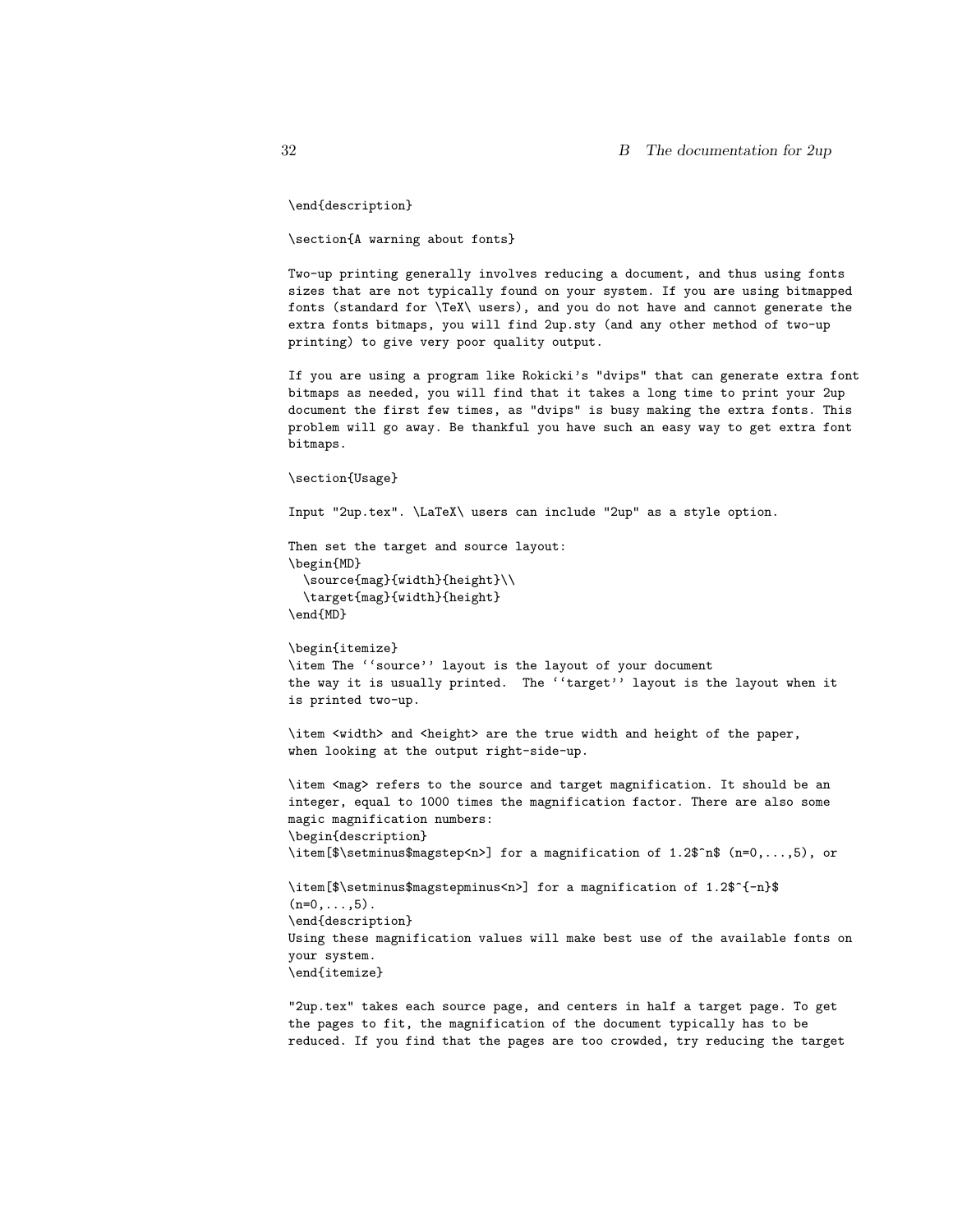magnification. If they are too lonely, try increasing the target magnification. If you want to adjust the positioning of the scaled pages, try changing the values of "\hoffset" or "\voffset" with "\advance" or \LaTeX's "\addtolength". Don't change the magnification of your document after using the "\target" command, as you will override the settings made by 2up.tex. You can also specify some options: \begin{MD} \targetlayout{options} \end{MD} where <options> is a comma separated list with no spaces. Valid options are: \begin{namelist}{topbottomxxx} \item [topbottom] The two source pages are printed one on top of the other. \item [twosided] Odd pages are always printed on the right or the bottom. \item [booklet] Pages are printed like a booklet. See Section \ref{booklet}. \item [Booklet] Like "booklet", but for two-sided printers/copiers. \item [dvidvi] For arranging in two-up layout with "dvidvi". See Section \ref{dvidvi}. \end{namelist} The only other changes you might want to make to your document are the following: \begin{itemize} \item You have to see to it that the target output is printed with the correct orientation (landscape or portrait). See the documentation for your dvi driver for details. \item "2up.tex" will inserts a line between pages if you change the following dimensions: \begin{namelist}{pagesepwidthxxx} \item [\$\setminus\$pagesepwidth] Thickness of line. (Default 0pt) \item [\$\setminus\$pageseplength] Length of line. (Default 6.5in) \item [\$\setminus\$pagesepoffset] Distance from bottom of page to bottom of line, or (with "topbottom" layout) from side of page to beginning of line. (Default 1in) \end{namelist} \item You can, but do not need to, use the following commands: \begin{namelist}{twoupemptypagexxx} \item [\$\setminus\$twoupemptypage] inserts a completely blank half page in the target.

\item [\$\setminus\$twoupclearpage] \LaTeX\ users: ejects a complete target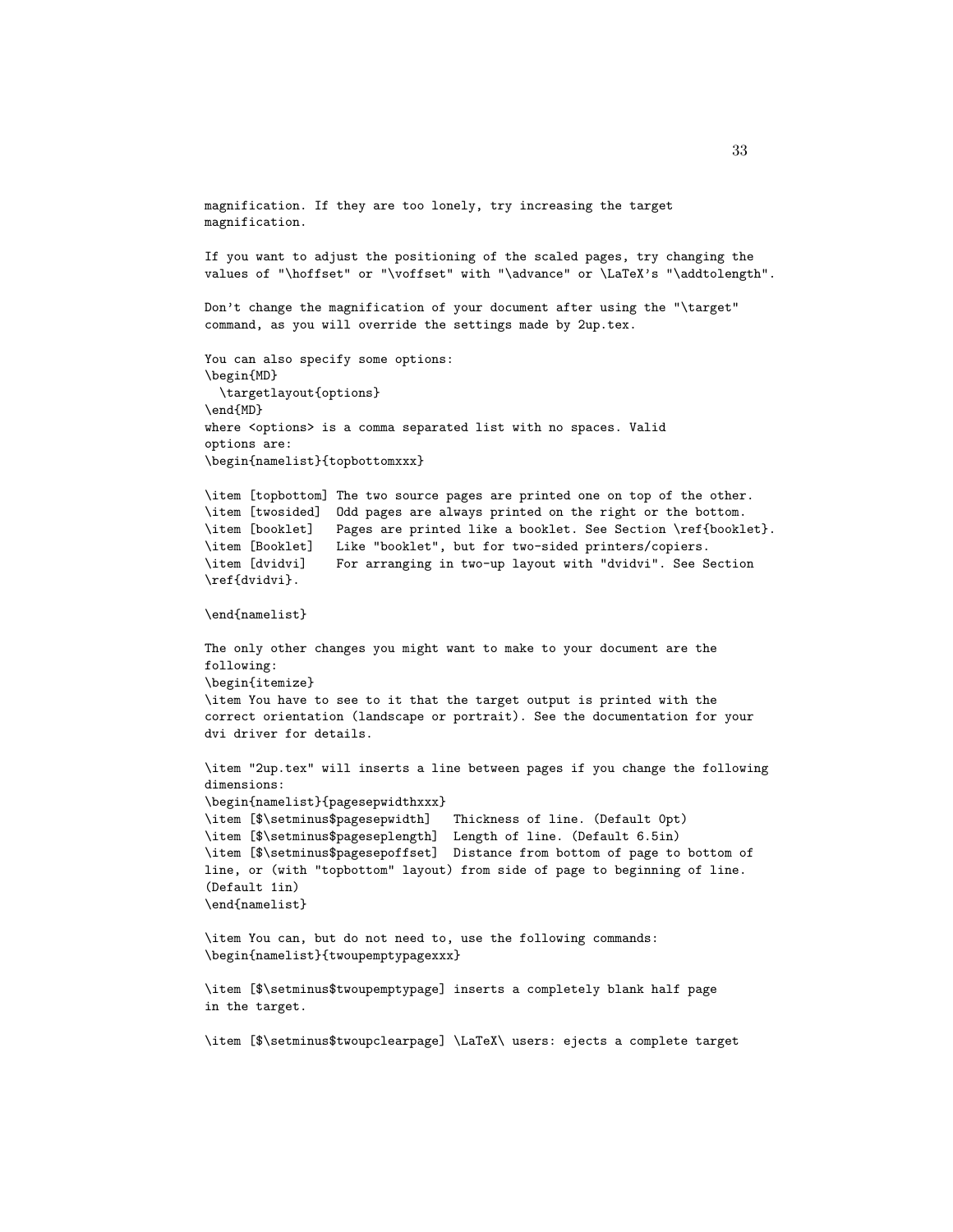page.

\item [\$\setminus\$twoupeject] Plain \TeX users: ejects a complete target page.

\end{namelist} \end{itemize}

\section{Defaults}

The following commands set the parameters for some common sources and targets. The definitions of these commands are also useful examples.

For A4 paper, just replace "8.5in" and "11in" in the definitions below by the width and height of A4 paper.

\begin{description}

\item [\$\setminus\$twouparticle]

This is the default for \LaTeX. \begin{namelist}{Sourcexx}

\item [Source:] A portrait document on 8.5x11 inch paper with wide margins as used in \LaTeX's article style, and without marginal notes.

\item [Target:] A landscape document on the same size paper, with the source pages printed side by side.

\item [Definition:]\hspace{1pt} \begin{verbtm} \target{\magstepminus1}{11in}{8.5in} \source{\magstep0}{8.5in}{11in}} \end{verbtm} \end{namelist}

If you use narrower side margins, or if you use marginal notes, then you will need to use "\twoupplain" or \\ "\twouplegaltarget", defined below.

\item [\$\setminus\$twoupplain]

This is the default for non-\LaTeX.

It is the same as "\twouparticle", but for source documents with narrower margins. \begin{namelist}{Sourcexxx}

\item [Definition:]\hspace{1pt} \begin{verbtm} \target{\magstepminus2}{11in}{8.5in}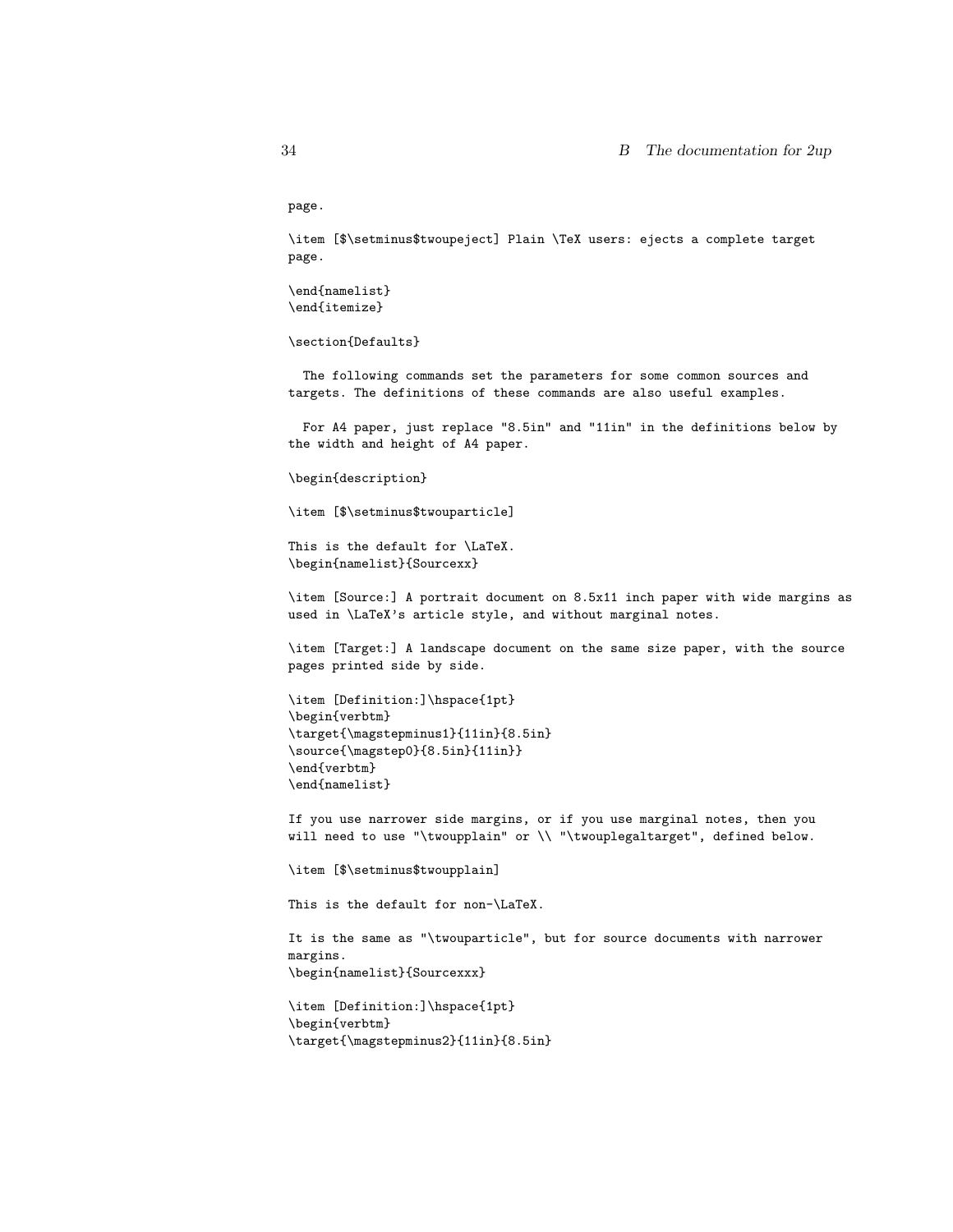```
\source{\magstep0}{8.5in}{11in}
\end{verbtm}
\end{namelist}
```
\item [\$\setminus\$twouplegaltarget]

\begin{namelist}{Sourcexxx} \item [Source:] A portrait document on 8.5x11 inch paper with just about any margins and perhaps with marginal notes.

\item [Target:] A landscape document on legal size paper (8.5x14 inches), with the source pages printed side by side.

```
\item [Definition:]\hspace{1pt}
\begin{verbtm}
\target{\magstepminus1}{14in}{8.5in}
\source{\magstep0}{8.5in}{11in}\
end{verbtm}
\end{namelist}
```

```
\item [$\setminus$twouplandscape]\hspace{1pt}
\begin{namelist}{Sourcexxx}
```
\item [Source:] A landscape document on 8.5x11 inch paper with just about any margins.

```
\item [Target:] A portrait document on the same size paper, with the
source pages stacked vertically.
```

```
\item [Definition:]\hspace{1pt}
\begin{verbtm}
\target{\magstepminus2}{8.5in}{11in}
\source{\magstep0}{11in}{8.5in}
\targetlayout{topbottom}
\end{verbtm}
\end{namelist}
```
\end{description}

\section{True Dimensions}

```
\TeX\ lets you use 'true' dimensions, as in
\begin{verbtm}
    \topmargin 1truein
    \setlength{\topmargin}{1truein}
\end{verbtm}
This sets the length to 1 inch
as it appears on the page, no matter what the magnification.
```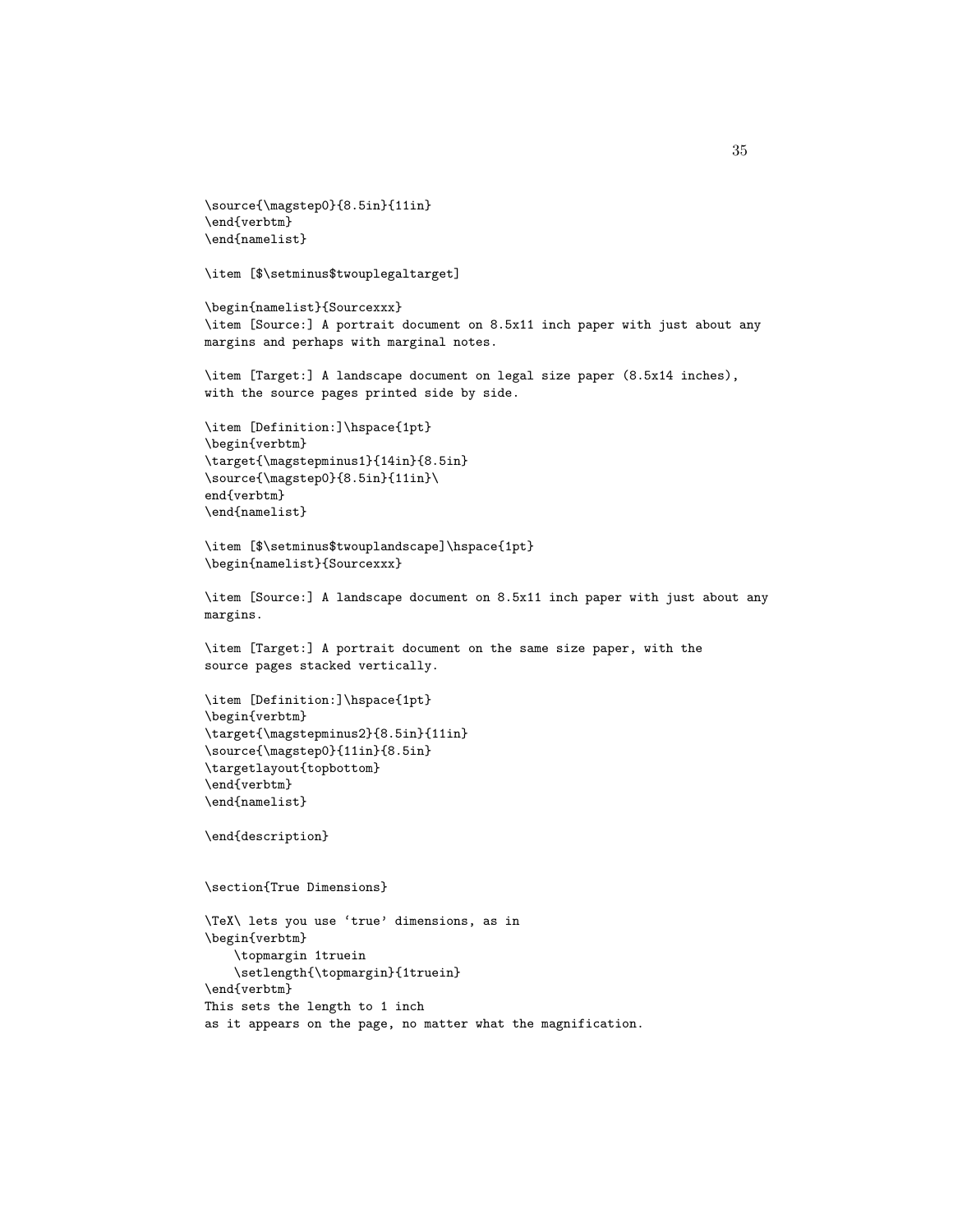```
Once you use 'true' dimensions, it is impossible to change the
magnification of your document, and hence it is almost impossible
to use 2up.tex. You will get an error like:
\begin{verbtm}
    ! Incompatible magnification (833);
      the previous value will be retained (2000).
\end{verbtm}%
```
The use of 'true' dimensions might be hiding in macros or style files you are using. For example, Plain \TeX's "\magnification" command uses true dimensions; use "\mag" instead, and then set "\hsize" and "\vsize" appropriately scaled. If you can't find the culprit 'true' dimension in your document or input files, try putting this on the (very) first line of your document: \begin{verbtm} \mag 143 \voffset 1truein \mag 1000

\end{verbtm}

You will get the error listed above wherever true dimensions are used (and in some other places as well).

#### \section{Page Cross-References}

Page cross-references (e.g., in an index or table of contents) will not be accurate with "2up.tex", because finished pages are not immediately shipped out. This can also cause problems with some special \LaTeX\ styles that have multiple ".aux" files (e.g., for each chapter).

To get better, but not perfect, page cross-references, try putting the command

\begin{verbtm}

\TwoupWrites

\end{verbtm}

at the beginning of your document, after inputting "2up.tex". This is good for drafts, and may fix problems with \LaTeX\ styles that have multiple ".aux" files. "\TwoupWrites" makes "\write" and "\read" "\immediate", if you know what that means. It might cause problems of its own, but try it and see.

To get accurate page cross-references: \begin{enumerate} \item Run the job without "2up.tex", until all cross-references are properly resolved. Run any index utility at this point.

\item Run the job ONE MORE TIME with "2up.tex"; it will use the correct cross-references from the previous runs. (In \LaTeX\ documents, it is useful at this point to include the "\nofiles" command, so that the correct cross-references are preserved.) \end{enumerate}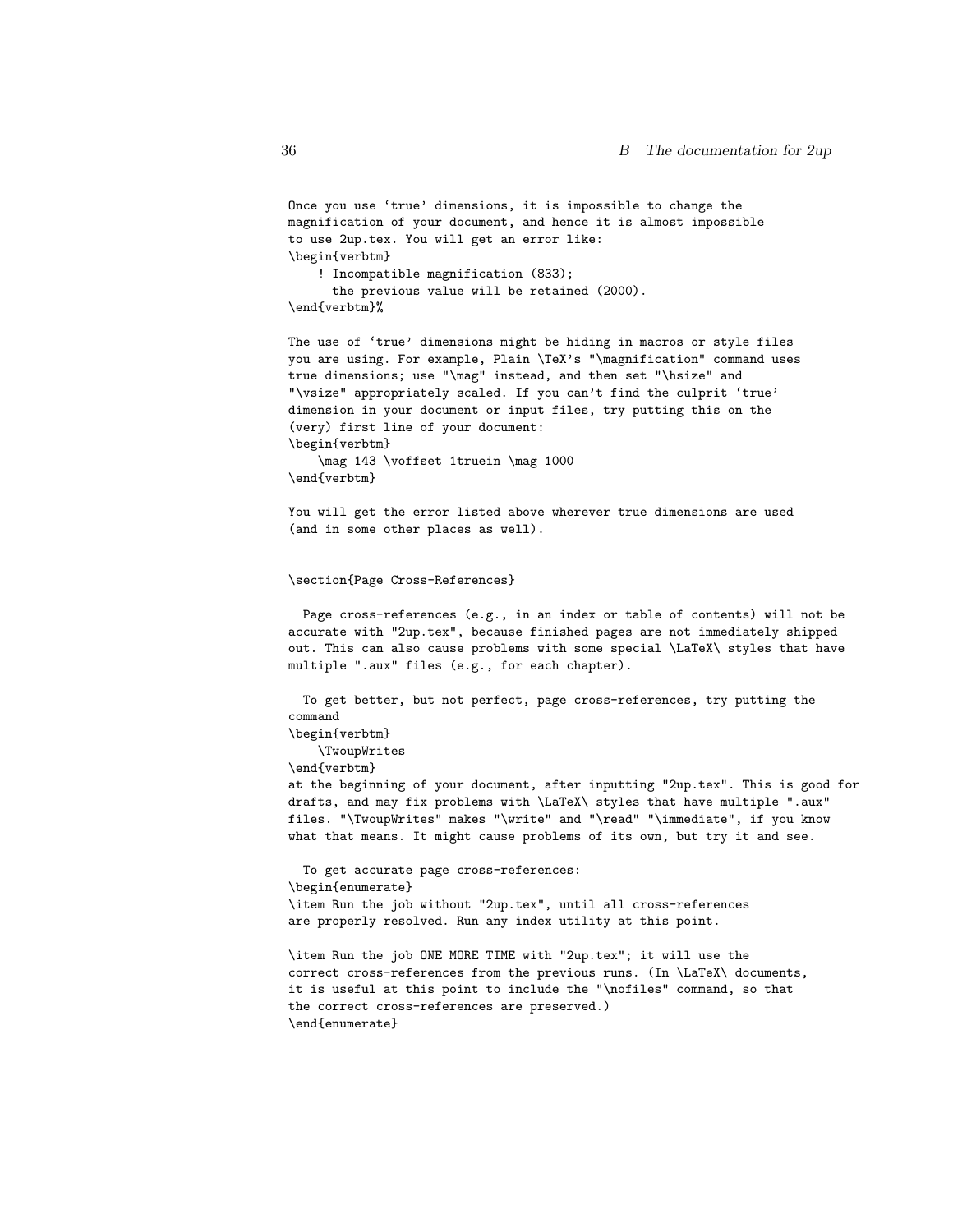\section{Booklets\label{booklet}}

Here are some special considerations for making booklets:

\begin{itemize}

\item Use the "booklet" target layout if your printer or copier cannot print two

sides directly. "2up.tex" prints out the ''tops'' of the pages, and then the ''bottoms'', so that you can copy or print on both sides by doing one side, flipping the output over, and doing the other side.

\item Use "Booklet" if your printer or copier can print directly on two sides.

\item You must have enough memory and box registers to hold all the pages in the document. A Big\TeX\ should be able to handle at least a 32-page booklet.

\item Sometimes booklet printing is part of the design of a document, rather than an afterthought. In this case, you should set up the margins for the target half-page rather than using "2up.tex" to scale the document. For example, if using \LaTeX, 8.5x11 inch paper, \LaTeX's twoside style option, and headings, try the following page parameter changes: \begin{verbtm}

\setlength{\oddsidemargin}{-0.2in} \setlength{\evensidemargin}{-0.5in} \setlength{\textwidth}{4.2in} \setlength{\textheight}{6.5in} \setlength{\topmargin}{-.4in}

\end{verbtm} If you do this, "2up.tex" isn't adjusting margins or scaling the document. You coould therefore get by without "2up.tex" by using "dvidvi". \end{itemize}

\section{Using dvidvi\label{dvidvi}}

With the "dvidvi" layout option, "2up.tex" takes care of adjusting the margins, and you then use "dvidvi" to arrange the pages in a two-up format. The advantage is that cross referencing comes out right. The disadvantage is that it involves one more step.

Start by \TeX ing your document with "2up.tex" and the "dvidvi" layout option. Then run the dvi file through "dvidvi". Specify the offsets for "dvidvi" at the middle of the page. E.g., for a side-by-side layout on 8.5x11in paper, use \begin{verbtm} dvidvi '2:0,1(5.5in,0in)' foo bar \end{verbtm} For other paper sizes, replace "5.5in" by half the target paper width. For the "topbottom" layout, reverse the dimensions, e.g., (0in,5.5in). For booklet printing, see the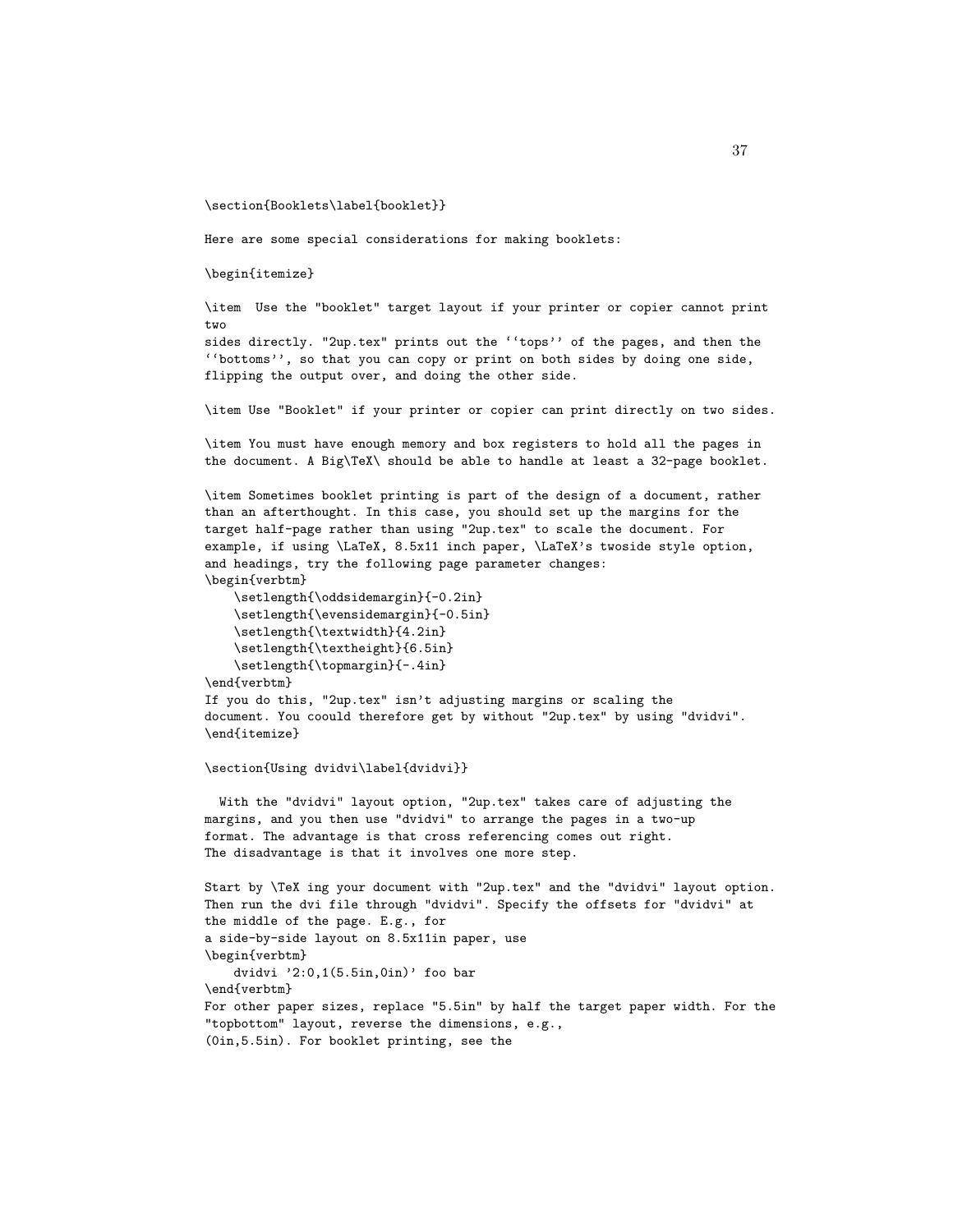the documentation for "dvidvi".

#### \section{Compatibility\label{compatibility}}

These macros should work with most \TeX\ macro packages, except for the following possible but unlikely compatibility problems:

#### \begin{itemize}

\item If you use a macro package other than \LaTeX\ that does unusual things to end a document and/or that modifies the definition of "\end", you may find that the last page is nor printed or that an extra page with headings is inserted at the end of the document. This is fixable on a case-by-case basis. See the redefinition of "\end" in "2up.tex".

\item "2up.tex" might not work if you meddle with \TeX's "\shipout" primitive after loading "2up.tex".

\item If the first page of the source document is not on the first two-up target page (possible, for example, with two-sided printing and the "booklet" option, but generally unlikely), "\special"'s that come at the beginning of the document also do not get onto the first page of output. This can mess up "\special"'s for landscape printing or including a PostScript header file. In this case, you have to specify these things as command line options when using your dvi driver.

\end{itemize}

\section{Changes} \begin{namelist}{V0.9xxx} \raggedright

\item [V0.9a] Everything redone. Too many differences to point out.

\item [V0.9b] Interface redone again. "booklet" option added.

\item [V0.9c] Pages ship out a little earlier. A few bugs fixed.

Parameters "\pageseplength" and "\pagesepthickness" added.

\item [V0.9d] Fixed bug with "\twoupclearpage" and "\twoupeject".

\item [V0.9e] Made pages be counted (from dvi driver's viewpoint) by the physical page number.

\item [V0.9f] Parameter "\pagesepoffset" added, and "\pagesepthickness" changed to "\pagesepwidth".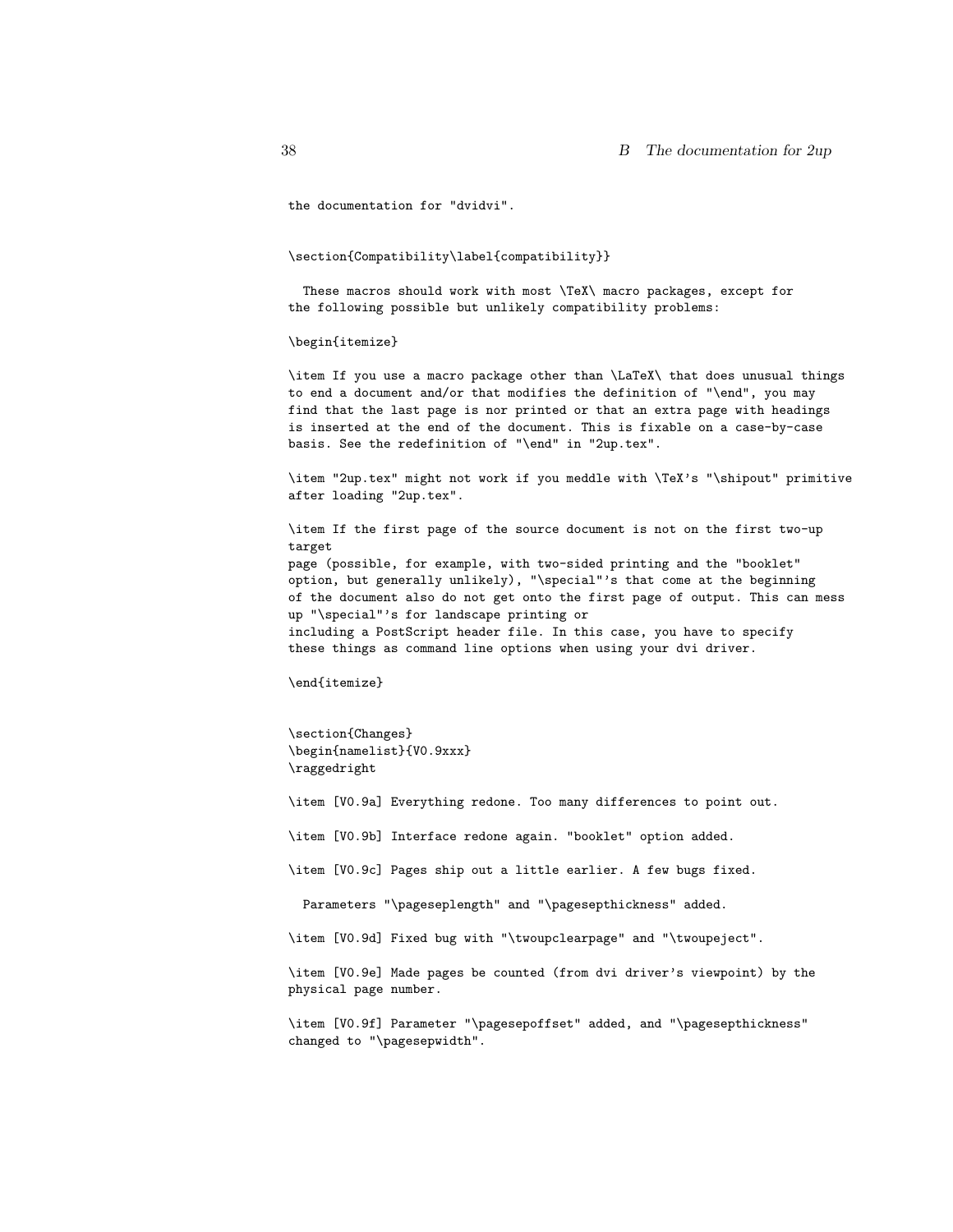```
\item [V1.0] None. Just seemed seemed like it was time to call it 1.0
\item [V1.1] Added "Booklet" and "dvidvi" target layouts.
  "\hoffset" and "\voffset" in source document now have expected effect.
\item[V1.2] Fixed incompatibility problem with AmS-\TeX/AmS-\LaTeX.
  Added "\TwoupWrites" command.
\end{namelist}
\end{document}
% END 2up.doc
```
I used a slightly modified version of 2up.doc as one of the test documents for the booklet package. First, to get a baseline, I followed the instructions in 2up.doc and edited and printed it using 2up to get a booklet.

I then copied 2up.doc to 2updoc.tex and then edited the new file so that the first part of the preamble became:

```
%% BEGIN 2updoc.tex
\frac{1}{2}% ....
\documentclass[12pt,twoside]{article}
\usepackage[print,four]{booklet} % change options to suit
\usepackage{ifpdf} % from CTAN
\ifpdf
  \pdfoutput=1
  \setpdftargetpages
\else
  \checkforlandscape
  \ifuselandscape
    \special{dvips}
    \ifprintoption
      \special{!TeXDict begin <</Duplex true /Tumble true>> setpagedevice end}
    \fi
  \fi
\fi
\def\FileDate....
...
\iffalse
  \input 2up.tex
  ...
  % \fi and \makeatletter were here
%% PAGE NUMBERING:
...
```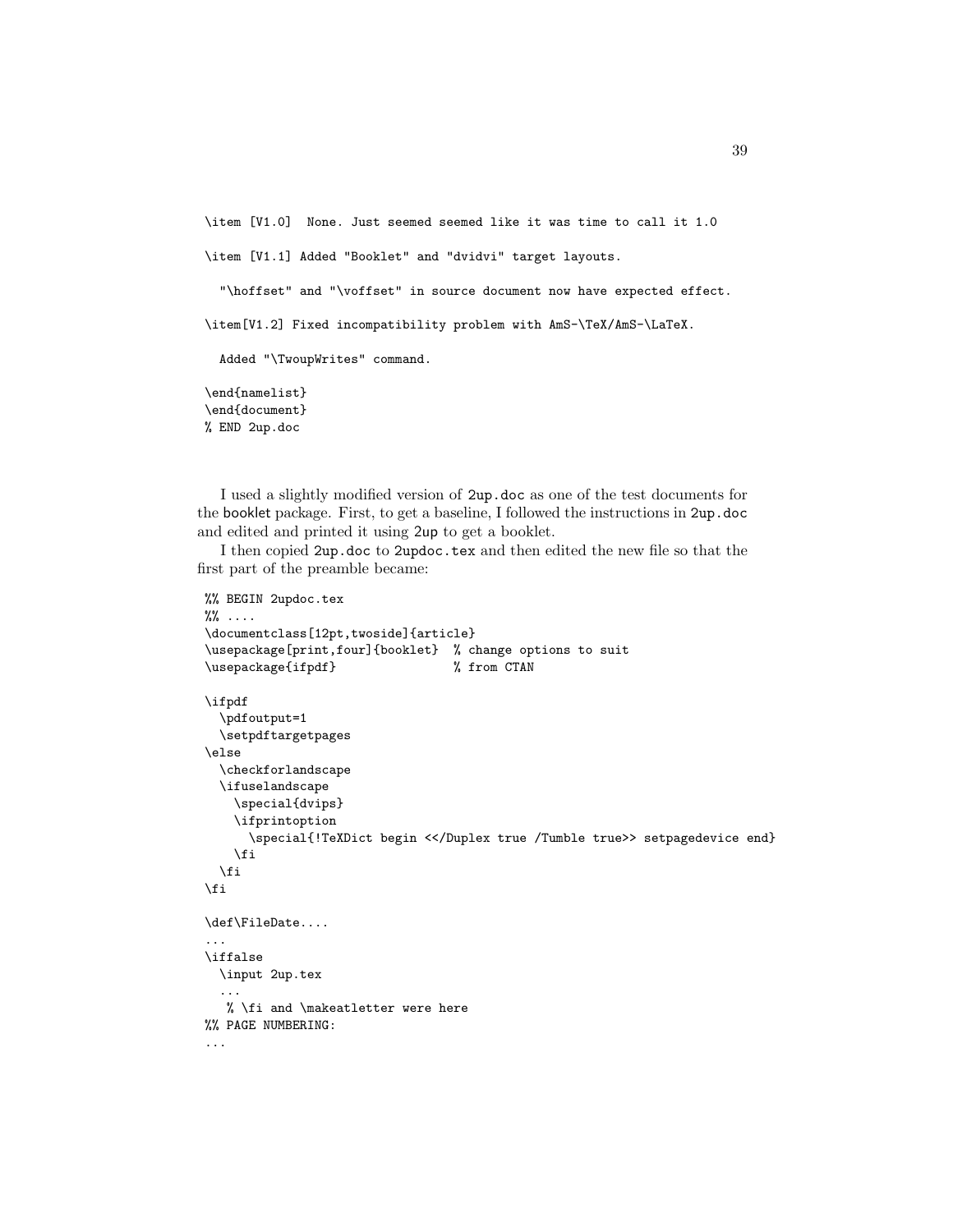```
\@ifundefined{target@stop}...
\fi % this \fi and \makeatletter moved down from before NUMBERING
\makeatletter
%% CONTENTS % no changes after this
...
```
Processing, printing and folding this to make a booklet enabled me to determine if the package effectively produced the same final result as 2up.

## References

- <span id="page-39-1"></span>[GMS94] Michel Goossens, Frank Mittelbach, and Alexander Samarin. The LaTeX Companion. Addison-Wesley Publishing Company, 1994.
- <span id="page-39-0"></span>[Zan93] Timothy Van Zandt. Two-up printing for Generic TeX. January 1993. (Available from CTAN in macros/generic/2up)

## Index

Numbers written in italic refer to the page where the corresponding entry is described; numbers underlined refer to the code line of the definition; numbers in roman refer to the code lines where the entry is used.

| Symbols                                 | $\text{Outargetwidth} \dots$                                            | $\text{C0}\$ $26, 85, 225$                     |
|-----------------------------------------|-------------------------------------------------------------------------|------------------------------------------------|
| $\setminus$ 268                         |                                                                         | $\ldots$ 64, 93-97, $\ldots$ (catcode  90, 268 |
| $\sqrt{00}$ inv $00$ mag. $90, 95, 104$ |                                                                         | 113, 118, 172, 177 \checkforlandscape $4, 45$  |
| $\text{Qleftpage} \dots 69,$            | $\text{\textbackslash}$ Ctemptokena $270, 271$                          | $\text{Clearpage} \dots 269$                   |
| 123, 146, 154,                          |                                                                         | $\text{Closecut} \dots 278, 282$               |
| 158, 189, 191,                          | $\mathbf{A}$                                                            | $\text{copy} \dots \dots \dots \dots \ 260$    |
| 232, 257, 258, 260                      | $\addtocounter \dots 221$                                               | \count $184, 236$                              |
| $\text{Qleft}$ and $125, 145$           | \afterassignment                                                        | \csname $\ldots$ 84, 142,                      |
| $\text{Qleft}$ . 70, 148                | $\ldots \ldots \ldots 146, 149$                                         | 185, 222, 223, 233                             |
|                                         | $\text{Aftergroup} \dots 154, 156$                                      | $\Upsilon$ Current Option  52                  |
| \@physicalpage                          | \AtBeginDocument  88                                                    |                                                |
| $\ldots$ 69, 183, 184                   | $\Lambda t$ BeginDvi  118                                               | D                                              |
| $\sqrt{8}$ rightpage                    |                                                                         | $\qquad$ 162                                   |
| $\ldots$ 69, 124, 149,                  | в                                                                       |                                                |
| 156, 159, 189,                          | $\backslash$ Booklet@@loop $231$                                        | E                                              |
| 191, 232, 260, 261                      | $\boldsymbol{\lambda}$ \booklet@loop . $231, 265$ \endcsname . 84, 142, |                                                |
| $\Diamond$ sourceheight                 | $\boldsymbol{\lambda}$                                                  | 185, 222, 223, 233                             |
| $\,64, 107, 108, 163$                   |                                                                         | . $77, 83-85, 88,$ \enddocument $270, 271$     |
| \@sourcewidth                           | 219, 220, 222,                                                          | $\end{input}$ 12, 50                           |
| $\ldots$ 64, 102-106, 166               | 223, 251, 256, 262                                                      |                                                |
| $\{\mathcal{C}$ targetheight            |                                                                         | F                                              |
| $\ldots$ 64, 98, 99,                    |                                                                         |                                                |
|                                         | 112, 118, 171, 176 \c@sigcount $26$ , 219, 225 \fixpdflayout  114       |                                                |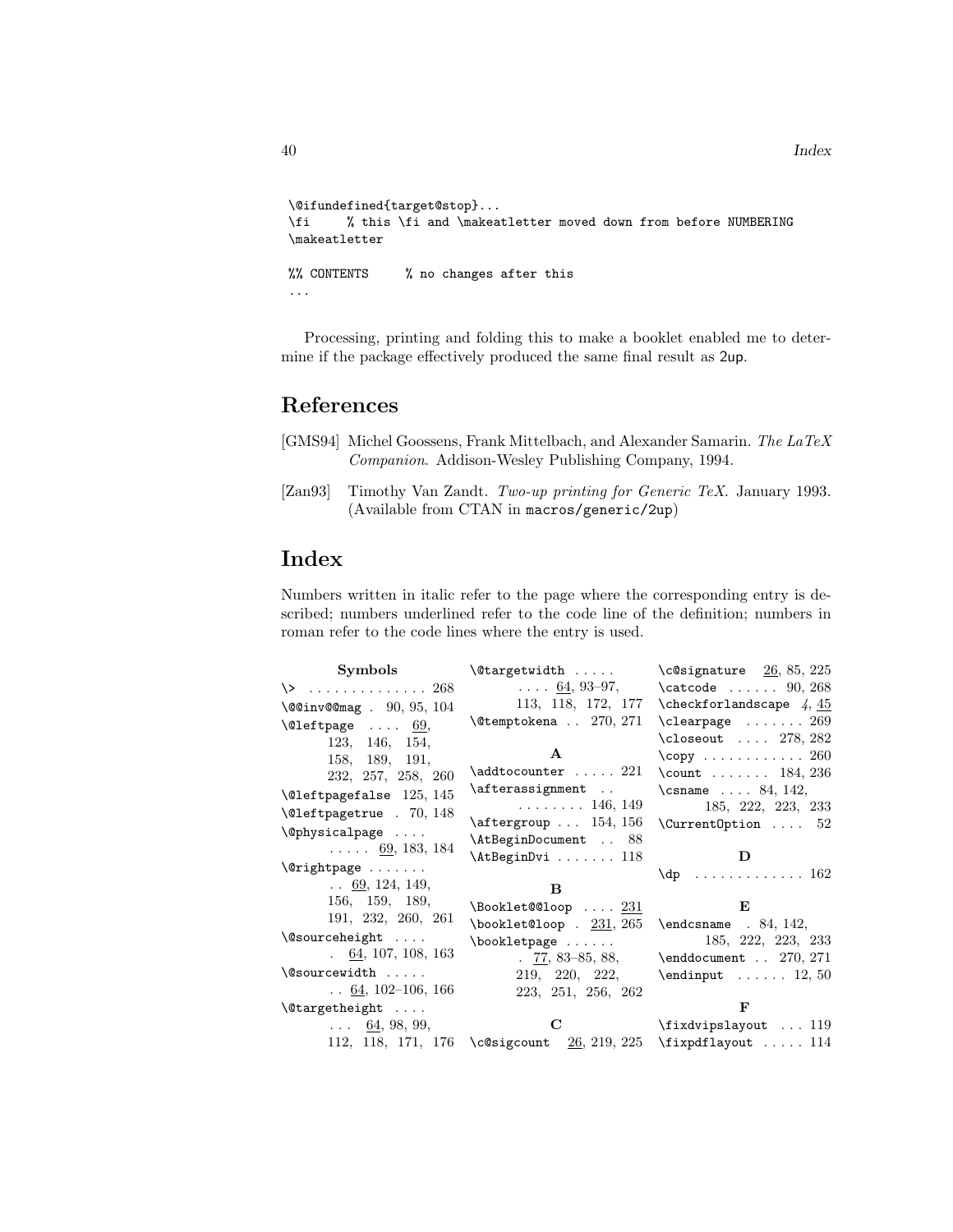#### Index 41

G \globaldefs . . . . . . . 218 H \hoffset ..... 166, 182 I  $\iint@leftpage... 69, 144$ \ifodd .......... 232 \ifprintoption . . . . 4, 21, 46, 111, 117 \ifsidebyside .....  $18$ \ifuselandscape ...  $\ldots$  4, 21, 46, 54 \ifvoid ...... 154, 156  $\verb|\immediate ... 279-282|$ \inv@sourcemag 104, 106, 108, 164, 166 \inv@targetmag . 90, 181, 198, 200, 201, 207, 209, 210

#### L

| \leftpagenumber |  | 77,                         |  |
|-----------------|--|-----------------------------|--|
|                 |  | 237, 245, 246,              |  |
|                 |  | $251 - 254$ , $256$ , $262$ |  |
| \loop $259$     |  |                             |  |

#### M

| $\text{mag}$ 92                           |
|-------------------------------------------|
| \magstep  289, 291                        |
| \magstepminus                             |
| $\cdots$ $\frac{32}{2}, 285 - 287$        |
| $\texttt{magstepminusN}$ 3                |
| $\mbox{magstepN}$<br>3                    |
| \make@@halfpage                           |
| $\frac{128}{128}$ , 168, <u>170</u> , 258 |
| \make@@halfsidebyside                     |
| . <u>170</u>                              |
| \make@@halftopbottom                      |
| $\ldots \ldots 129, 175$                  |
| \make@bookletpage . 231                   |
| \make@fullpage                            |
| $\ldots$ 128, 185, 193                    |
| \make@fullsidebyside                      |
| . <u>188,</u> 193                         |
| \make@fulltopbottom                       |
| $\ldots \ldots 130, 188$                  |
| \make@halfpage                            |
| $\ldots$ 158, 159, <u>16</u> 1            |

\maxdeadcycles .... 75 \moveright . . . . . . . 209 \multiply . . . . . 75, 254 N \newbox . . . . . . . . . . 71, 72, 84, 215, 222 \newcount 73, 77, 79, 80 \newif ... 18, 21, 23, 69 \next . . . . . 146, 149, 151 \noexpand . . . . . . . . 271 O \offinterlineskip . 191 \openout . . . . . 277, 281 P \p . . . . . . . . . . . . . . 90 \pagesep@sidebyside  $\ldots \ldots 189, 195$ \pagesep@topbottom .  $\ldots \ldots 191, 195$  $\text{pageseplength}$  4,  $\frac{14}{1}$ , 197, 200, 210, 293  $\text{pagesepoffset } 4, 14,$ 197, 201, 209, 294 \pagesepwidth . . . . . 4, 14, 198, 199, 202, 203, 207, 208, 210, 211, 292 \pagespersignature  $4, 29$ \paperheight . . . . . . . 285–287, 289, 291 \paperwidth . . . . . . . . 285–287, 289, 291 \PassOptionsToPackage . . . . . . . . . 52, 55 \pdfpageheight .... 112 \pdfpagewidth . . . . . 113 \printoptionfalse 24, 50 \printoptiontrue . . 49 \ProvidesPackage . 3, 8 R

### \read . . . . . . . 276, 280 \repeat . . . . . . . . . . 263 \RequirePackage . . . 60 \rightpagenumber ..  $\ldots$  . 77, 236, 238, 244, 246, 255

| s                                        |
|------------------------------------------|
| \save@booklet                            |
| . 123, 124, 214, 261                     |
| \setdvipstargetpages                     |
| . 4, <u>35, 116</u>                      |
| \setpdftargetpages.                      |
| . 4, <u>35, 110</u>                      |
| \ship@@@leftpage                         |
| $\ldots \ldots \ldots \frac{122}{158}$   |
| \ship@@@rightpage .                      |
| $\ldots \ldots \ldots 122, 159$          |
| \ship@@leftpage 154, 158                 |
| \ship@@rightpage                         |
| $\ldots \ldots 156, 158$                 |
| \ship@leftpage 146, 153                  |
| \ship@rightpage 149, 153                 |
| $\binom{179}{39}$                        |
| 142, 248<br>\shipout                     |
| \sidebysidefalse  131                    |
| $\ldots$ 19<br>\sidebysidetrue           |
| \source . $3, 35, 101, 291$              |
| $\text{Special} \dots \dots 5, 118$      |
|                                          |
| т                                        |
| 90<br>\t.                                |
| $\text{target}$ 3,                       |
| $35, 90, 285 - 287, 289$                 |
| $\verb+\targetBooklet   \underline{122}$ |
| \targettopbottom                         |
| $\ldots$ 40, 128, 288                    |
| \twoup@eject                             |

\twoup@eject . . . . . .  $\ldots$  226, 250, 269 \twoup@end 12, 49, 50, 58 \twouparticle . 137, 285 \twoupclearpage . . .  $\ldots \ldots 4, \underline{42}, \underline{267}$ \twoupemptypage . . .  $\ldots$  . . . . . 4,  $42, 248$ \twouplandscape 138, 285 \twouponetoone 140, 285 \twoupp@geboxes  $\ldots$  82 \twoupplain . . . 139, 285 \TwoupSaved@closeout . . . . . . . . 278, 282 \TwoupSaved@openout . . . . . . . . 277, 281 \TwoupSaved@read . . . . . . . . . . 276, 280 \TwoupSaved@write . . . . . 275, 279–282